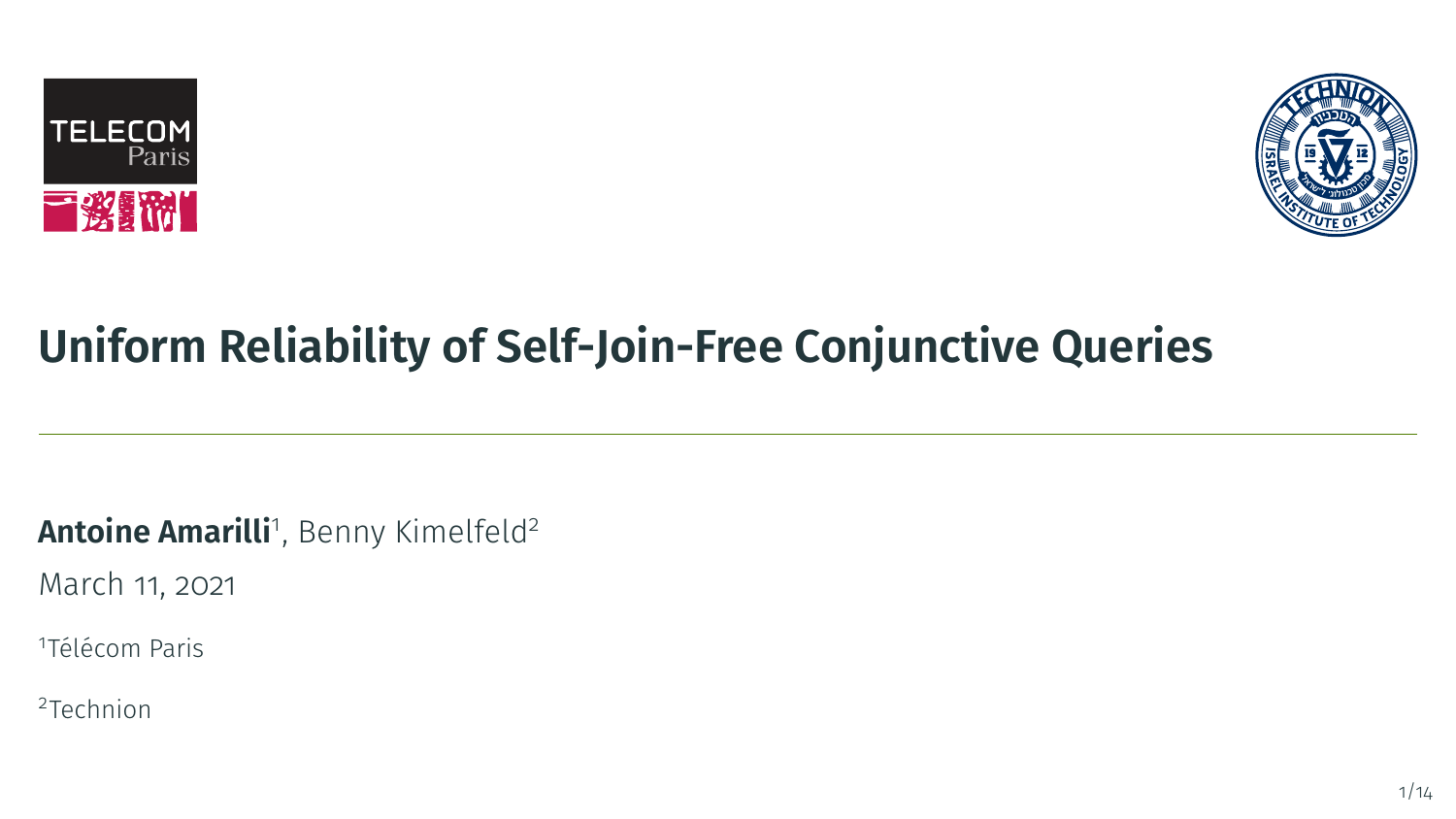#### **Uncertain data and tuple-independent databases (TID)**

- We consider data in the relational model on which we have uncertainty
- Simplest uncertainty model: tuple-independent databases (TID)

|                 | <b>Classes</b> |                |  | Lockdowns      |
|-----------------|----------------|----------------|--|----------------|
| <b>Class</b>    | Room Date      |                |  | <b>Date</b>    |
| Databases 1 101 |                | 2021-03-26 80% |  | 2021-03-26 20% |
| Databases 2 101 |                | 2021-04-02 70% |  | 2021-04-02 40% |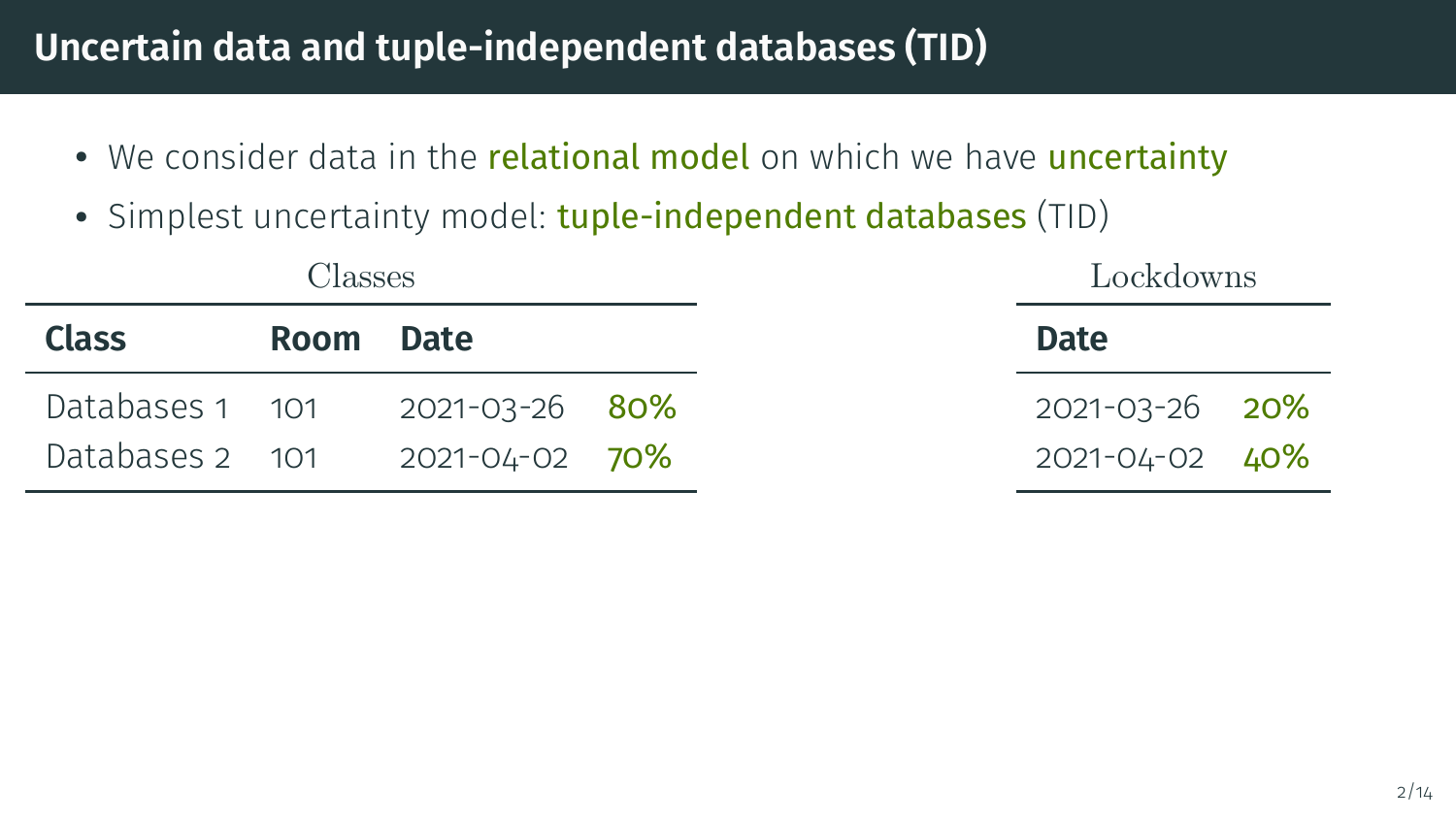#### **Uncertain data and tuple-independent databases (TID)**

- We consider data in the **relational model** on which we have **uncertainty**
- Simplest uncertainty model: tuple-independent databases (TID)

| Classes         |           |                |  |
|-----------------|-----------|----------------|--|
| <b>Class</b>    | Room Date |                |  |
| Databases 1 101 |           | 2021-03-26 80% |  |
| Databases 2 101 |           | 2021-04-02 70% |  |

- Semantics:
	- $\cdot$  Every tuple is annotated with a **probability**
	- We assume that all tuples are independent
	- A TID concisely represents a **probability distribution** over the **subinstances**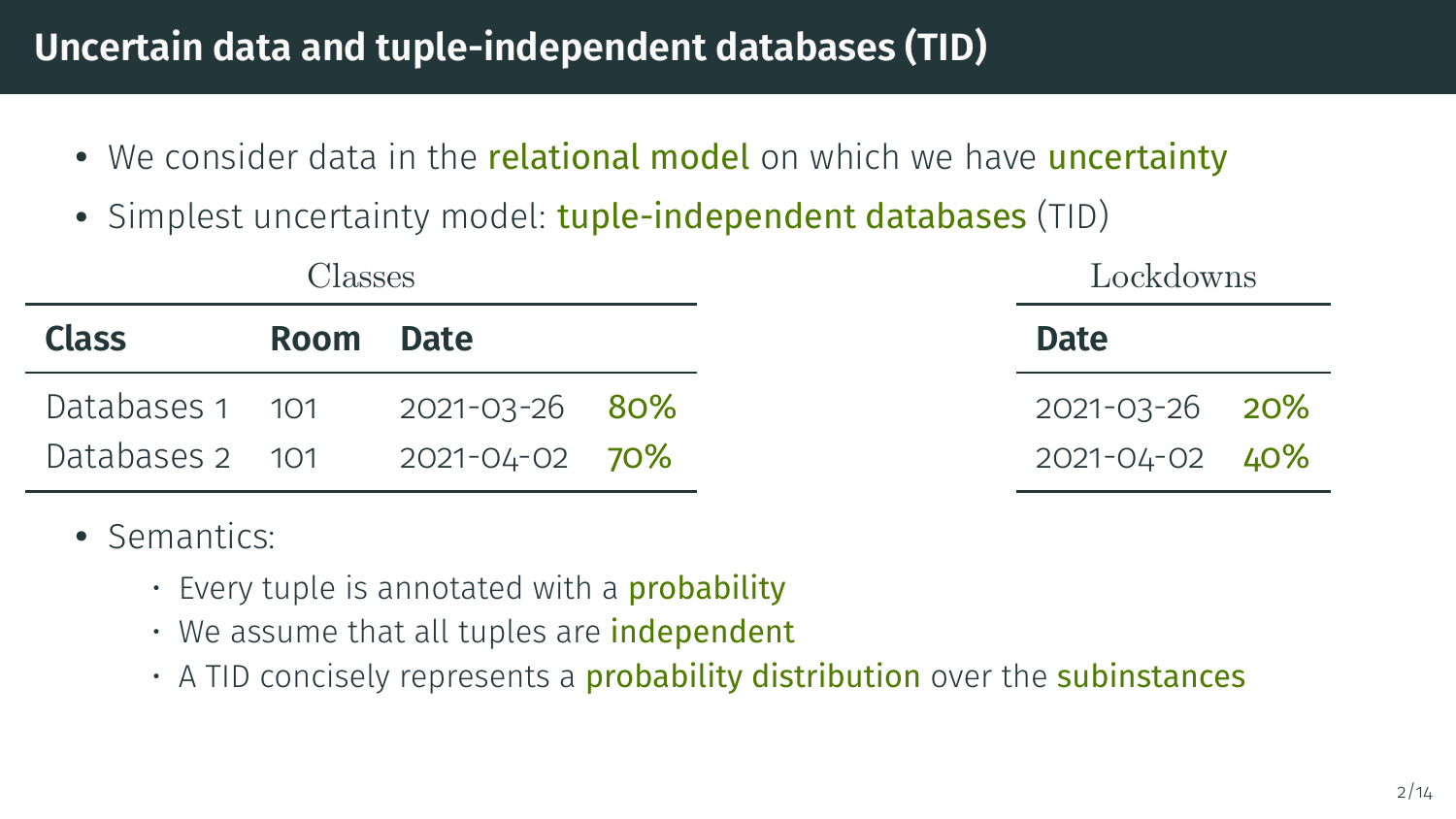## **Uncertain data and tuple-independent databases (TID)**

- We consider data in the **relational model** on which we have **uncertainty**
- Simplest uncertainty model: tuple-independent databases (TID)

| Classes         |           |                |  |
|-----------------|-----------|----------------|--|
| <b>Class</b>    | Room Date |                |  |
| Databases 1 101 |           | 2021-03-26 80% |  |
| Databases 2 101 |           | 2021-04-02 70% |  |

- Semantics:
	- $\cdot$  Every tuple is annotated with a **probability**
	- We assume that all tuples are independent
	- $\cdot$  A TID concisely represents a **probability distribution** over the **subinstances**
- $\rightarrow$  Warning: we only use the TID model to show theoretical results :)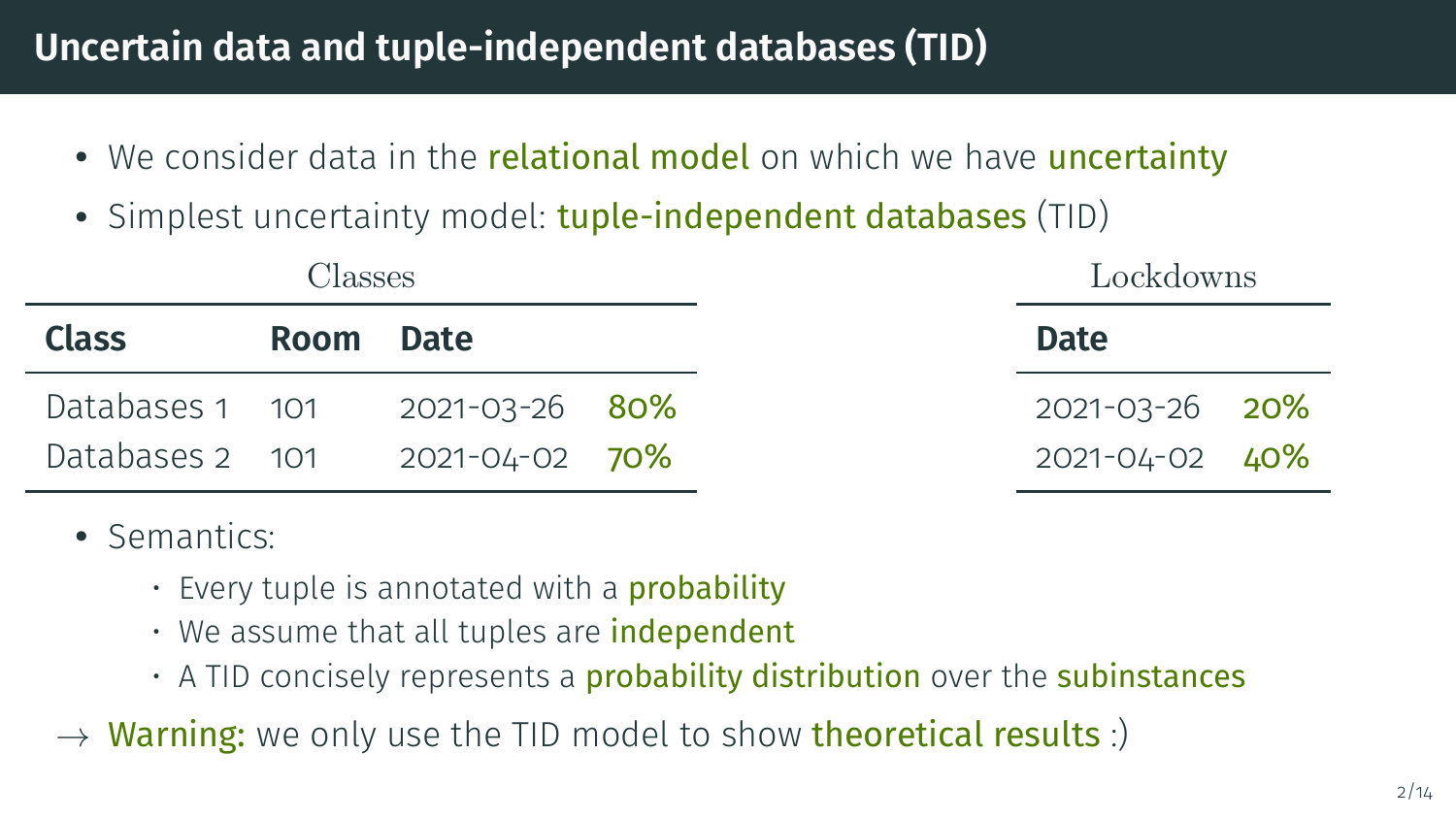# **Probabilistic query evaluation (PQE)**

- We consider **conjunctive queries** (CQs), which we assume to be **Boolean** 
	- *Q* : ∃*c r d* Classes(*c*,*r*, *d*) ∧ Lockdowns(*d*)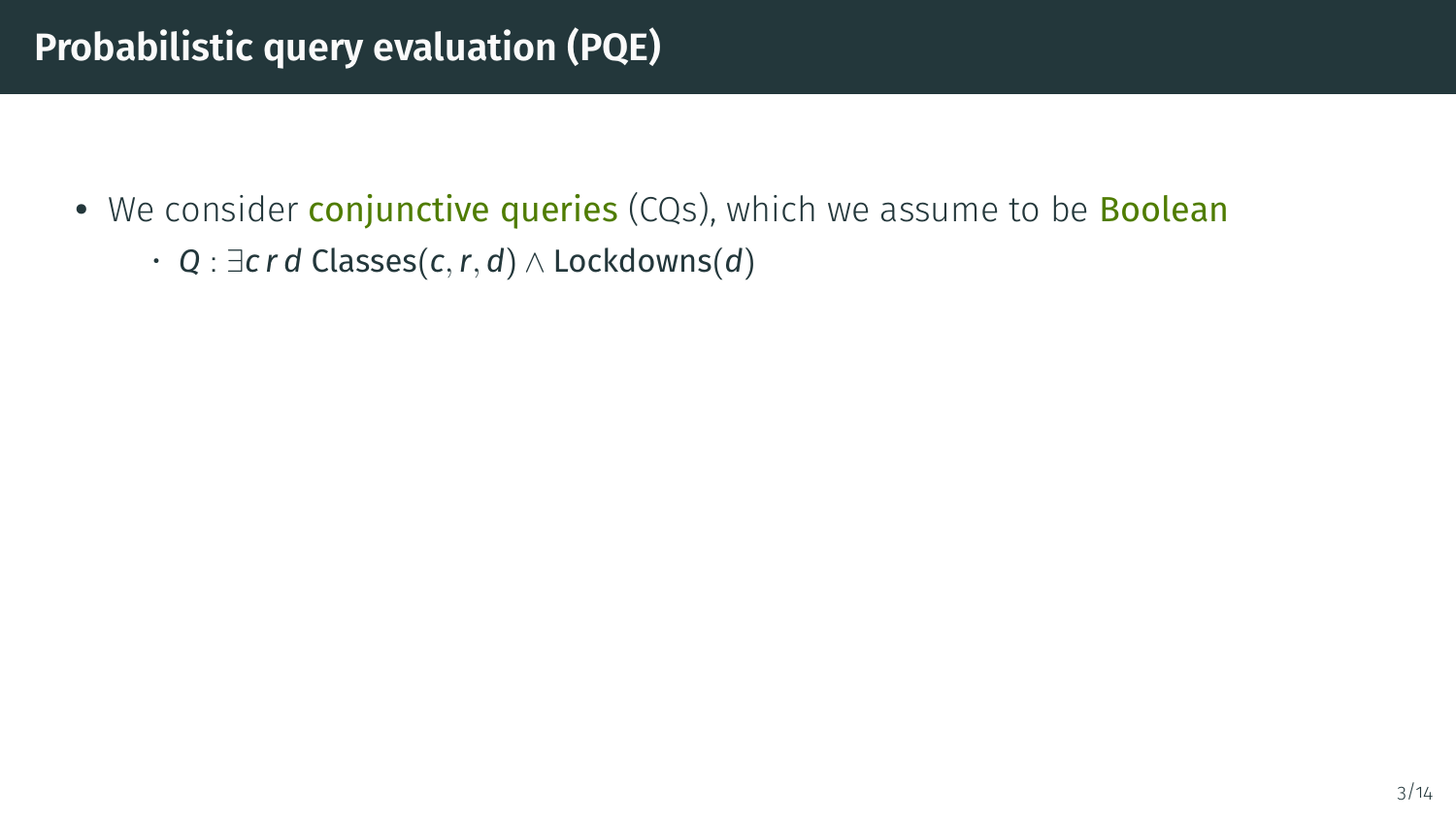- We consider **conjunctive queries** (CQs), which we assume to be **Boolean** 
	- *Q* : ∃*c r d* Classes(*c*,*r*, *d*) ∧ Lockdowns(*d*)
- Semantics of *Q* on a TID: compute the probability that *Q* is true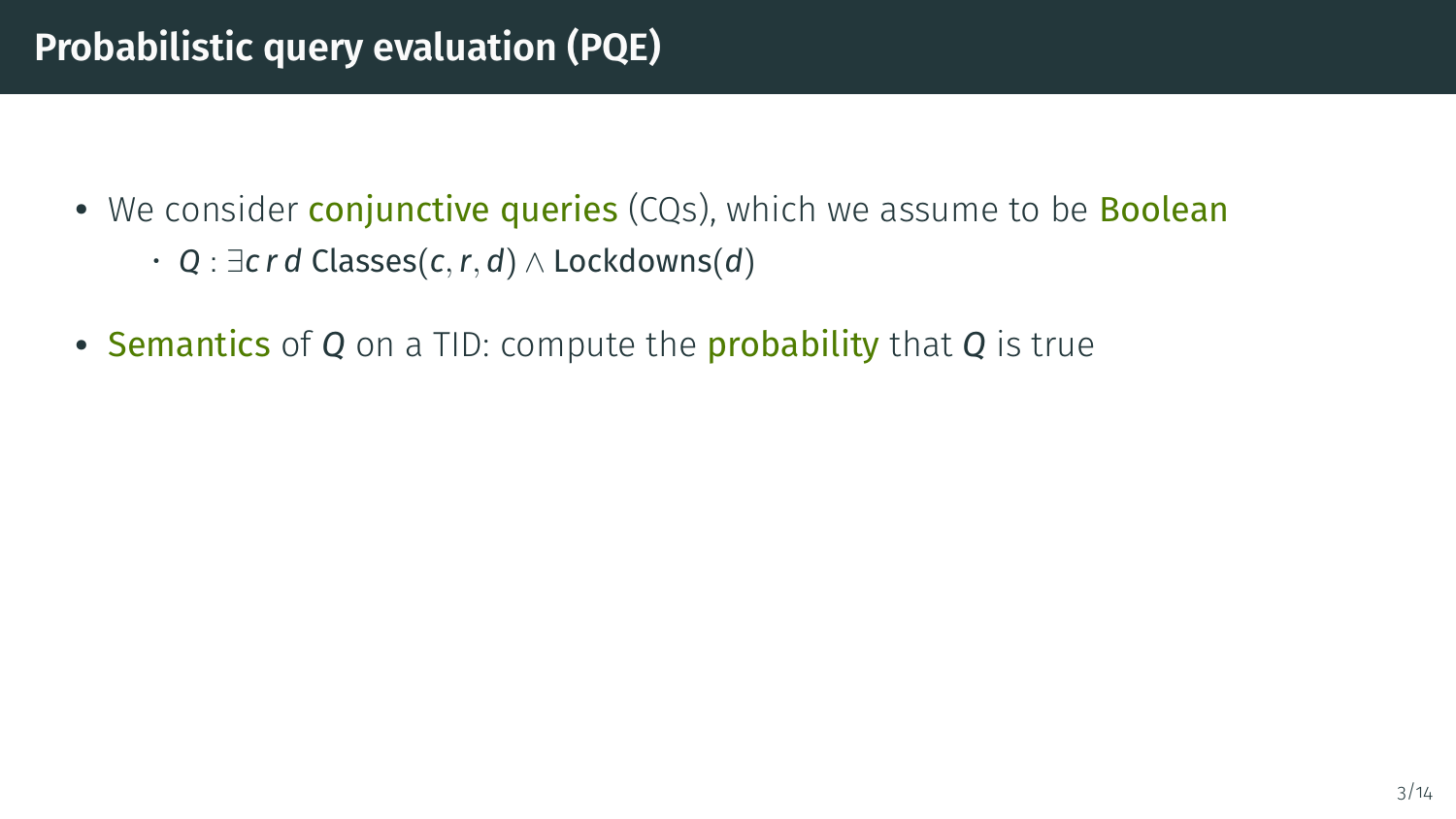# **Probabilistic query evaluation (PQE)**

- We consider **conjunctive queries** (CQs), which we assume to be **Boolean** 
	- *Q* : ∃*c r d* Classes(*c*,*r*, *d*) ∧ Lockdowns(*d*)
- Semantics of *Q* on a TID: compute the probability that *Q* is true
- Formally, problem PQE(*Q*) for a fixed CQ *Q*:
	- Input: a TID *I*
	- Output: the total probability of the subinstances of *I* where *Q* is true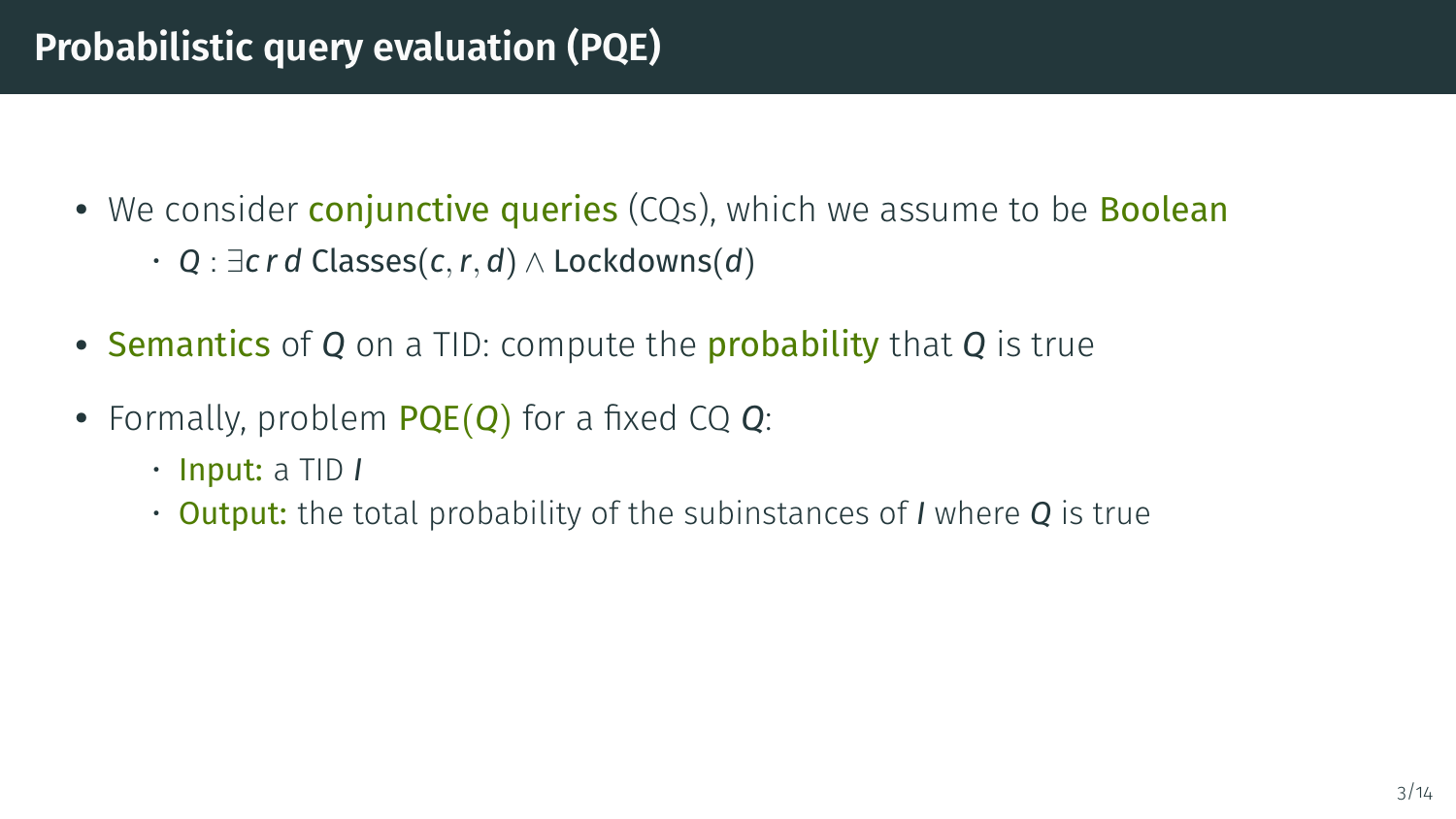# **Probabilistic query evaluation (PQE)**

- We consider **conjunctive queries** (CQs), which we assume to be **Boolean** 
	- *Q* : ∃*c r d* Classes(*c*,*r*, *d*) ∧ Lockdowns(*d*)
- Semantics of *Q* on a TID: compute the probability that *Q* is true
- Formally, problem PQE(*Q*) for a fixed CQ *Q*:
	- Input: a TID *I*
	- Output: the total probability of the subinstances of *I* where *Q* is true
- We can always solve PQE(*Q*) by looking at all subinstances (exponential)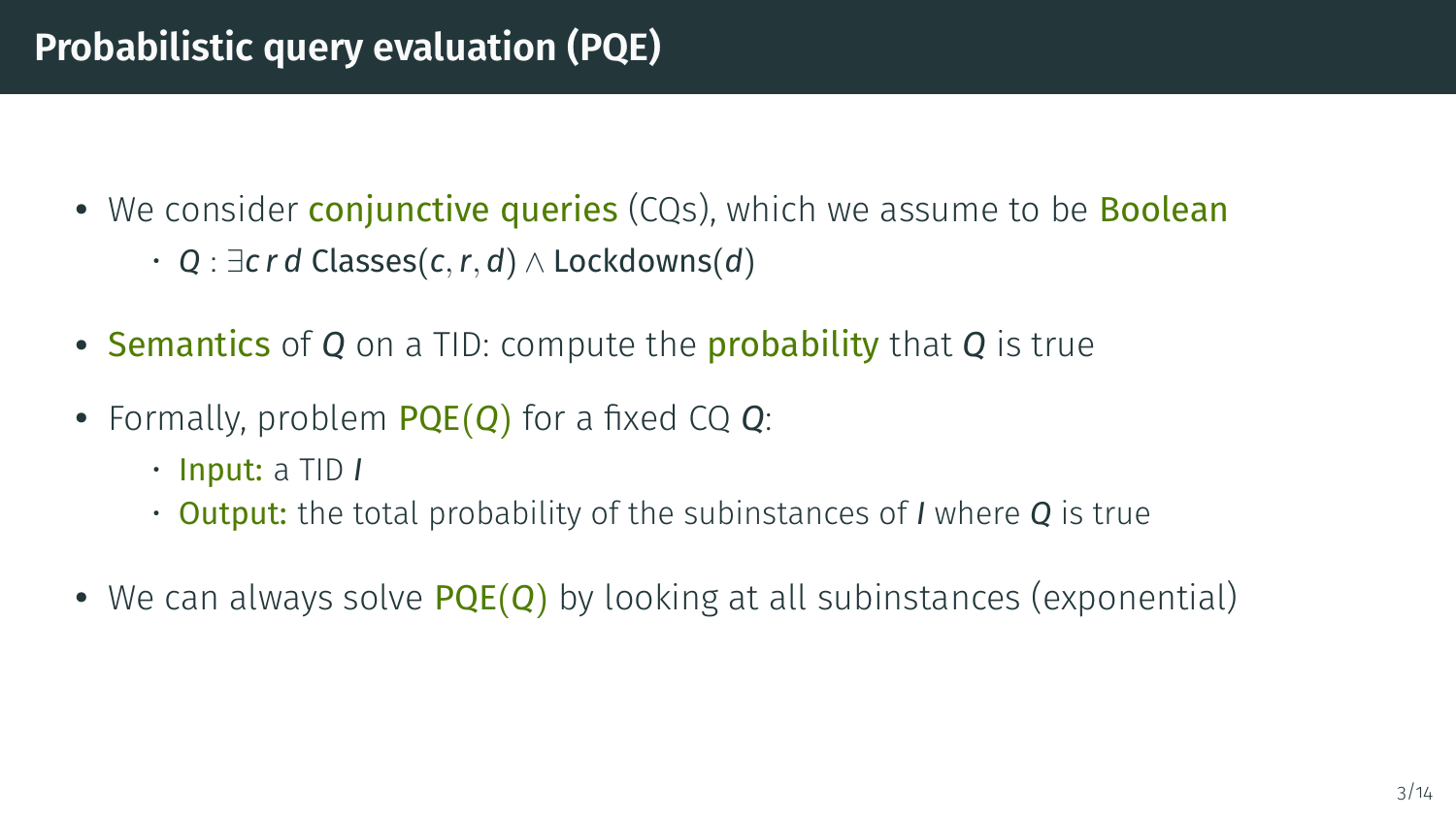- We consider **conjunctive queries** (CQs), which we assume to be **Boolean** 
	- *Q* : ∃*c r d* Classes(*c*,*r*, *d*) ∧ Lockdowns(*d*)
- Semantics of *Q* on a TID: compute the probability that *Q* is true
- Formally, problem PQE(*Q*) for a fixed CQ *Q*:
	- Input: a TID *I*
	- Output: the total probability of the subinstances of *I* where *Q* is true
- We can always solve PQE(*Q*) by looking at all subinstances (exponential)
- $\rightarrow$  When can we achieve a better complexity?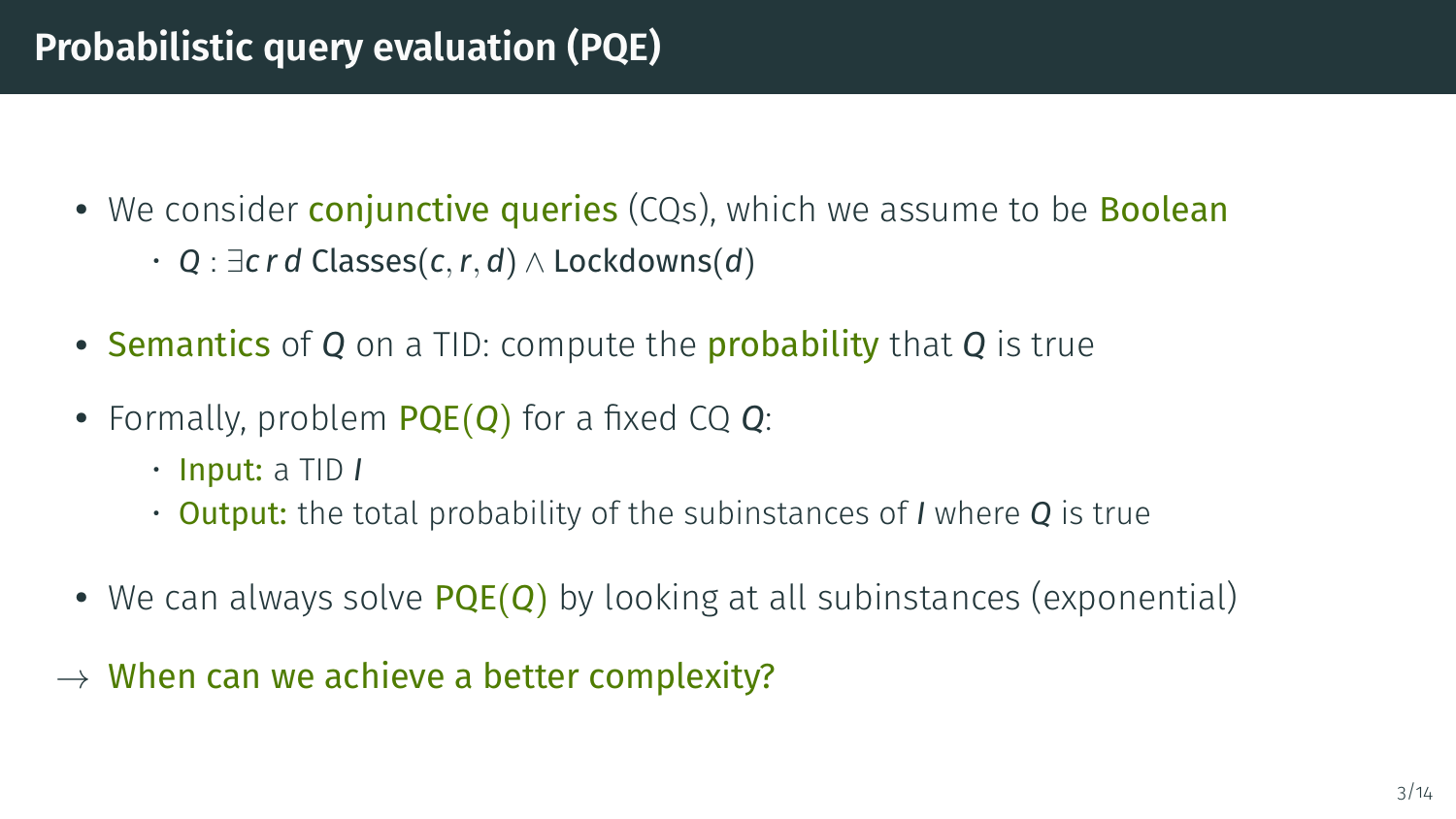# **Existing results**

- Complexity of PQE shown in [\[Dalvi and Suciu, 2007\]](#page-55-0) for **self-join-free CQs** (SJFCQs)
	- A CQ is **self-join-free** if no relation symbol is repeated
- Later extended to *unions of conjunctive queries* [\[Dalvi and Suciu, 2012\]](#page-55-1)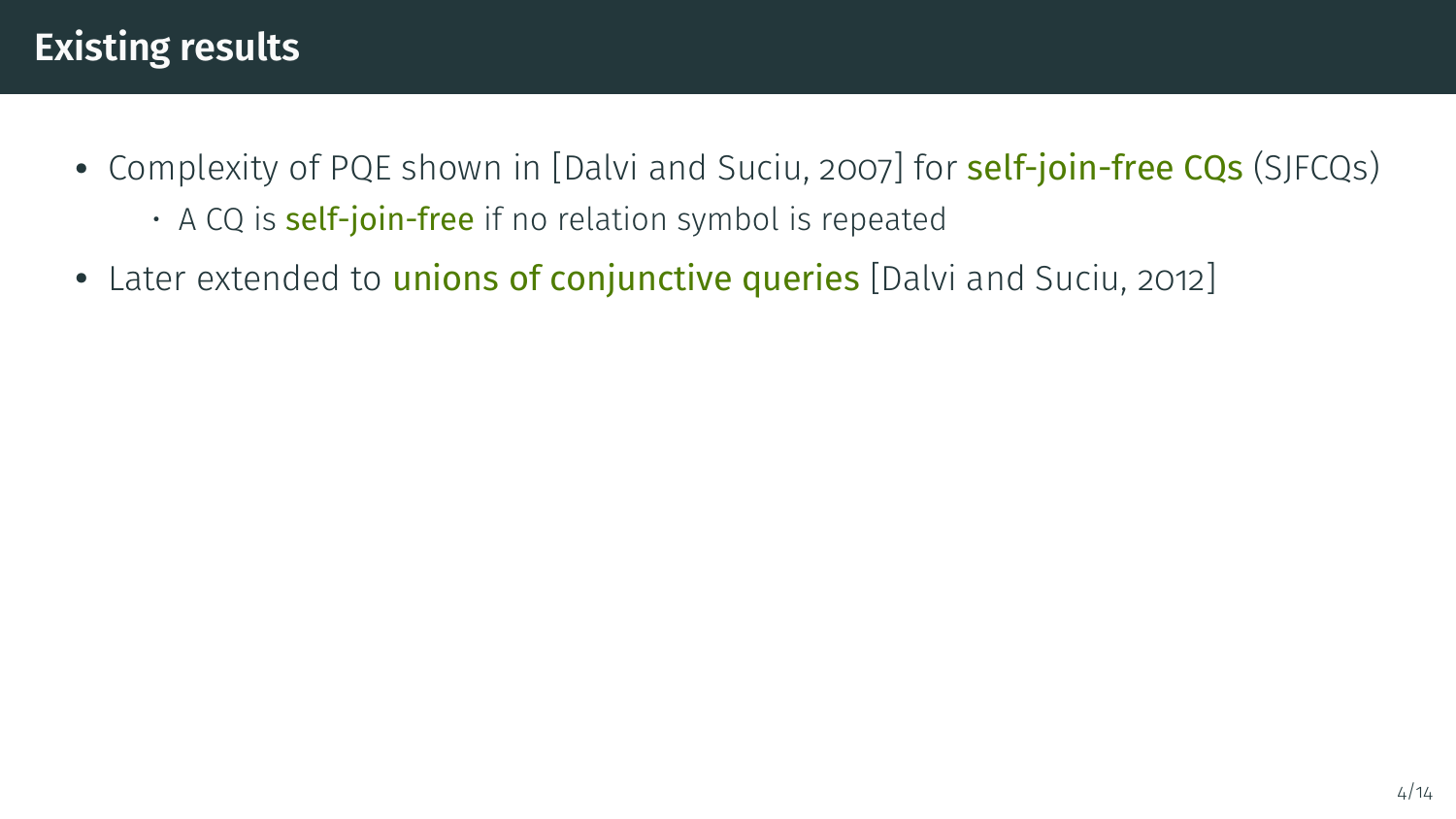# **Existing results**

- Complexity of PQE shown in [\[Dalvi and Suciu, 2007\]](#page-55-0) for **self-join-free CQs** (SJFCQs)
	- $\cdot$  A CQ is **self-join-free** if no relation symbol is repeated
- Later extended to *unions of conjunctive queries* [\[Dalvi and Suciu, 2012\]](#page-55-1)

In this work we stick to the result on SJFCQs:

#### **Theorem [\[Dalvi and Suciu, 2007\]](#page-55-0)**

*Let Q be a SJFCQ. Then:*

- *Either Q is hierarchical and* PQE(*Q*) *is in PTIME*
- *Or <sup>Q</sup> is not hierarchical and* PQE(*Q*) *is* #*P-hard*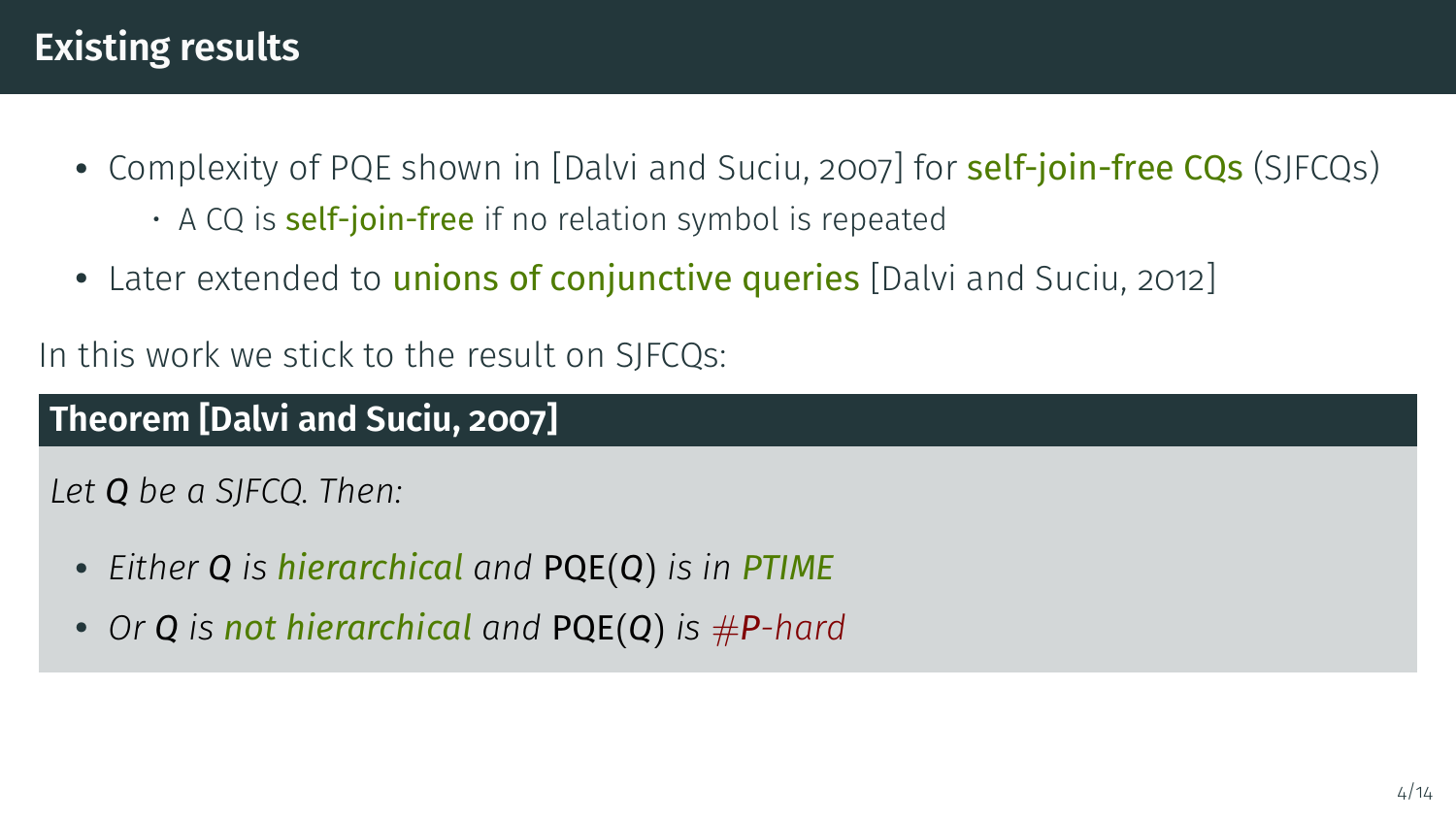# **Existing results**

- Complexity of PQE shown in [\[Dalvi and Suciu, 2007\]](#page-55-0) for **self-join-free CQs** (SJFCQs)
	- $\cdot$  A CQ is **self-join-free** if no relation symbol is repeated
- Later extended to *unions of conjunctive queries* [\[Dalvi and Suciu, 2012\]](#page-55-1)

In this work we stick to the result on SJFCQs:

#### **Theorem [\[Dalvi and Suciu, 2007\]](#page-55-0)**

*Let Q be a SJFCQ. Then:*

- *Either Q is hierarchical and* PQE(*Q*) *is in PTIME*
- *Or <sup>Q</sup> is not hierarchical and* PQE(*Q*) *is* #*P-hard*

What is this class of **hierarchical CQs**?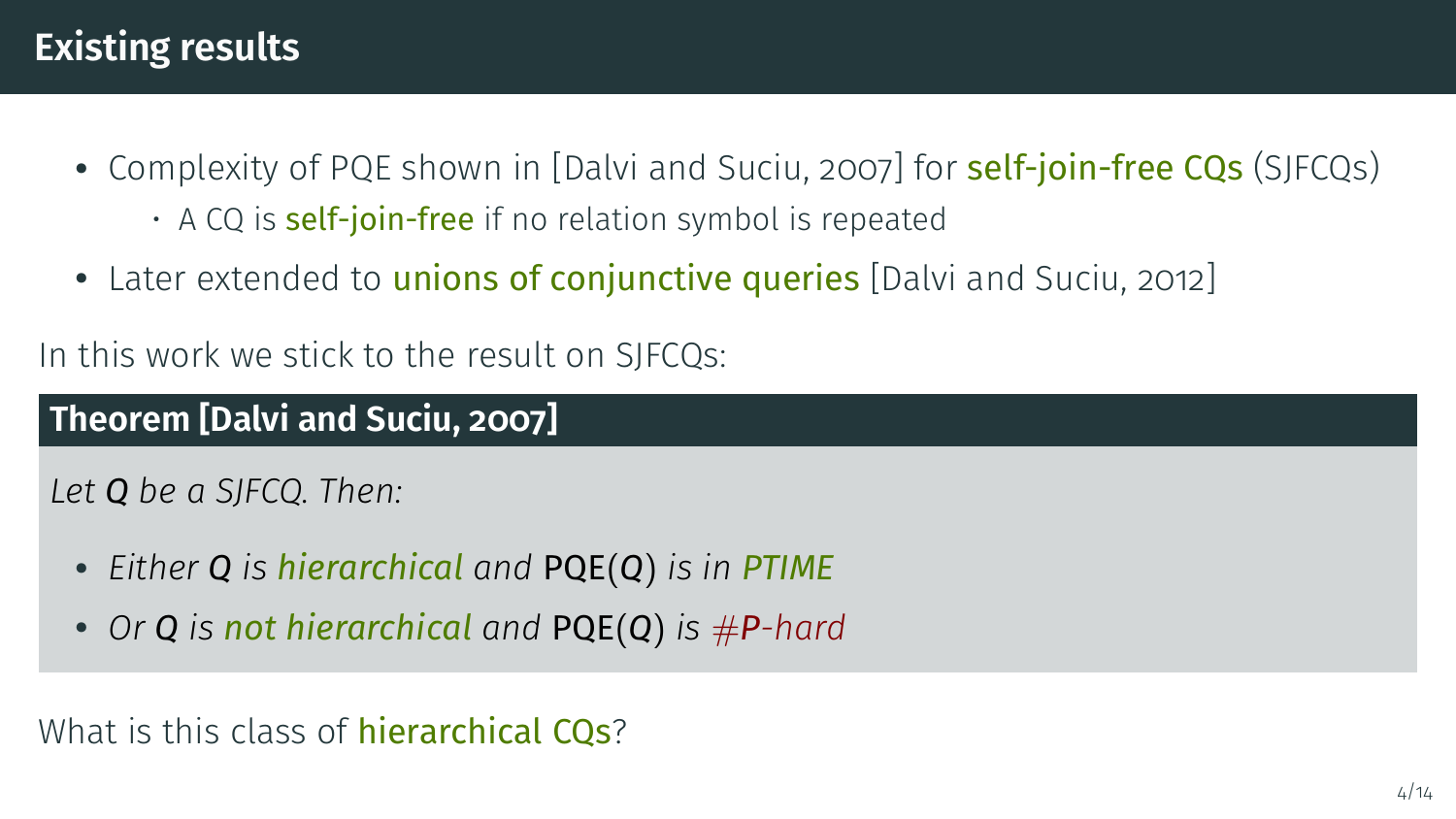- A CQ is hierarchical if for every variables *x* and *y*
	- Either atoms(*x*) and atoms(*y*) are disjoint
	- $\cdot$  Or one is **included** in the other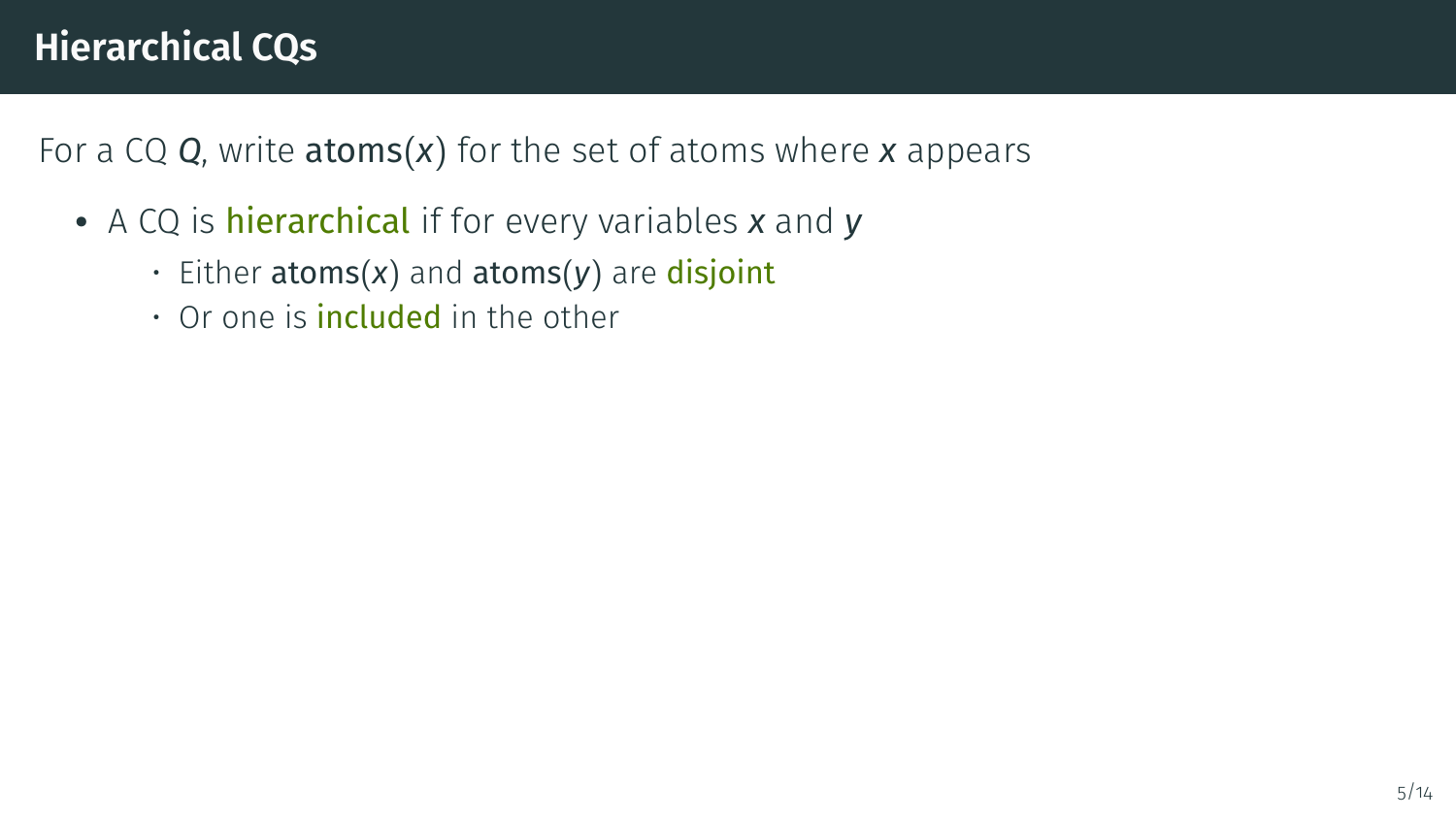- A CQ is hierarchical if for every variables *x* and *y*
	- Either atoms(*x*) and atoms(*y*) are disjoint
	- $\cdot$  Or one is **included** in the other
- A CQ is non-hierarchical if there are two variables *x* and *y* such that
	- Some atom contains both *x* and *y*
	- Some atom contains *x* but not *y*
	- Some atom contains *y* but not *x*
	- → Simplest example: the *R*-*S*-*T* query: *Q*<sup>1</sup> : ∃*x y R*(*x*), *S*(*x*, *y*), *T*(*y*)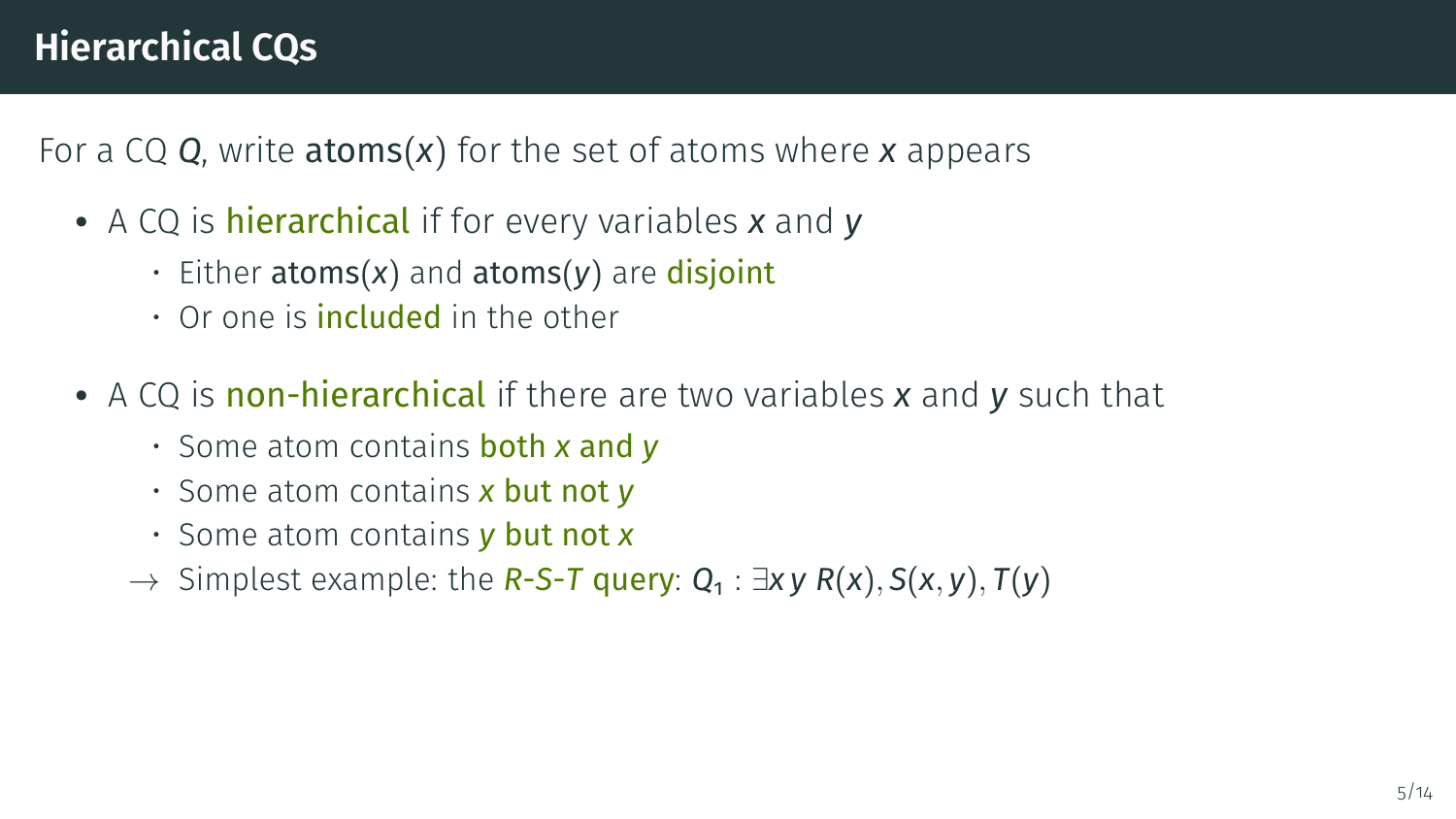- A CQ is hierarchical if for every variables *x* and *y*
	- Either atoms(*x*) and atoms(*y*) are disjoint
	- $\cdot$  Or one is **included** in the other
- A CQ is non-hierarchical if there are two variables *x* and *y* such that
	- Some atom contains both *x* and *y*
	- Some atom contains *x* but not *y*
	- Some atom contains *y* but not *x*
	- → Simplest example: the *R*-*S*-*T* query: *Q*<sup>1</sup> : ∃*x y R*(*x*), *S*(*x*, *y*), *T*(*y*)
- Intuition for arity-2 queries: the hierarchical CQs are unions of star-shaped patterns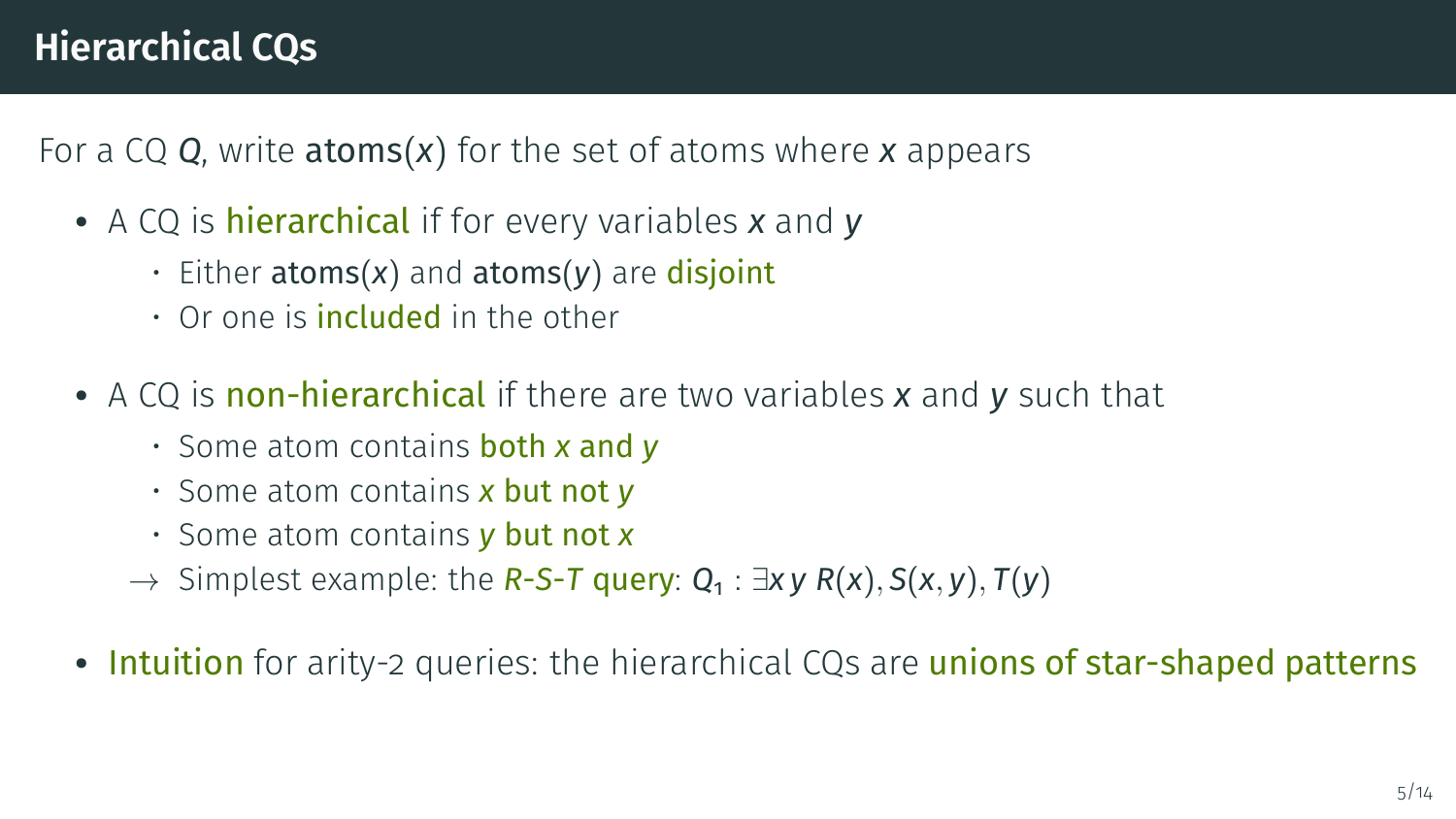- A CQ is hierarchical if for every variables *x* and *y*
	- Either atoms(*x*) and atoms(*y*) are disjoint
	- $\cdot$  Or one is **included** in the other
- A CQ is non-hierarchical if there are two variables *x* and *y* such that
	- Some atom contains both *x* and *y*
	- Some atom contains *x* but not *y*
	- Some atom contains *y* but not *x*
	- → Simplest example: the *R*-*S*-*T* query: *Q*<sup>1</sup> : ∃*x y R*(*x*), *S*(*x*, *y*), *T*(*y*)
- Intuition for arity-2 queries: the hierarchical CQs are unions of star-shaped patterns

Exercise: Is our example CQ hierarchical? ∃*c r d* Classes(*c*,*r*, *d*) ∧ Lockdowns(*d*)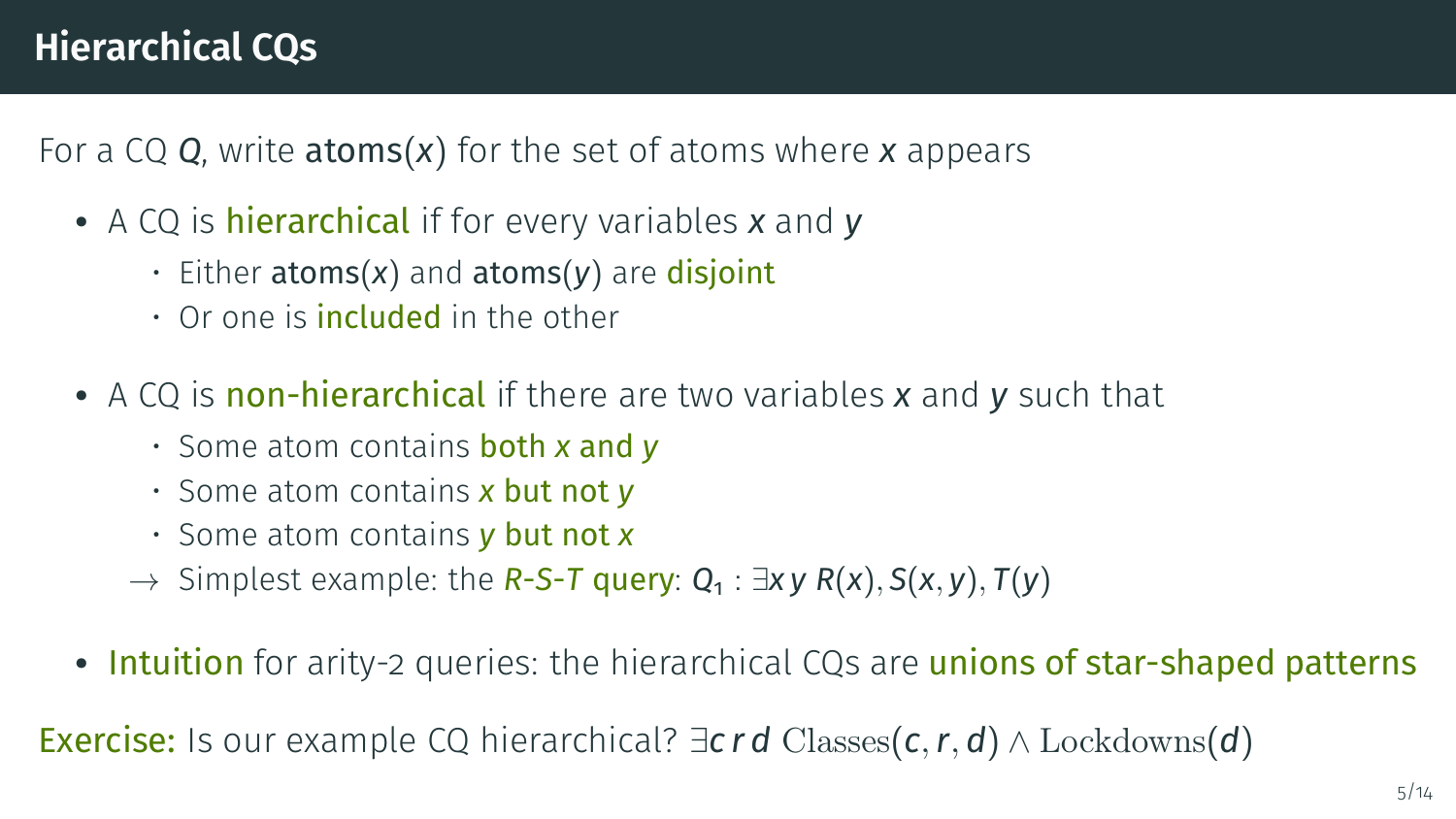- A CQ is hierarchical if for every variables *x* and *y*
	- Either atoms(*x*) and atoms(*y*) are disjoint
	- $\cdot$  Or one is **included** in the other
- A CQ is non-hierarchical if there are two variables *x* and *y* such that
	- Some atom contains both *x* and *y*
	- Some atom contains *x* but not *y*
	- Some atom contains *y* but not *x*
	- → Simplest example: the *R*-*S*-*T* query: *Q*<sup>1</sup> : ∃*x y R*(*x*), *S*(*x*, *y*), *T*(*y*)
- Intuition for arity-2 queries: the hierarchical CQs are unions of star-shaped patterns

Exercise: Is our example CQ hierarchical? ∃*c r d* Classes(*c*,*r*, *d*) ∧ Lockdowns(*d*) ... Yes!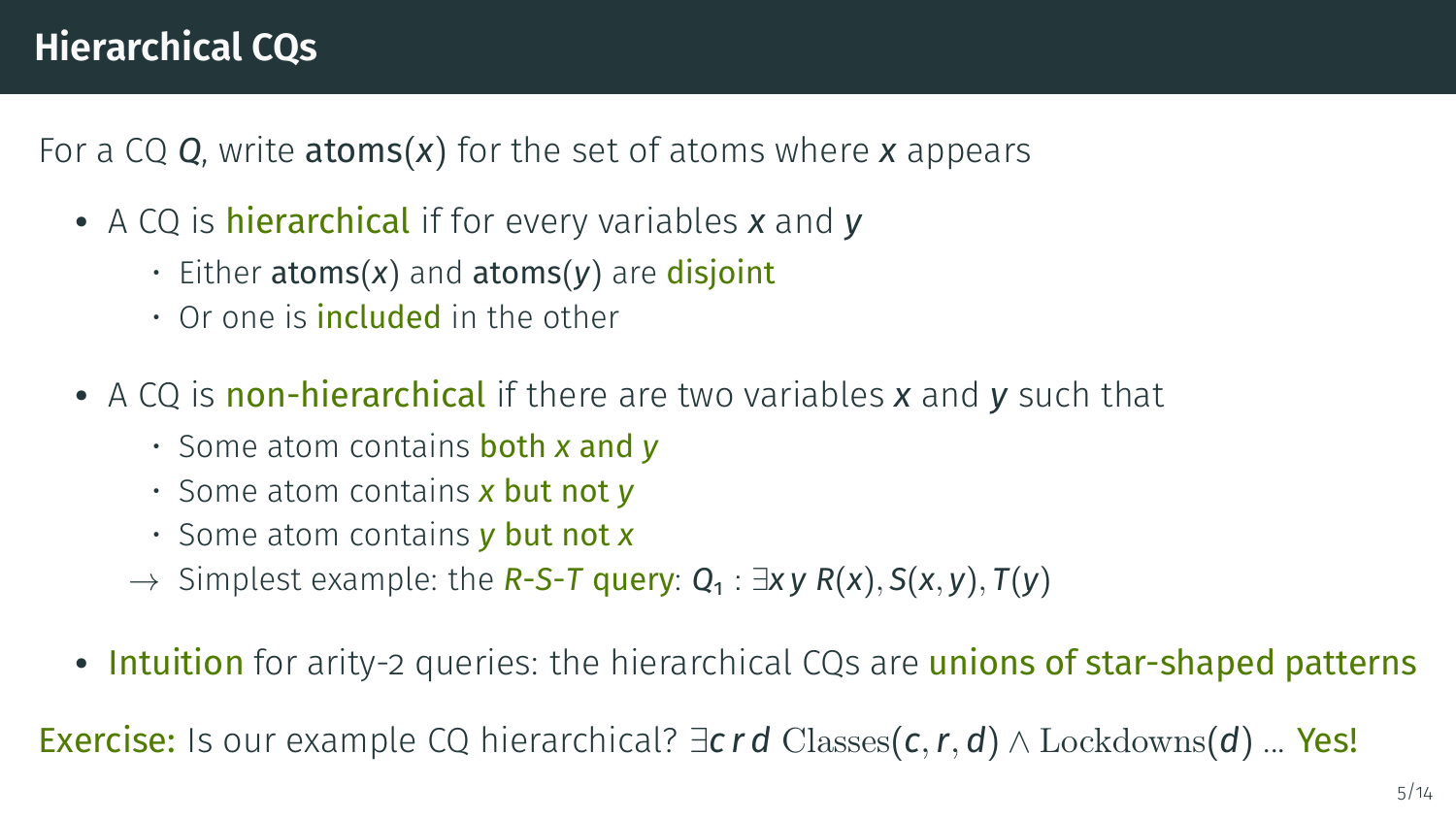- We study the **uniform reliability** (UR) problem, a simpler variant of PQE:
	- We fix a CQ *Q*, and consider the problem UR(*Q*):
	- Input: a database instance *I* without probabilities
	- Output: how many subinstances of *I* satisfy *Q*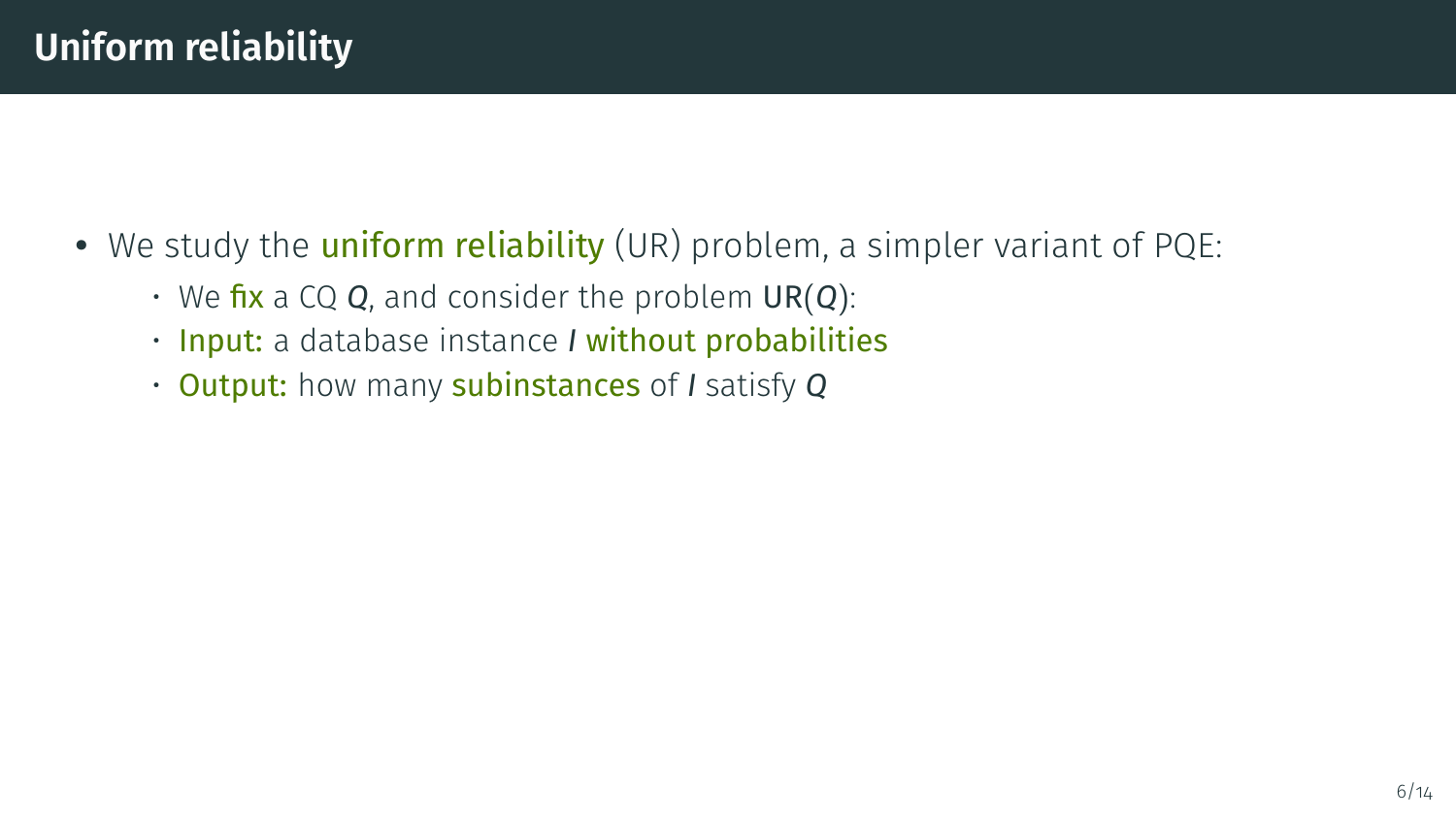- We study the **uniform reliability** (UR) problem, a simpler variant of PQE:
	- We fix a CQ *Q*, and consider the problem UR(*Q*):
	- Input: a database instance *I* without probabilities
	- Output: how many subinstances of *I* satisfy *Q*
- Remark: UR is PQE but where all facts have **probability 1/2** (up to a multiplicative factor of 2 *<sup>N</sup>* for *N* the number of facts of the TID)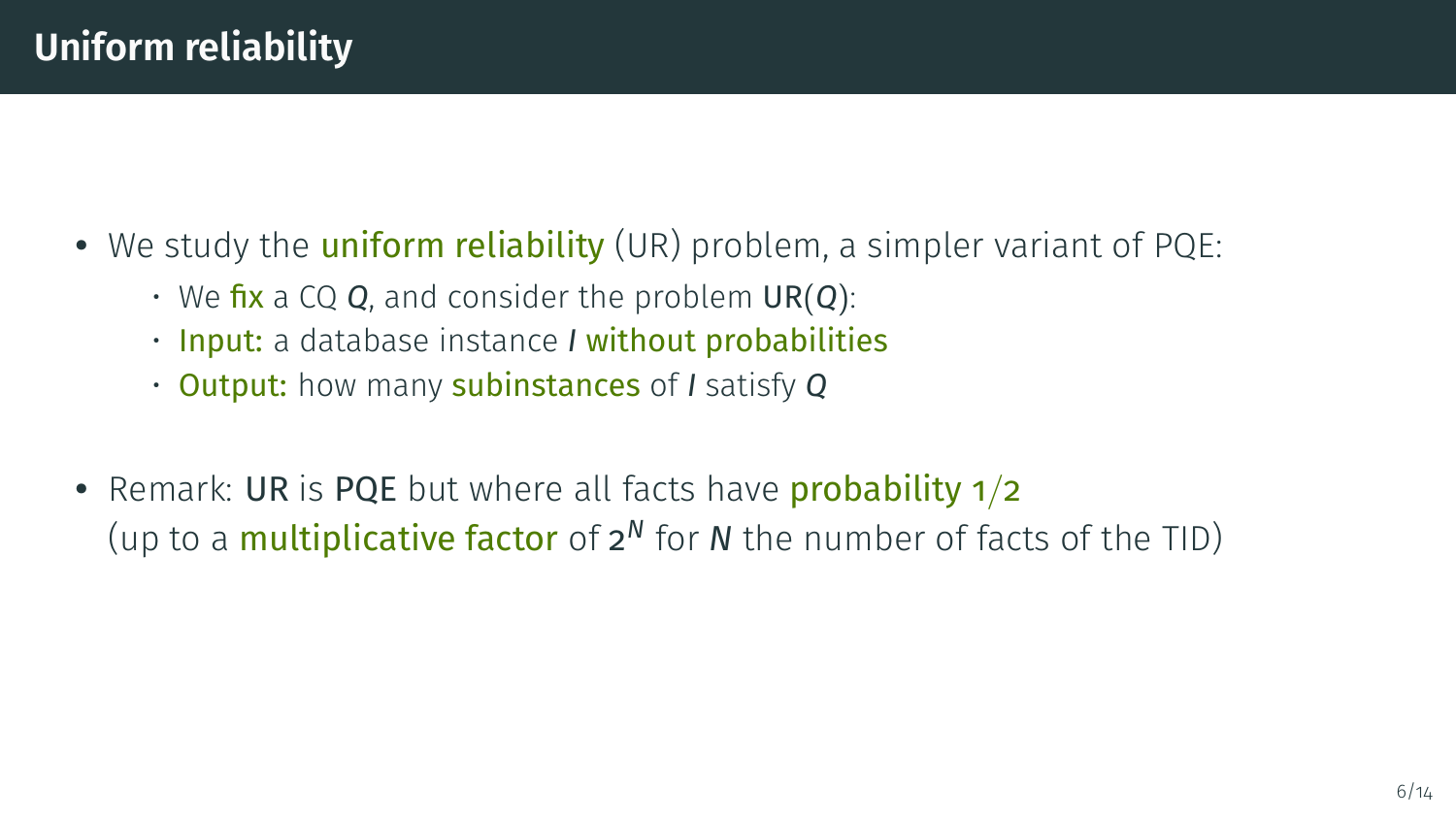- We study the **uniform reliability** (UR) problem, a simpler variant of POE:
	- We fix a CQ *Q*, and consider the problem UR(*Q*):
	- Input: a database instance *I* without probabilities
	- Output: how many subinstances of *I* satisfy *Q*
- Remark: UR is PQE but where all facts have **probability 1/2** (up to a multiplicative factor of 2 *<sup>N</sup>* for *N* the number of facts of the TID)
- Our goal: What is the complexity of UR?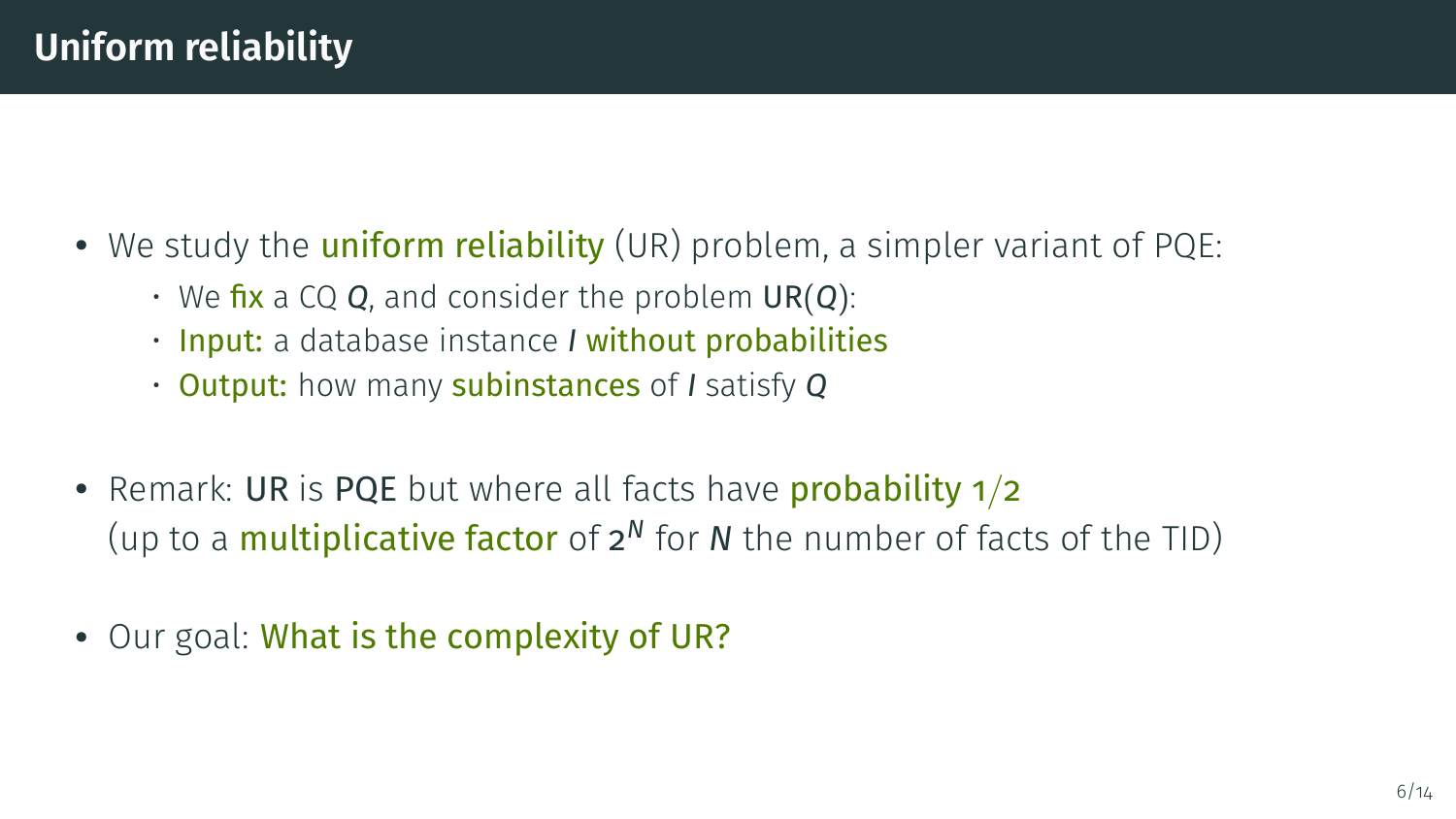• We only study the problem on **SJFCQs** (see future work)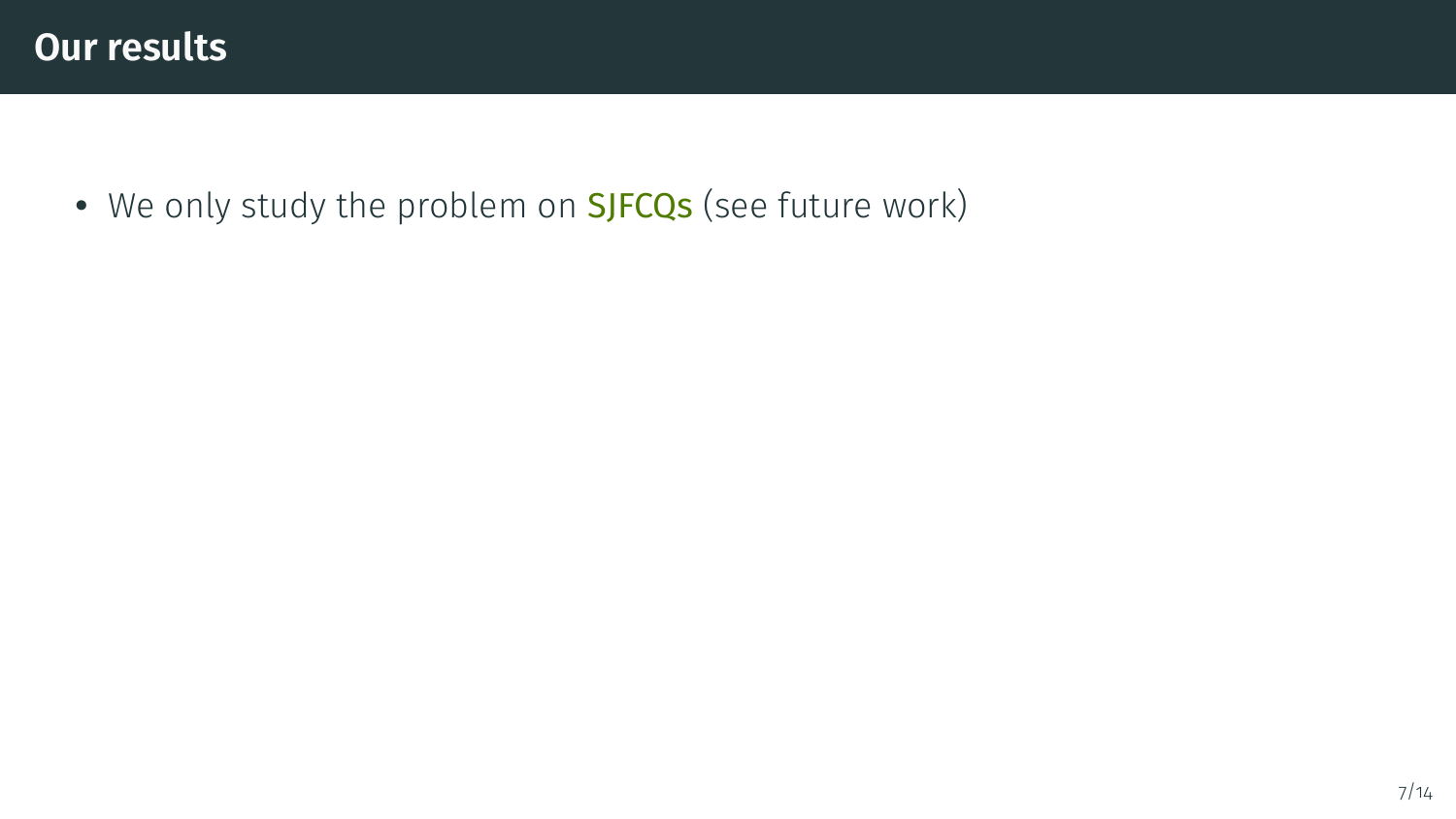- We only study the problem on **SJFCQs** (see future work)
- For *hierarchical SJFCQs*, UR is tractable because PQE is tractable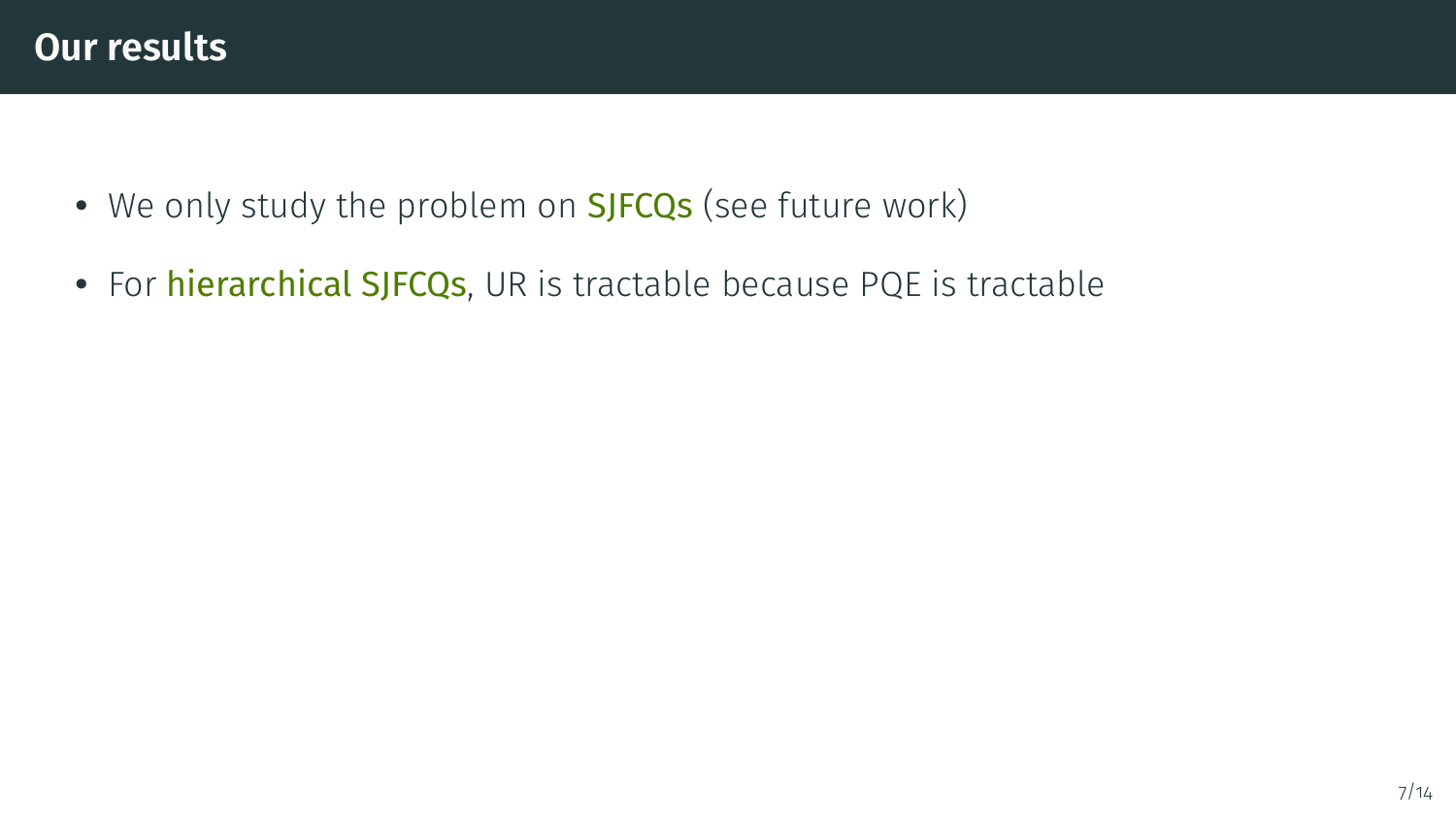- We only study the problem on **SJFCQs** (see future work)
- For *hierarchical SJFCQs*, UR is tractable because PQE is tractable
- For non-hierarchical SJFCQs, the complexity of UR is unknown
	- The **hardness proof** of PQE (see later) crucially uses probabilities 1/2 and 1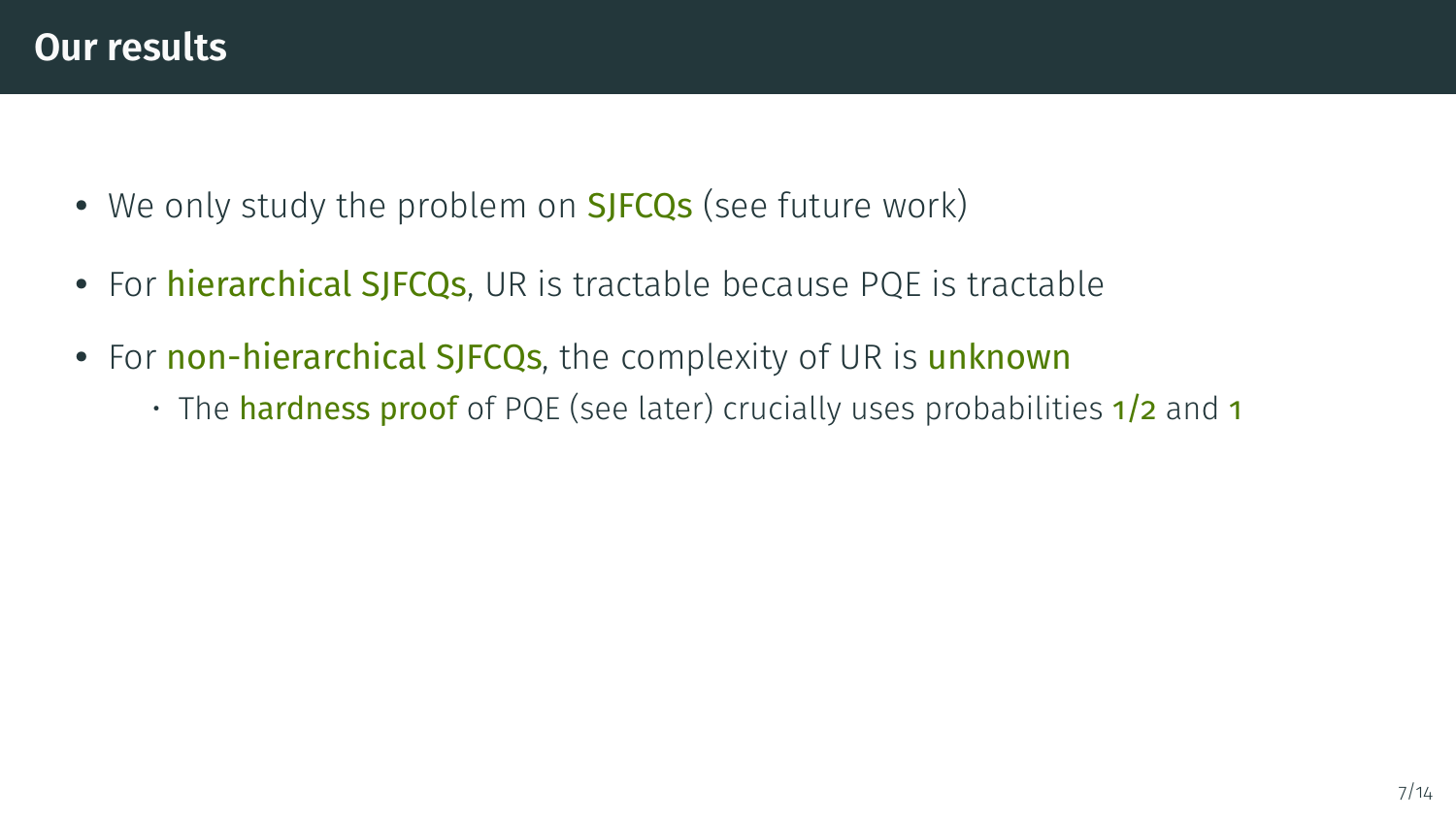- We only study the problem on **SJFCQs** (see future work)
- For *hierarchical SJFCQs*, UR is tractable because PQE is tractable
- For non-hierarchical SJFCQs, the complexity of UR is unknown
	- $\cdot$  The hardness proof of PQE (see later) crucially uses probabilities  $1/2$  and 1

We settle the complexity of UR for SJFCQs by showing:

#### **Theorem**

*Let Q be a non-hierarchical SJFCQ. Then* UR(*Q*) *is #P-hard.*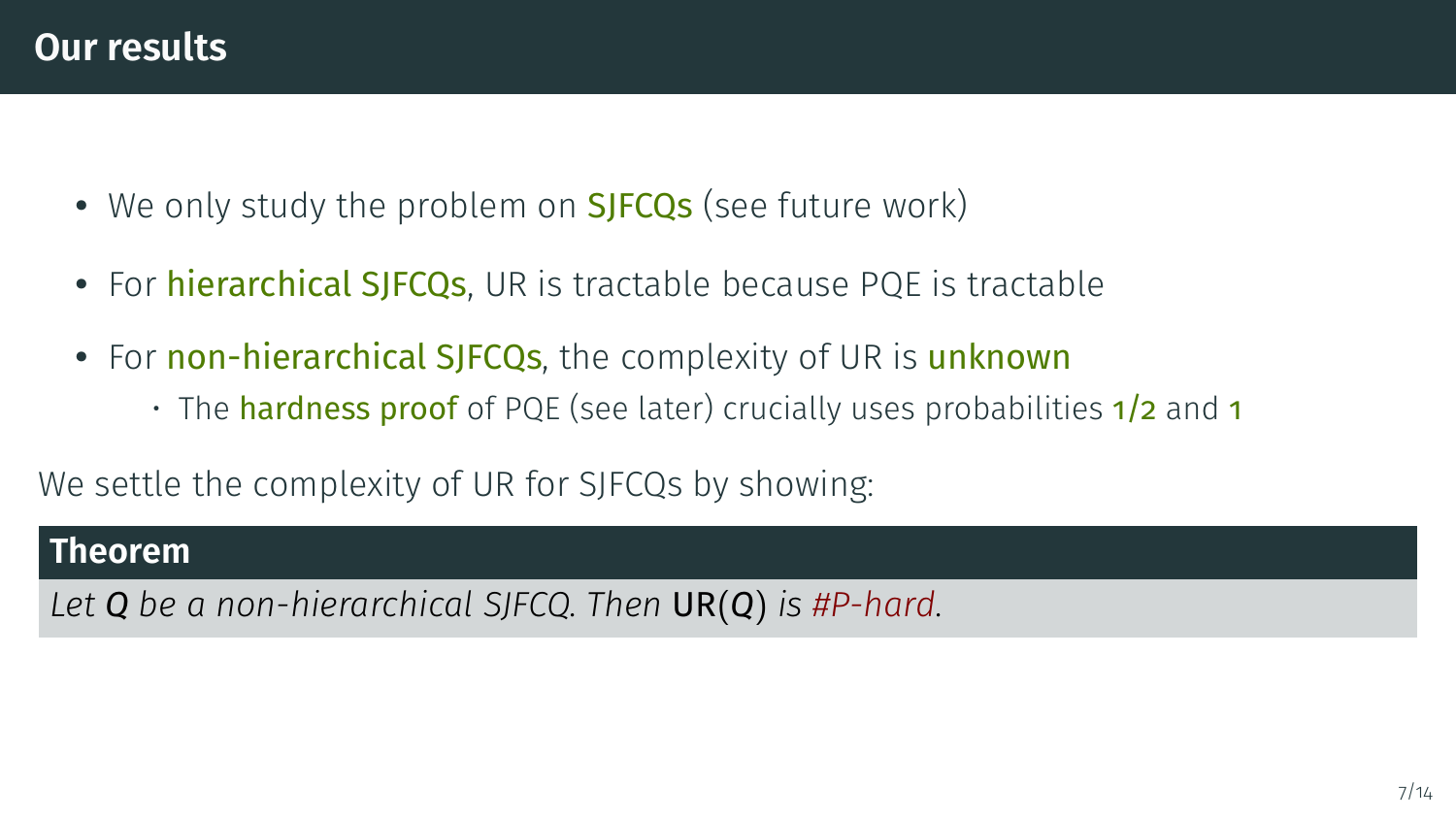- We only study the problem on **SJFCQs** (see future work)
- For *hierarchical SJFCQs*, UR is tractable because PQE is tractable
- For non-hierarchical SJFCQs, the complexity of UR is unknown
	- $\cdot$  The hardness proof of PQE (see later) crucially uses probabilities  $1/2$  and 1

We settle the complexity of UR for SJFCQs by showing:

#### **Theorem**

*Let Q be a non-hierarchical SJFCQ. Then* UR(*Q*) *is #P-hard.*

Rest of the talk: proof sketch of this result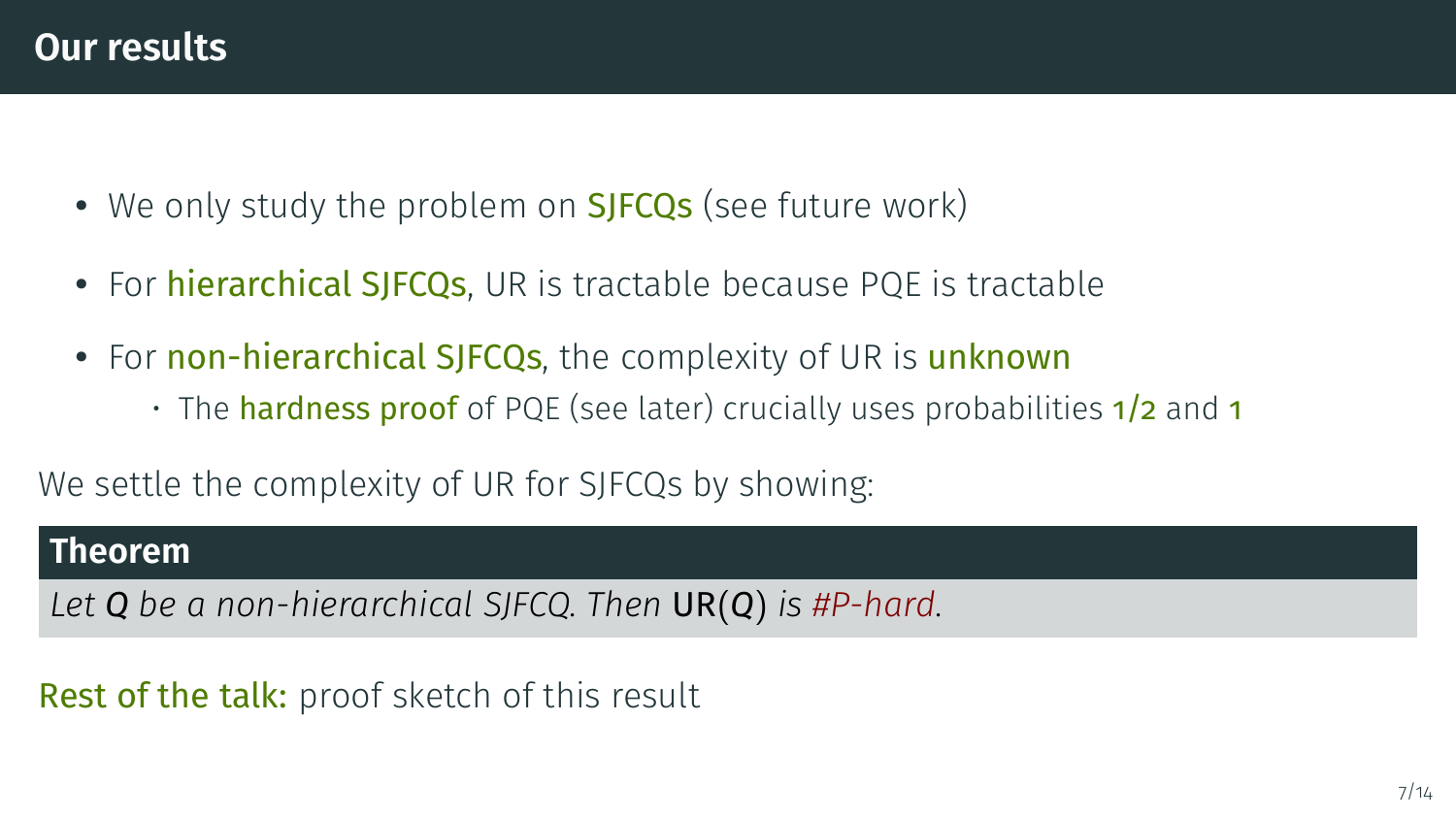• An *R*-*S*-*T*-type query is a non-hierarchical SJFCQ of the form:

 $R_1(x), \ldots, R_r(x), S_1(x, y), \ldots, S_s(x, y), T_1(y), \ldots, T_t(y)$ 

for some integers  $r, s, t > 0$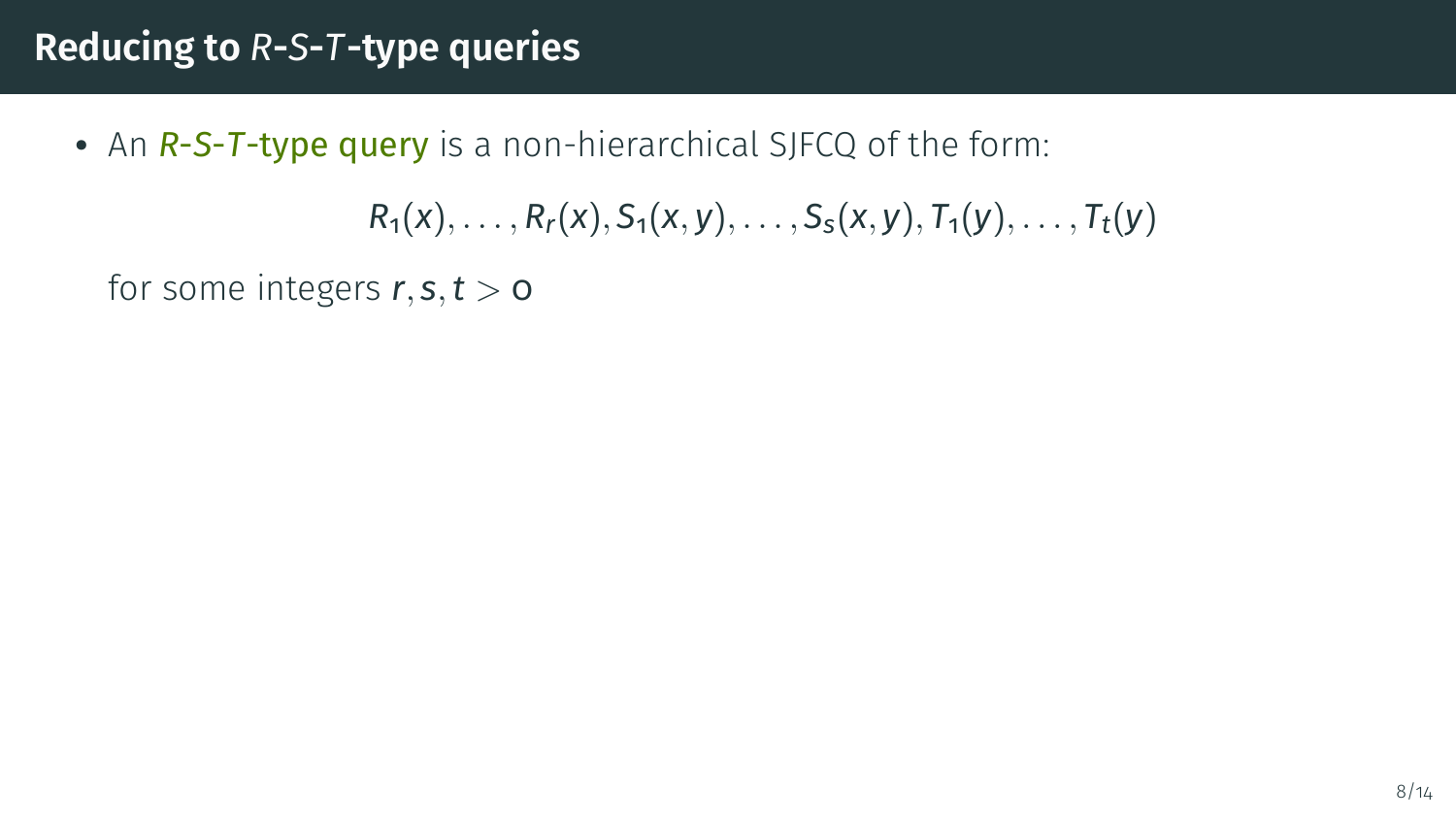• An *R*-*S*-*T*-type query is a non-hierarchical SJFCQ of the form:

```
R_1(x), \ldots, R_r(x), S_1(x, y), \ldots, S_s(x, y), T_1(y), \ldots, T_t(y)
```
for some integers  $r, s, t > 0$ 

• Lemma: for any non-hierarchical SJFCQ *Q*, there is an *R-S-T-type query <i>Q'* such that UR(*Q* 0 ) reduces to UR(*Q*)

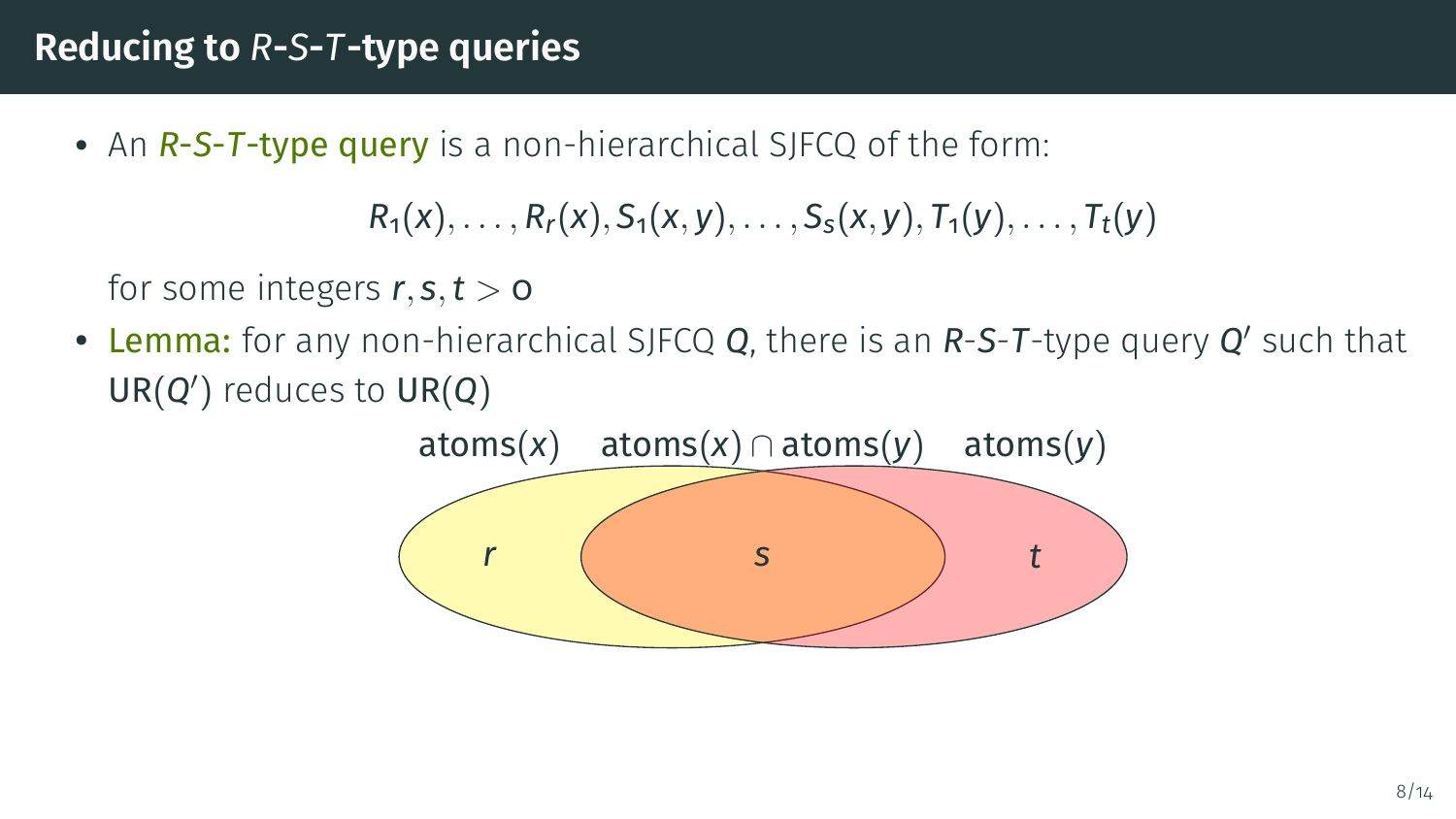• An *R*-*S*-*T*-type query is a non-hierarchical SJFCQ of the form:

```
R_1(x), \ldots, R_r(x), S_1(x, y), \ldots, S_s(x, y), T_1(y), \ldots, T_t(y)
```
for some integers  $r, s, t > 0$ 

• Lemma: for any non-hierarchical SJFCQ *Q*, there is an *R-S-T-type query <i>Q'* such that UR(*Q* 0 ) reduces to UR(*Q*)



• So it suffices to show that  $UR(Q')$  is #P-hard for the *R-S-T-type queries Q*<sup>2</sup>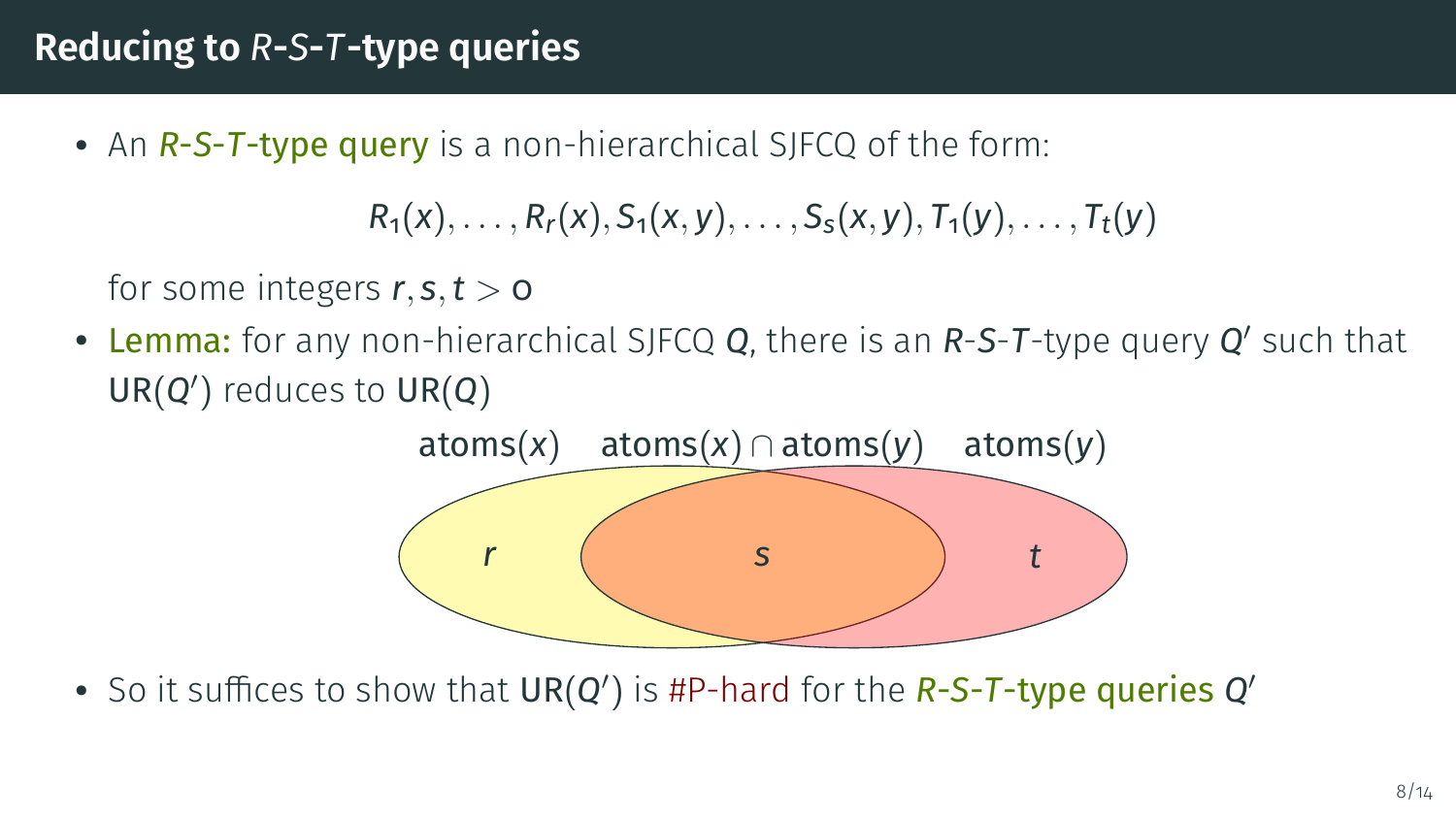• An *R*-*S*-*T*-type query is a non-hierarchical SJFCQ of the form:

$$
R_1(x),\ldots,R_r(x),S_1(x,y),\ldots,S_s(x,y),T_1(y),\ldots,T_t(y)
$$

for some integers  $r, s, t > 0$ 

• Lemma: for any non-hierarchical SJFCQ *Q*, there is an *R-S-T-type query <i>Q'* such that UR(*Q* 0 ) reduces to UR(*Q*)



- So it suffices to show that  $UR(Q')$  is #P-hard for the *R-S-T-type queries Q*<sup>2</sup>
- In this talk: we focus for simplicity on *Q*<sup>1</sup> : ∃*x y R*(*x*), *S*(*x*, *y*), *T*(*y*)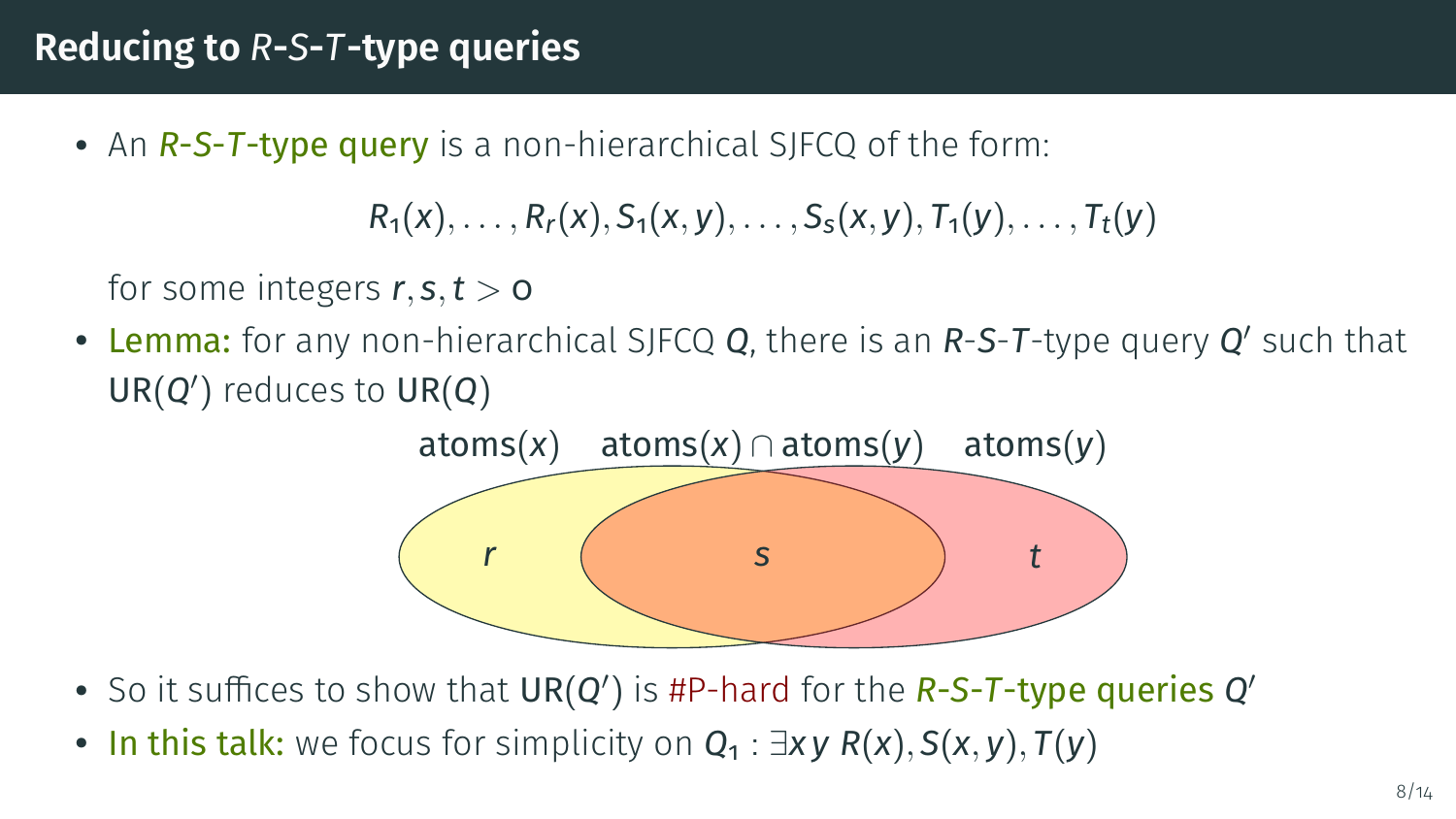

- Independent set of a bipartite graph: subset of its vertices that contains no edge
	- Example:  $\{u_2, v_1\}$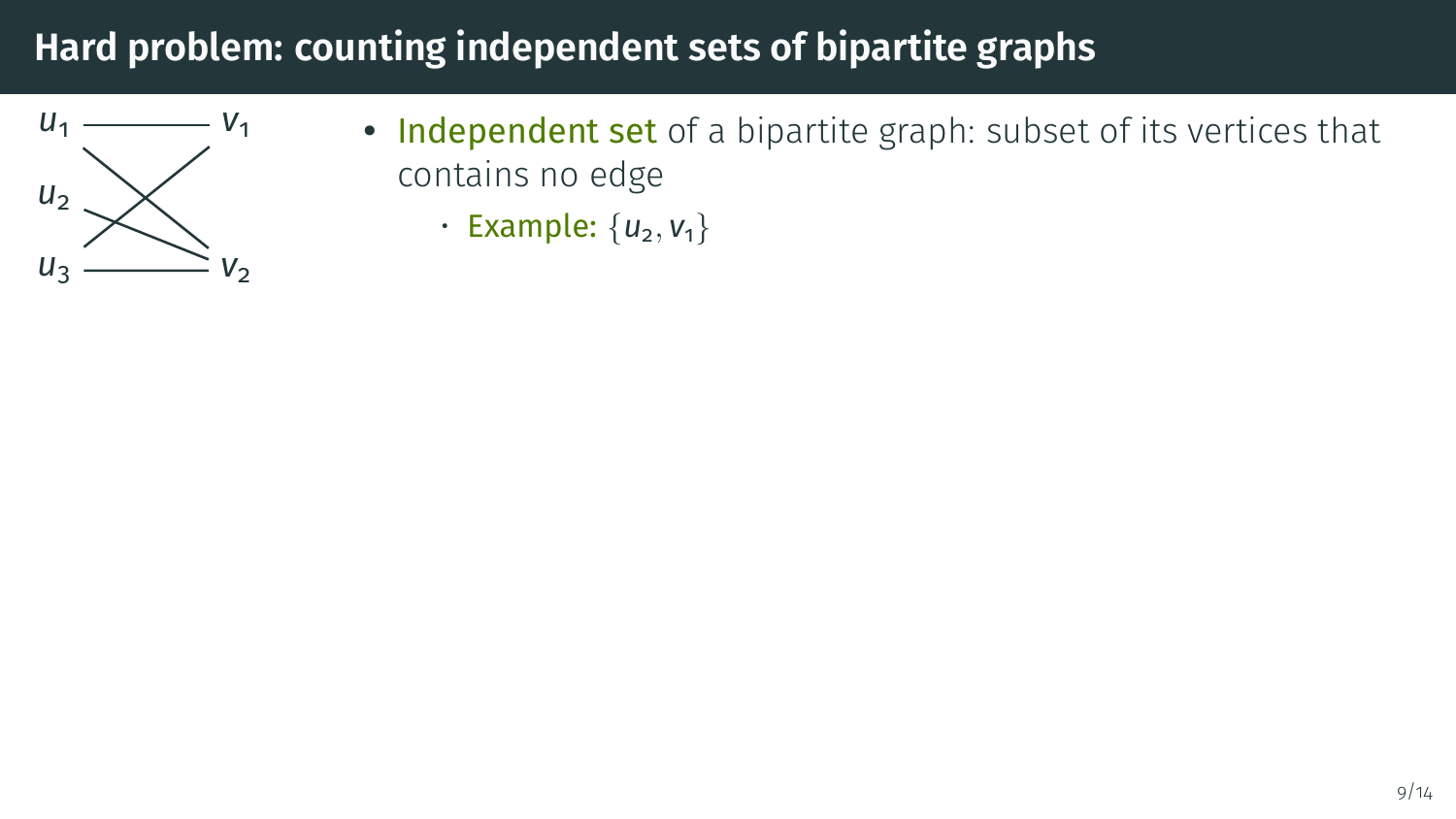

- Independent set of a bipartite graph: subset of its vertices that contains no edge
	- Example:  $\{u_2, v_1\}$
- It is #P-hard, given a bipartite graph, to count its independent sets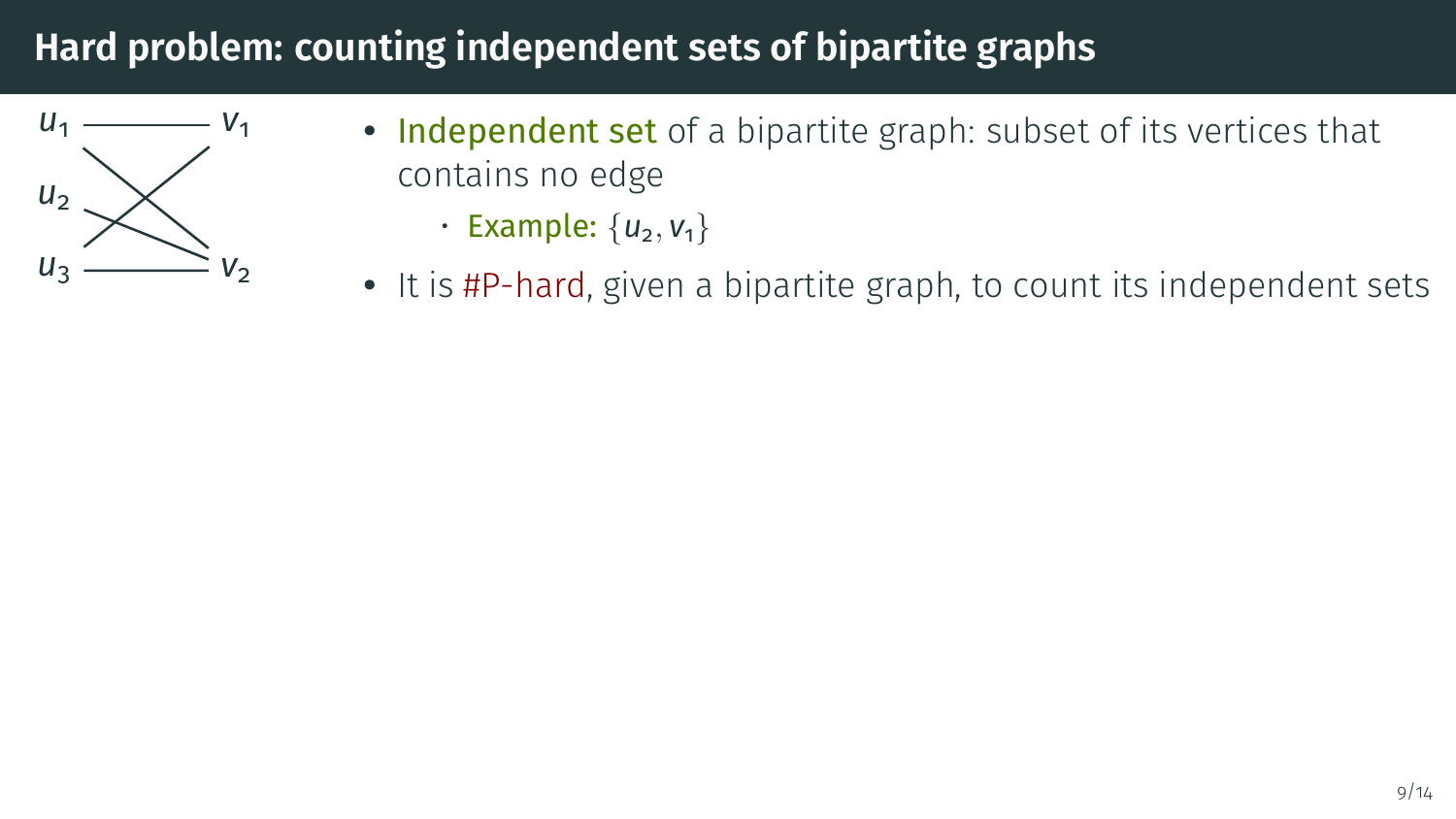

- Independent set of a bipartite graph: subset of its vertices that contains no edge
	- Example:  $\{u_2, v_1\}$
- It is #P-hard, given a bipartite graph, to count its independent sets

This easily shows the #P-hardness of PQE (but not UR!) for *Q*<sup>1</sup> : ∃*x y R*(*x*), *S*(*x*, *y*), *T*(*y*):

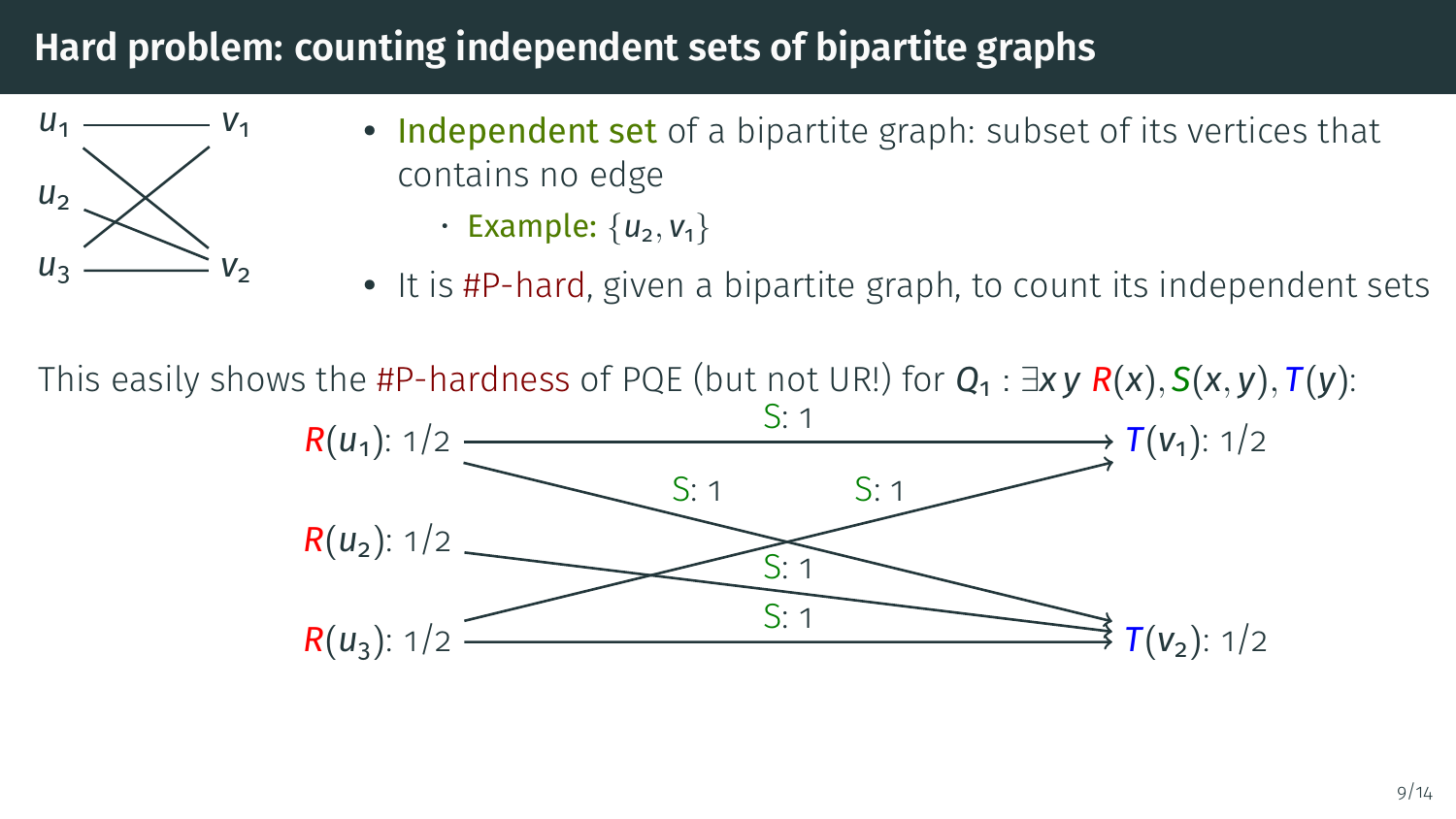

- Independent set of a bipartite graph: subset of its vertices that contains no edge
	- Example:  $\{u_2, v_1\}$
- It is #P-hard, given a bipartite graph, to count its independent sets

This easily shows the #P-hardness of PQE (but not UR!) for *Q*<sup>1</sup> : ∃*x y R*(*x*), *S*(*x*, *y*), *T*(*y*):



We will show how to reduce from counting independent sets to UR( $Q_1$ )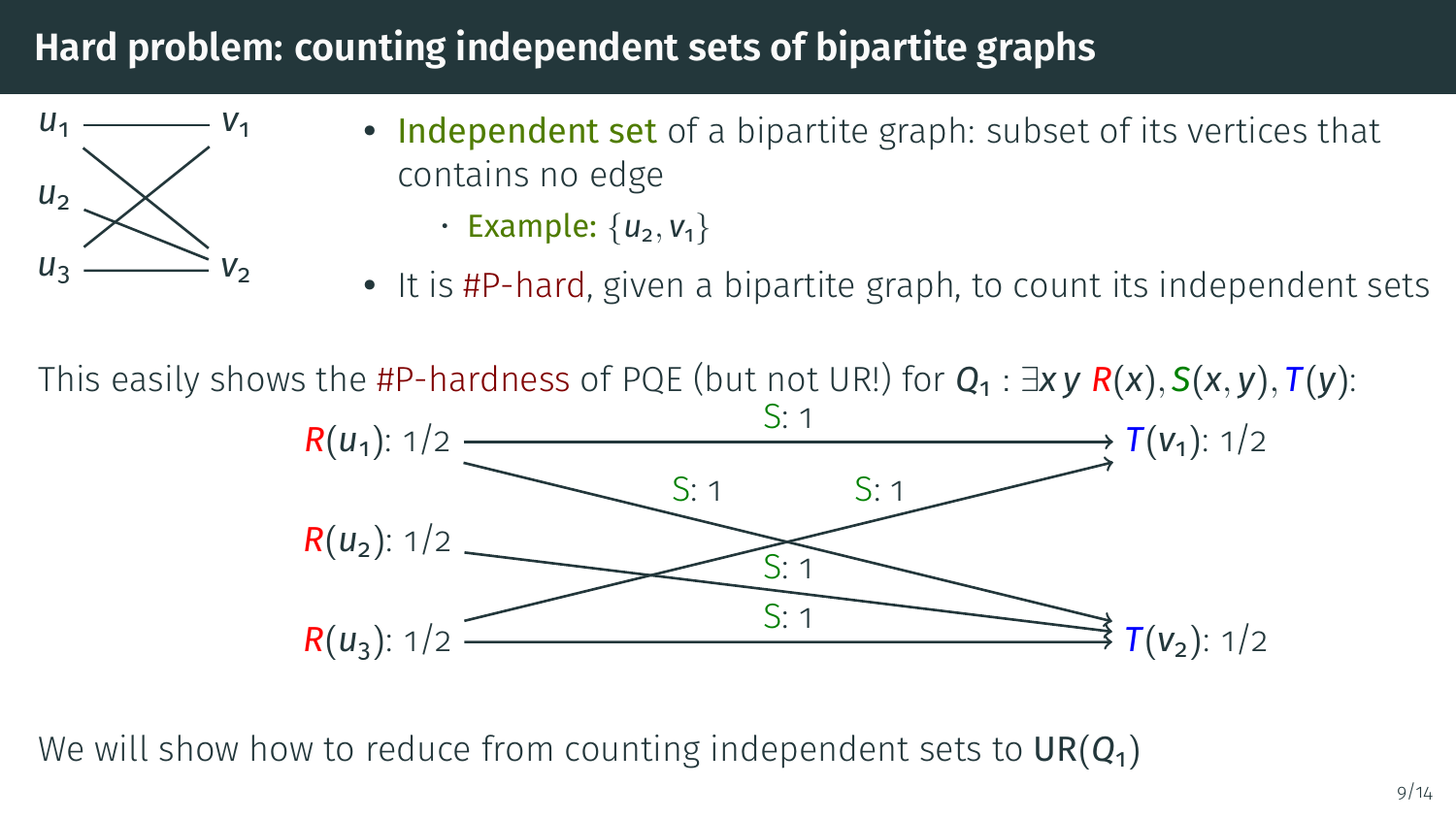

#### 10/14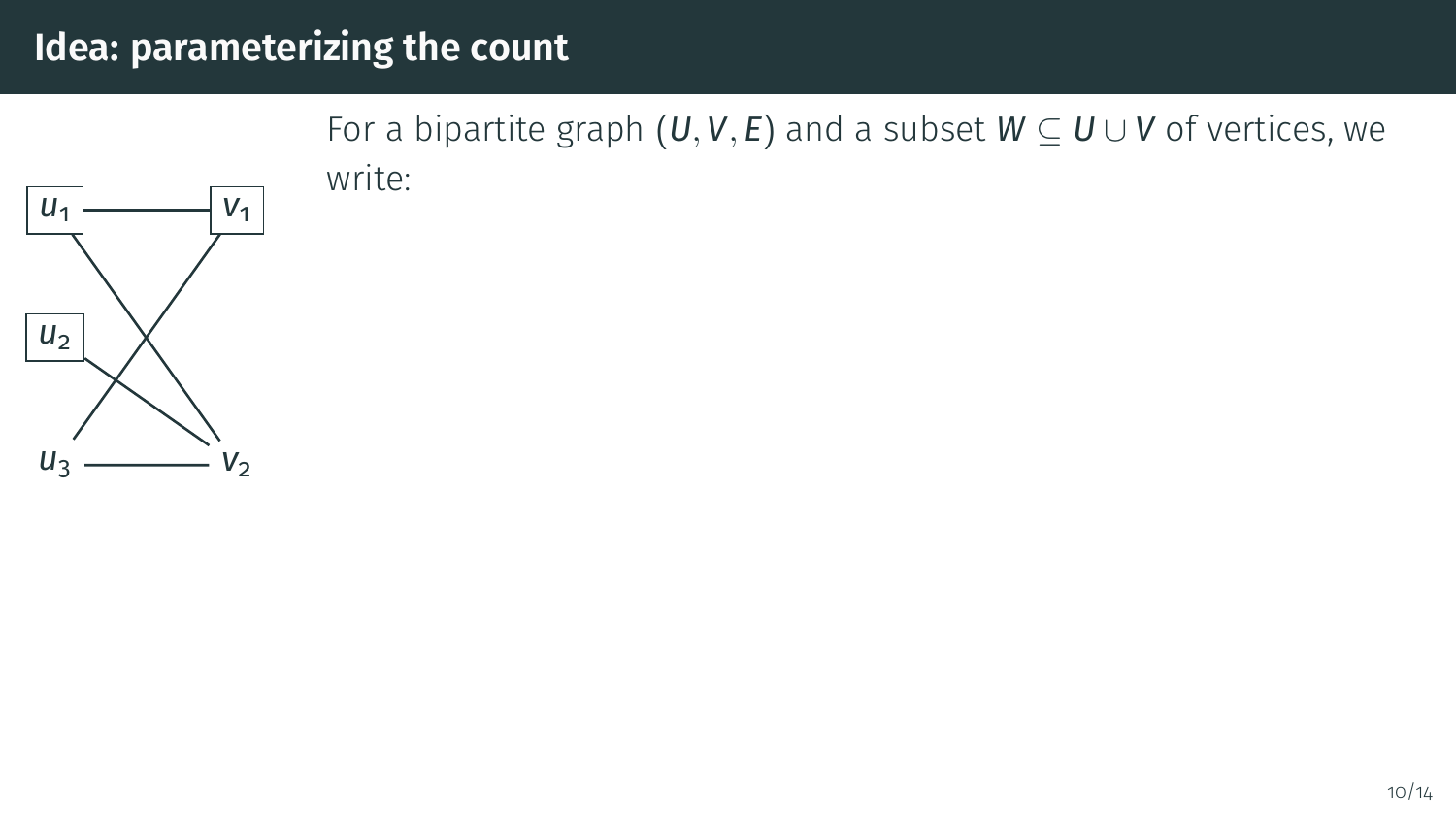For a bipartite graph  $(U, V, E)$  and a subset  $W \subseteq U \cup V$  of vertices, we write:

- $U_1$  $u<sub>2</sub>$  $u<sub>3</sub>$ *v*1  $V_2$
- c(*W*) the number of edges contained in *W*
	- Here,  $c(W) = 1$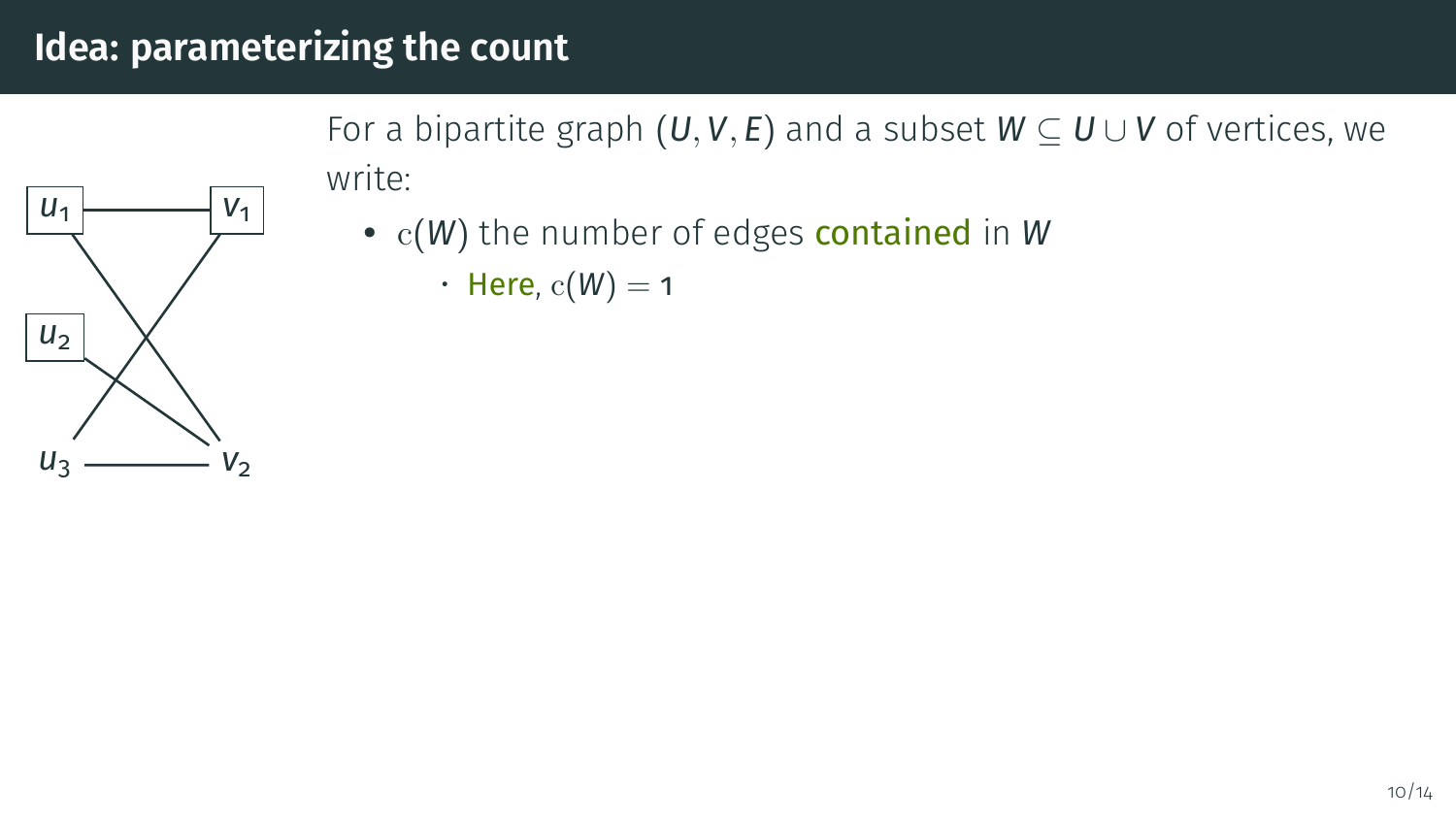For a bipartite graph  $(U, V, E)$  and a subset  $W \subset U \cup V$  of vertices, we write:



• c(*W*) the number of edges contained in *W*

• Here,  $c(W) = 1$ 

•  $d(W)$  (resp.,  $d'(W)$ ) the number of edges having exactly their left (resp., right) endpoint in *W*

 $\cdot$  Here,  $d(W) = 2$  and  $d'(W) = 1$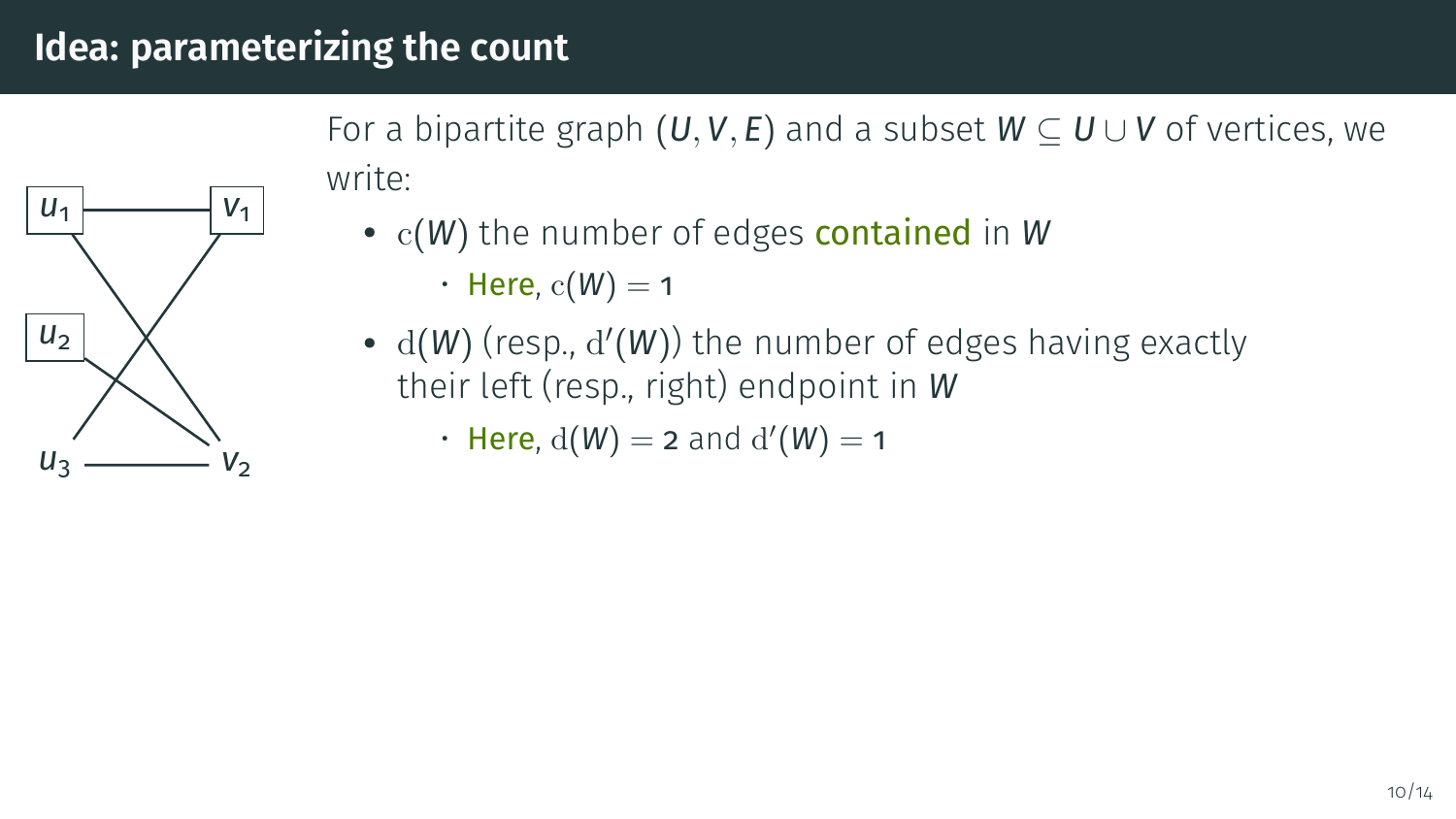For a bipartite graph  $(U, V, E)$  and a subset  $W \subseteq U \cup V$  of vertices, we write:



• c(*W*) the number of edges contained in *W*

• Here,  $c(W) = 1$ 

•  $d(W)$  (resp.,  $d'(W)$ ) the number of edges having exactly their left (resp., right) endpoint in *W*

 $\cdot$  Here,  $d(W) = 2$  and  $d'(W) = 1$ 

• e(*W*) the number of edges excluded from *W*

• Here,  $e(W) = 1$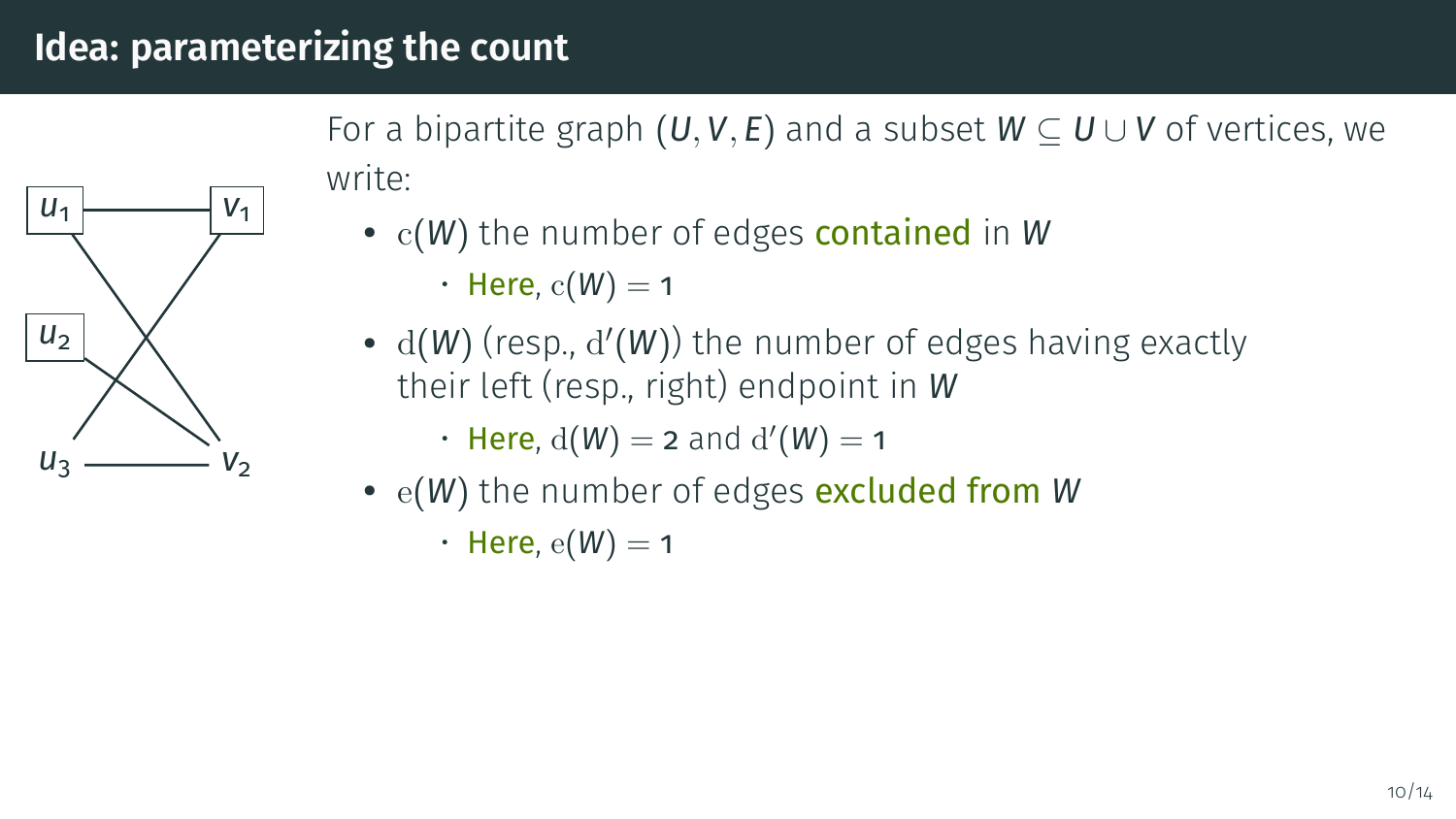For a bipartite graph  $(U, V, E)$  and a subset  $W \subseteq U \cup V$  of vertices, we write:



• c(*W*) the number of edges contained in *W*

• Here,  $c(W) = 1$ 

•  $d(W)$  (resp.,  $d'(W)$ ) the number of edges having exactly their left (resp., right) endpoint in *W*

 $\cdot$  Here,  $d(W) = 2$  and  $d'(W) = 1$ 

• e(*W*) the number of edges excluded from *W*

• Here,  $e(W) = 1$ 

• Hard problem: counting independent sets  $X = |\{W \subseteq U \cup V \mid c(W) = 0\}|$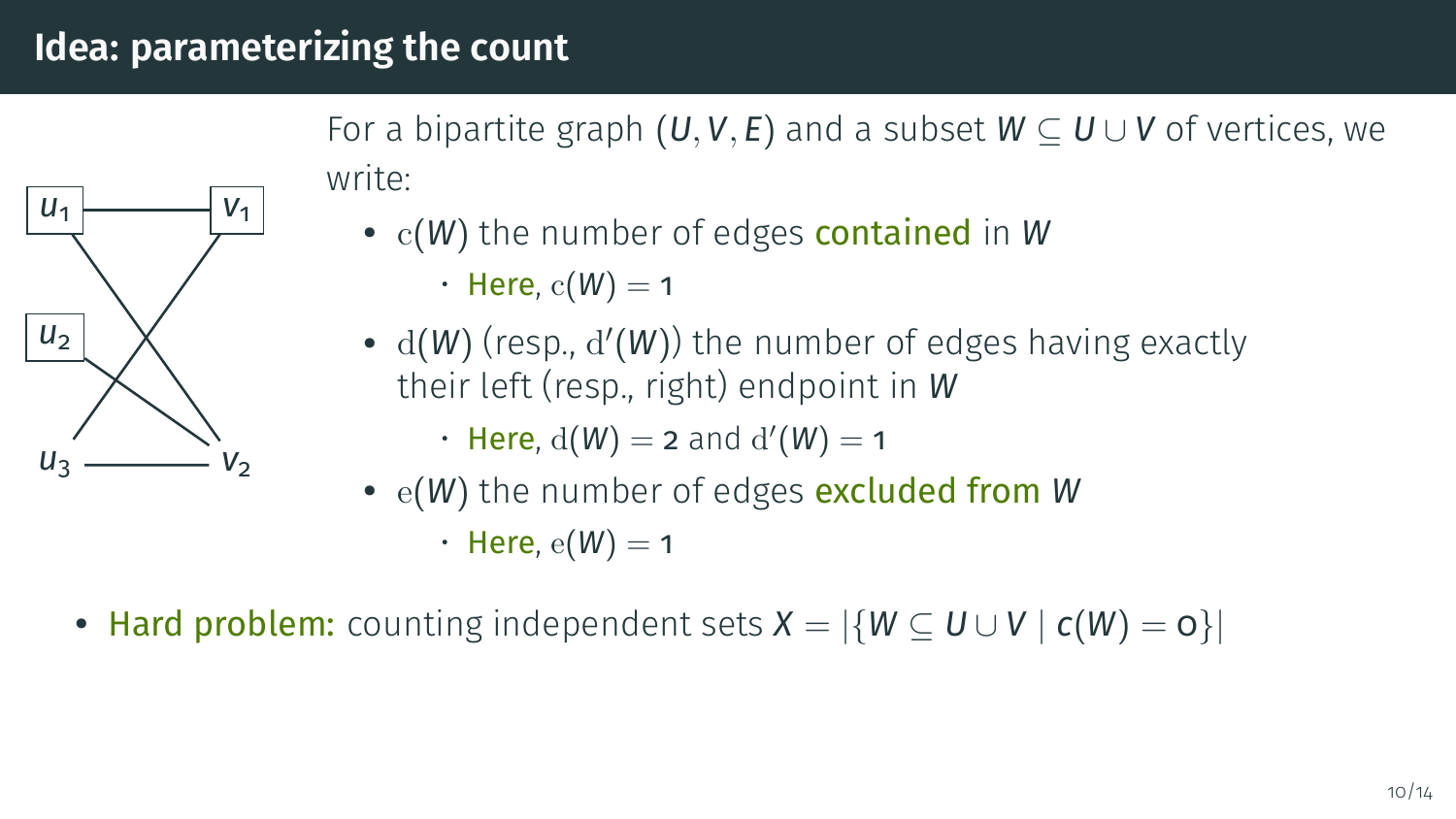For a bipartite graph  $(U, V, E)$  and a subset  $W \subseteq U \cup V$  of vertices, we write:



- c(*W*) the number of edges contained in *W*
	- Here,  $c(W) = 1$
- $d(W)$  (resp.,  $d'(W)$ ) the number of edges having exactly their left (resp., right) endpoint in *W*
	- $\cdot$  Here,  $d(W) = 2$  and  $d'(W) = 1$
- e(*W*) the number of edges excluded from *W*
	- Here,  $e(W) = 1$
- Hard problem: counting independent sets  $X = |\{W \subseteq U \cup V \mid c(W) = o\}|$
- Harder problem: computing all the values:

$$
X_{c,d,d',e} = \big|\{W \subseteq U \cup V \mid \mathrm{c}(W) = c \text{ and } \mathrm{d}(W) = d \text{ and } \mathrm{d}'(W) = d' \text{ and } \mathrm{e}(W) = e\}\big|
$$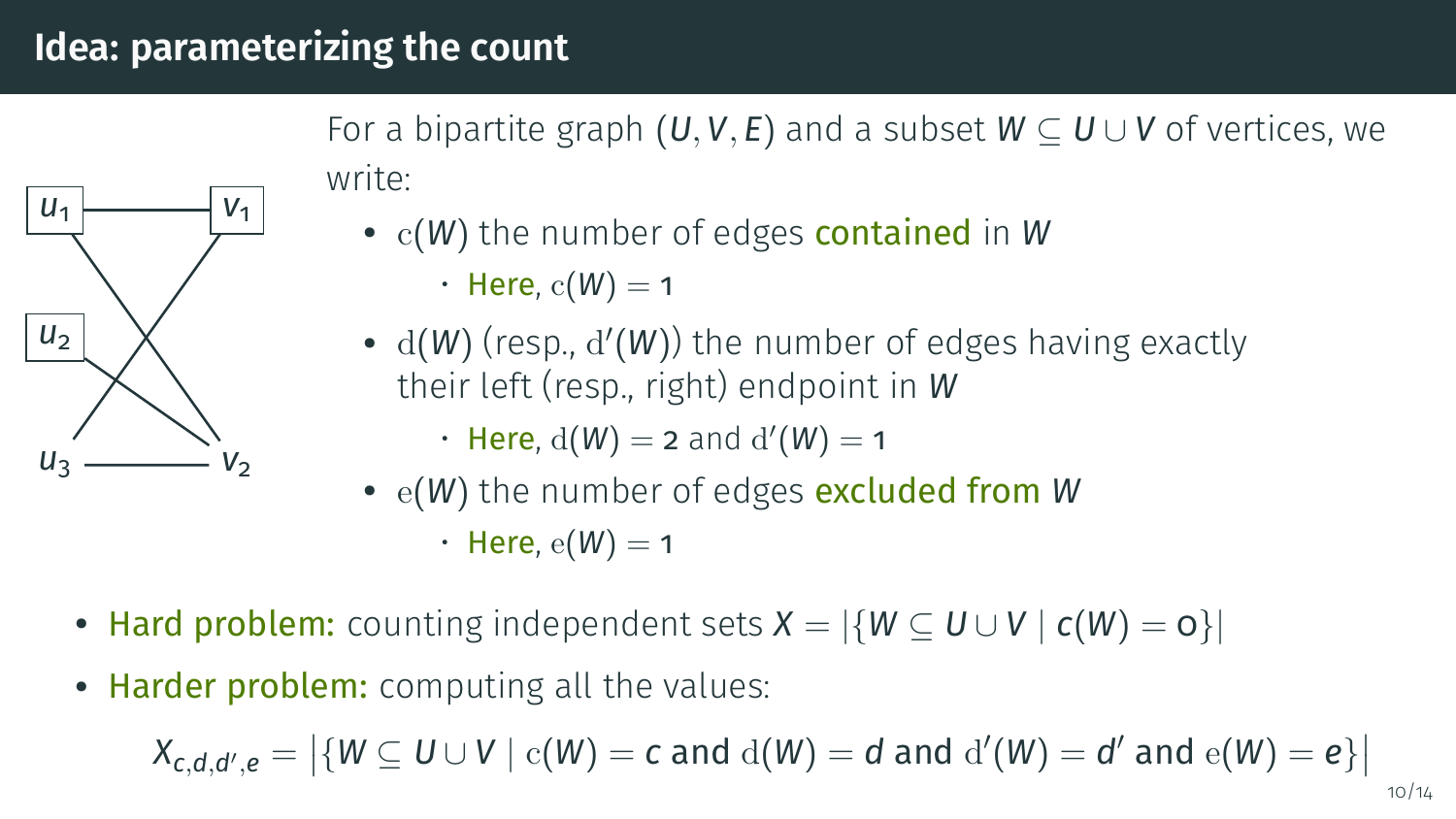# **Idea: coding to several copies**

- We want to design a **reduction**:
	- $\cdot$  We reduce from (we want): given a bipartite graph **G**, compute the  $X_{c,d,d',e'}$
	- $\cdot$  We reduce to (we have): given a database instance **D**, compute  $UR(Q_1)$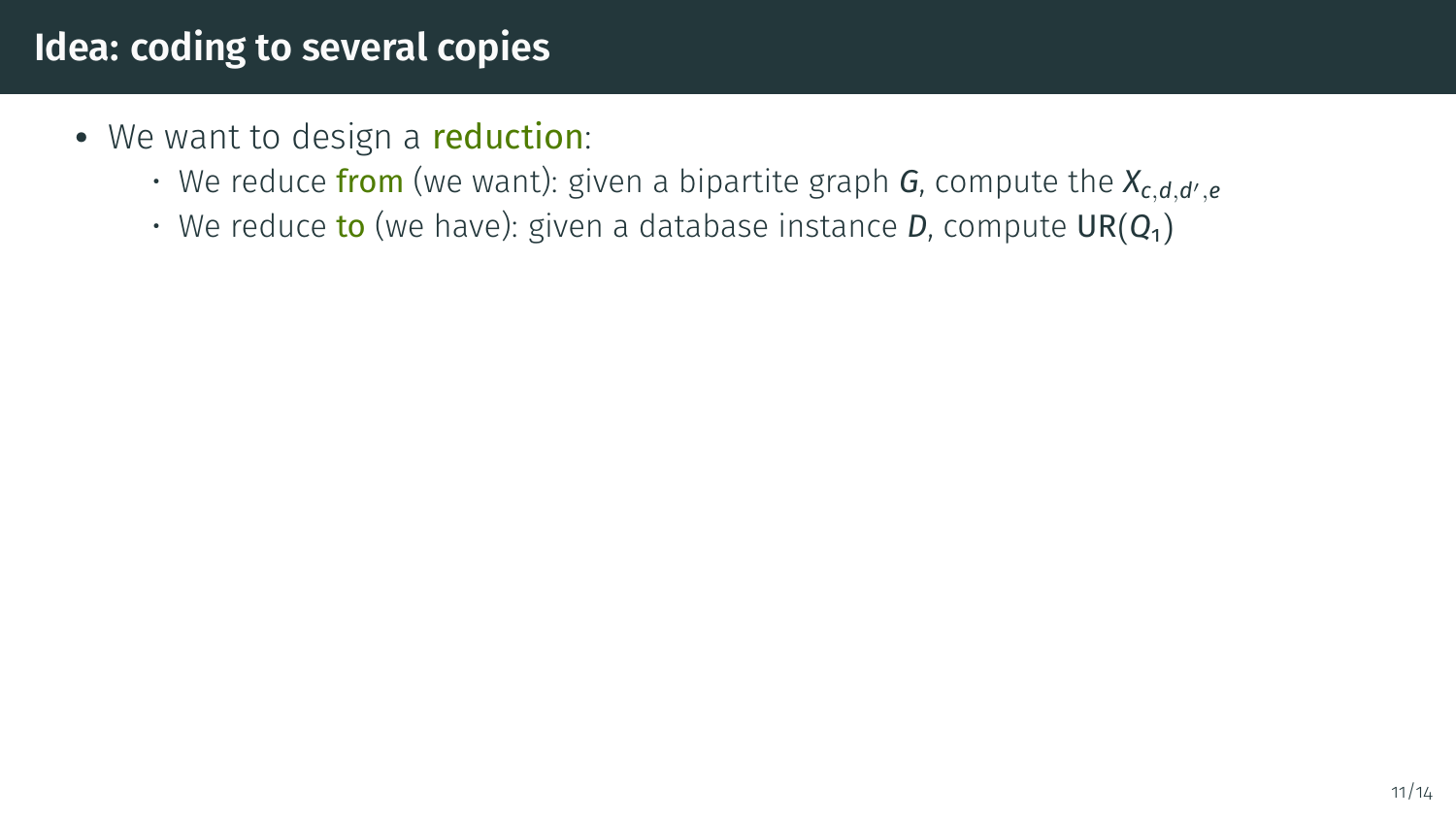# **Idea: coding to several copies**

- We want to design a reduction:
	- $\cdot$  We reduce from (we want): given a bipartite graph **G**, compute the  $X_{c,d,d',e'}$
	- $\cdot$  We reduce to (we have): given a database instance **D**, compute  $UR(Q_1)$
- Idea: code *G* to a family of instances  $D_p$  indexed by  $p > 0$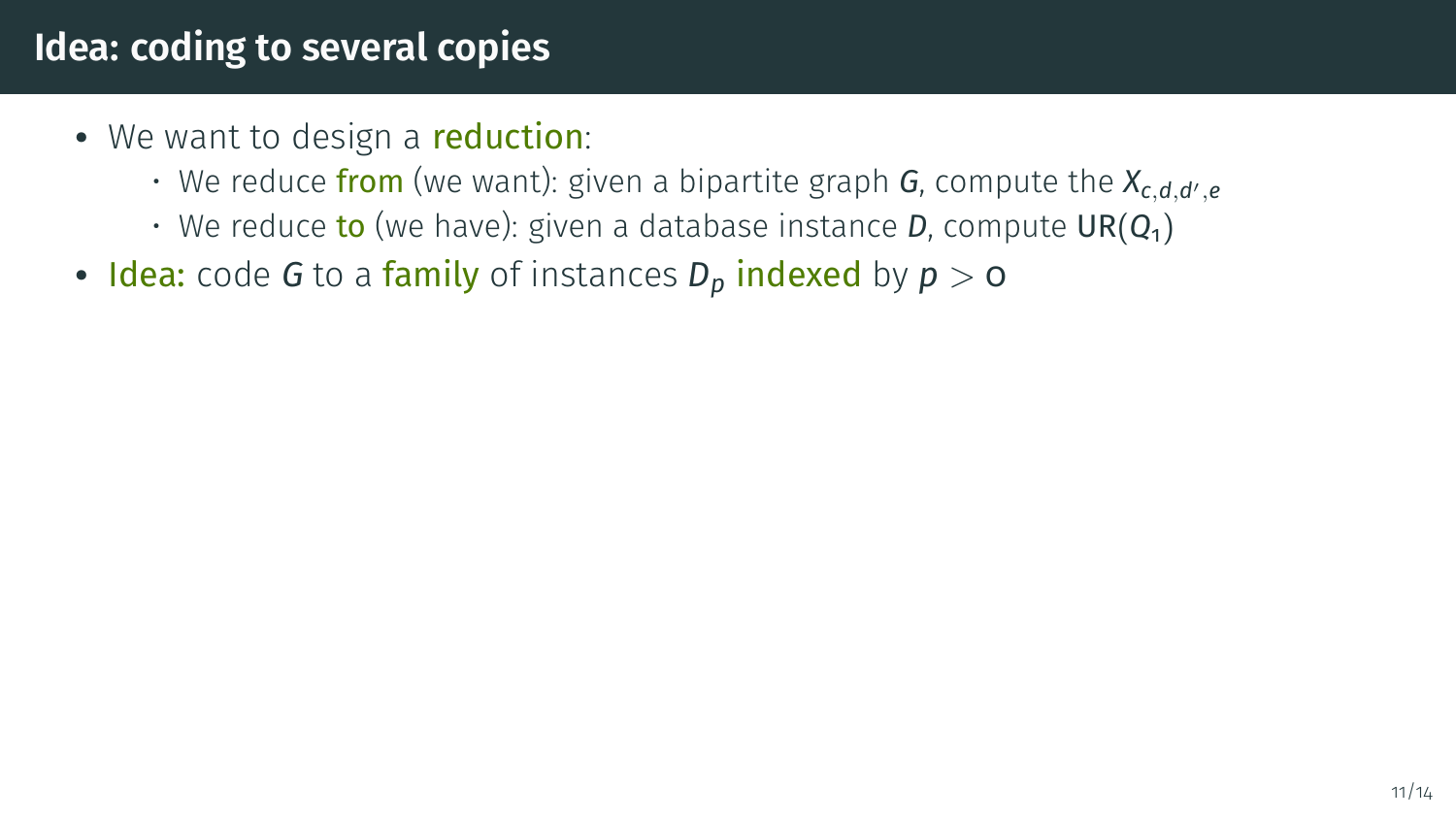## **Idea: coding to several copies**

- We want to design a **reduction**:
	- $\cdot$  We reduce from (we want): given a bipartite graph **G**, compute the  $X_{c,d,d',e'}$
	- $\cdot$  We reduce to (we have): given a database instance **D**, compute  $UR(Q_1)$
- **Idea:** code *G* to a family of instances  $D_p$  indexed by  $p > 0$
- Fix a **box**  $B_p(a, b)$  for index  $p > 0$ : an instance with two distinguished elements  $(a, b)$
- Code *G* for index  $p > o$  to an instance by:
	- putting an *R*-fact on each *U*-vertex and a *T*-fact on each *V*-vertex
	- $\cdot$  coding every edge  $(u, v)$  by a copy of the box  $B_p(u, v)$



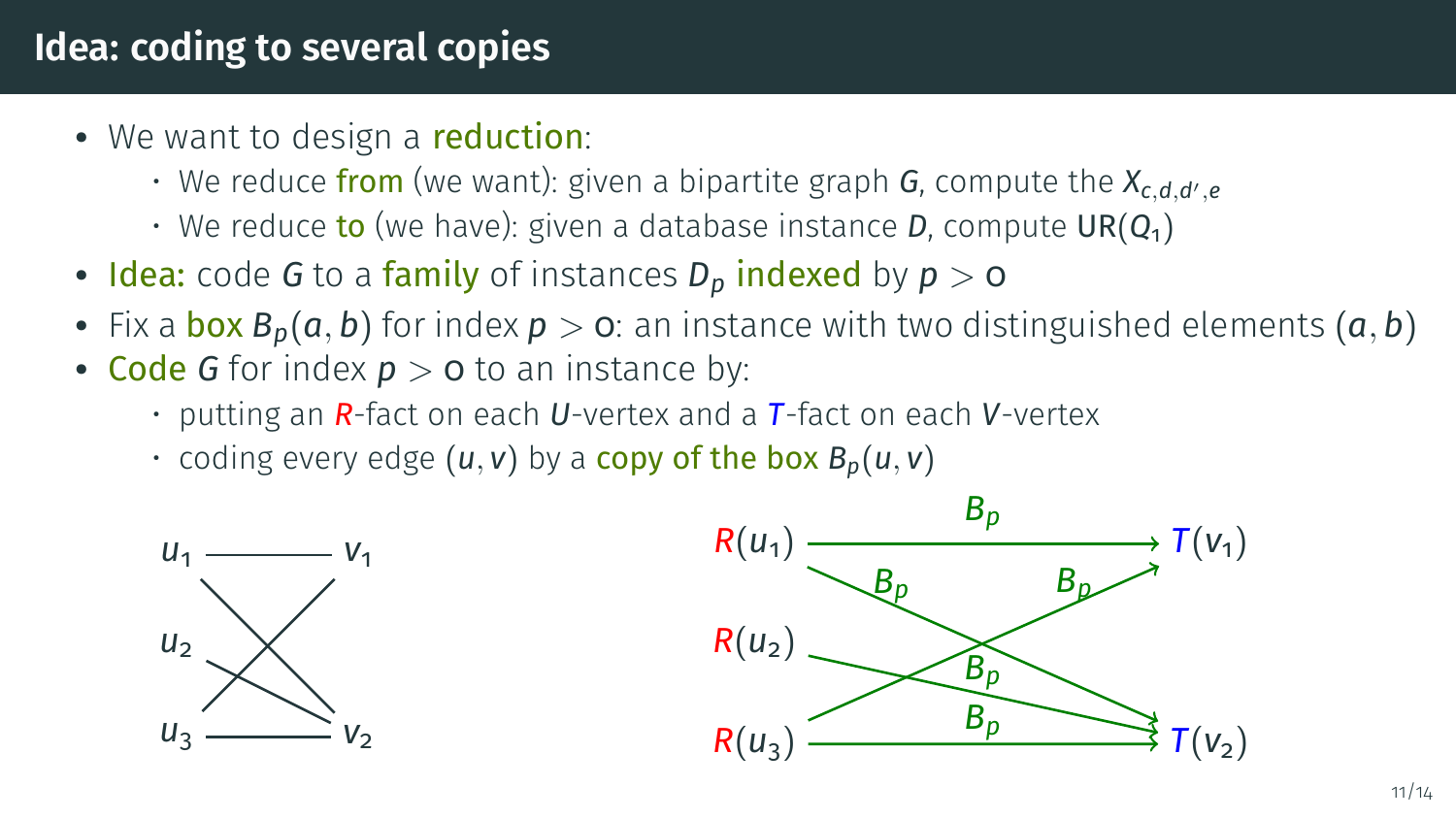Take the coding of *G* for index *p*, and compute the number *N<sup>p</sup>* of subinstances violating *Q*<sup>1</sup>

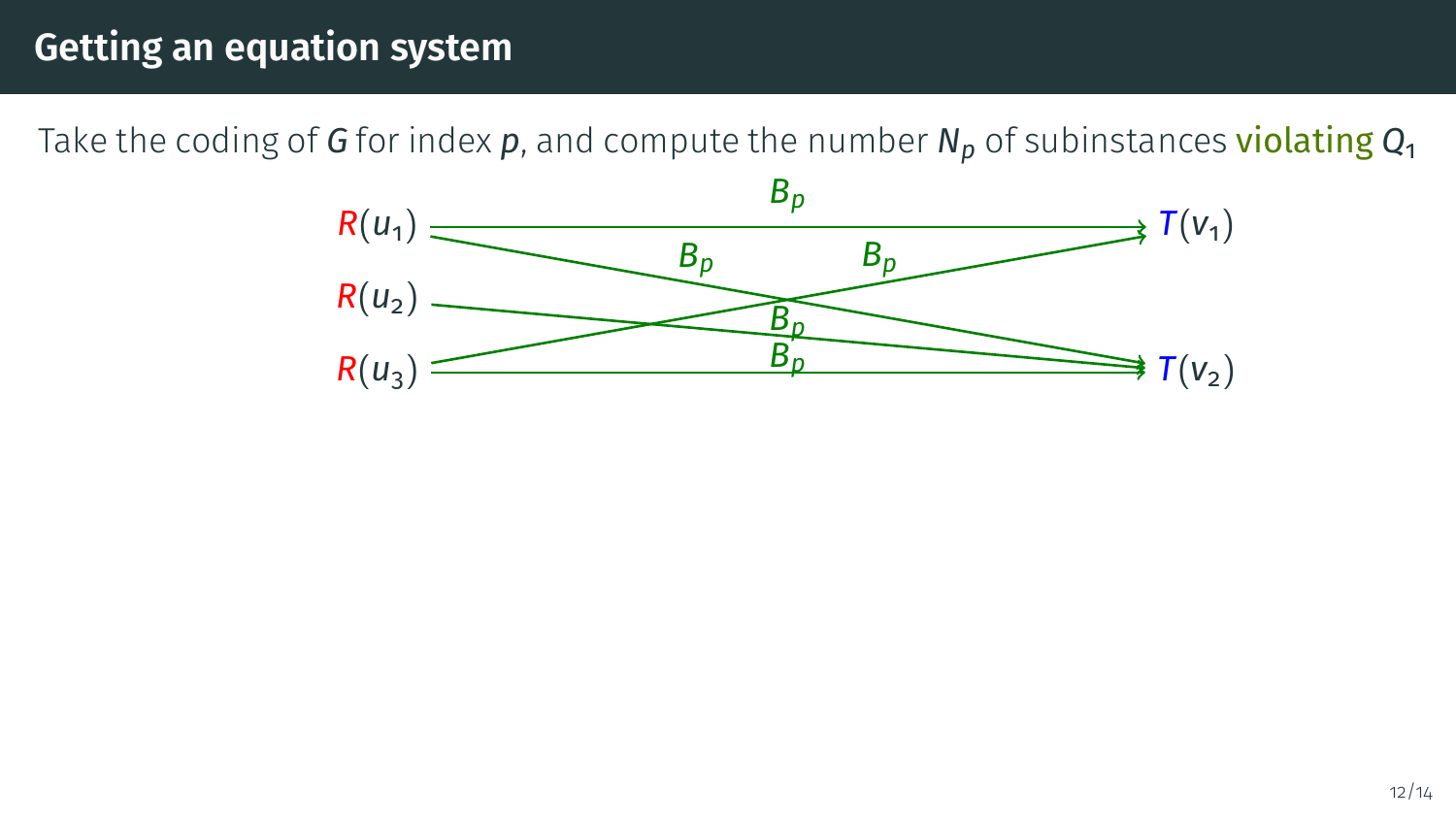Take the coding of *G* for index *p*, and compute the number *N<sup>p</sup>* of subinstances violating *Q*<sup>1</sup>



• We have:

$$
N_p = \sum_{W \subseteq V} N_p^W
$$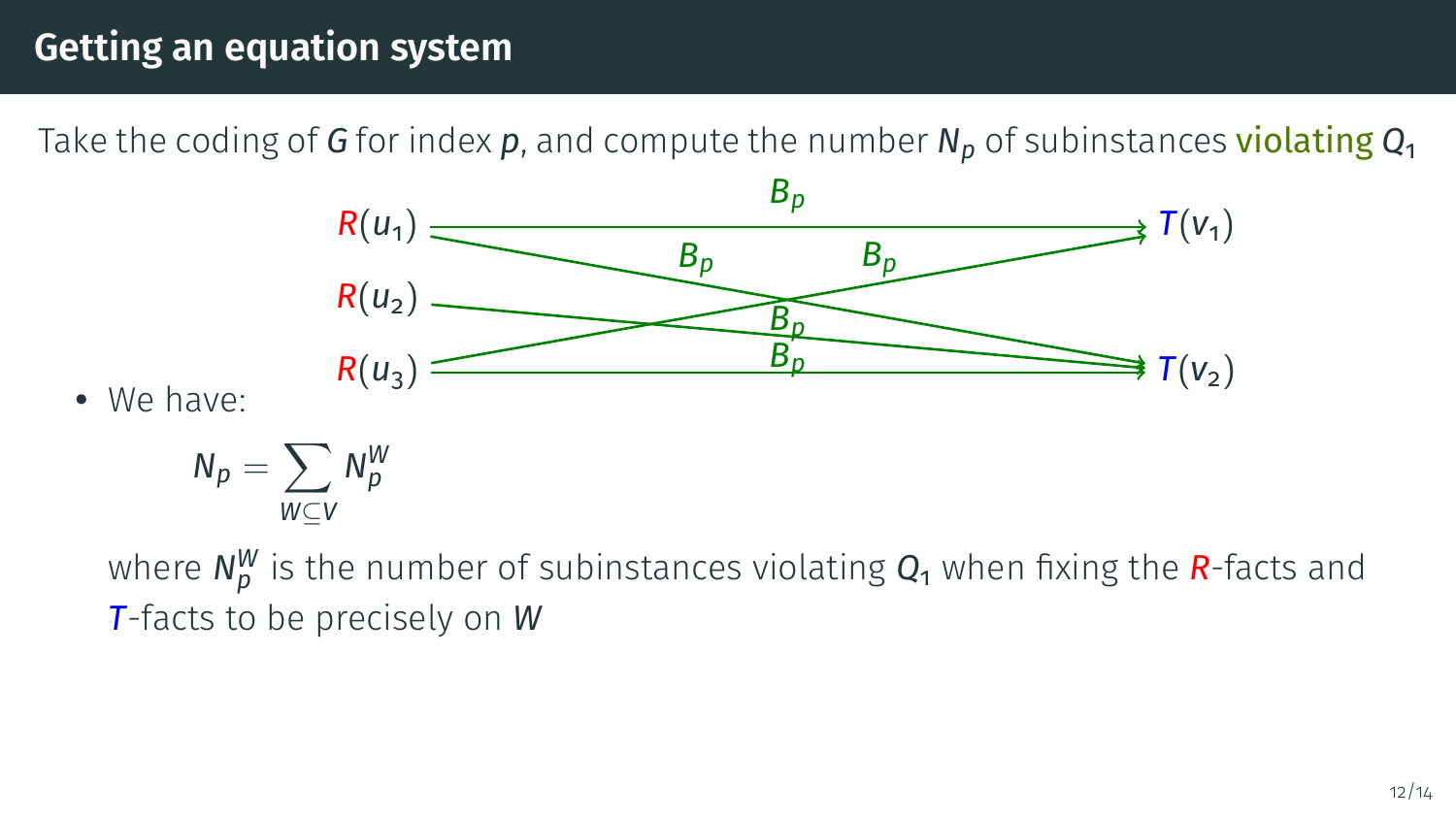Take the coding of *G* for index *p*, and compute the number *N<sup>p</sup>* of subinstances violating *Q*<sup>1</sup>



• We have:

$$
N_p = \sum_{W \subseteq V} N_p^W
$$

where  $N_{P}^{W}$  is the number of subinstances violating  $Q_{1}$  when fixing the  $R$ -facts and *T*-facts to be precisely on *W*

• Now  $N_p^W$  only depends on: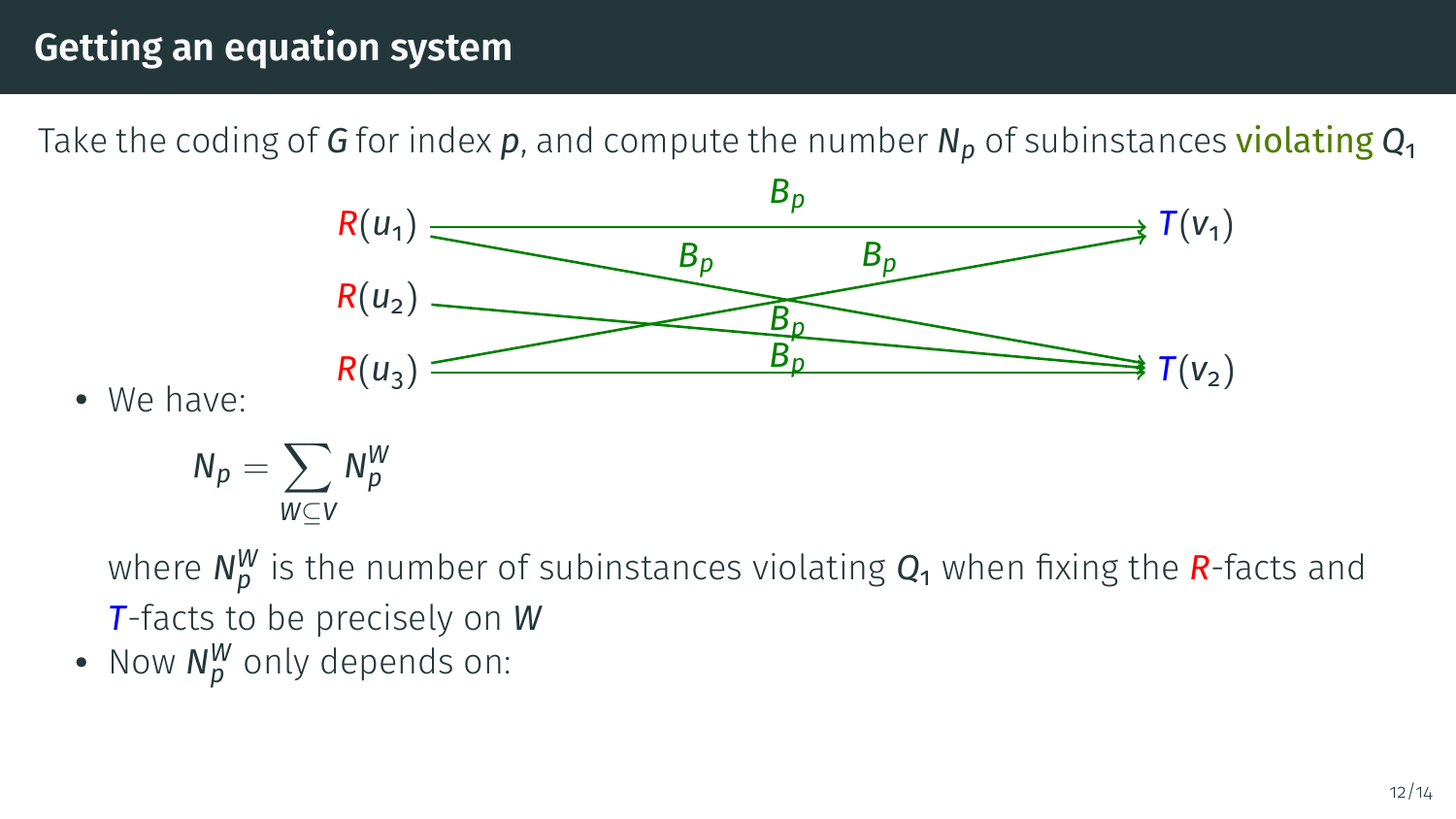Take the coding of *G* for index *p*, and compute the number *N<sup>p</sup>* of subinstances violating *Q*<sup>1</sup>



• We have:

$$
N_p = \sum_{W \subseteq V} N_p^W
$$

- Now  $N_p^W$  only depends on:
	- The numbers  $c(W)$ ,  $d(W)$ ,  $d'(W)$ ,  $e(W)$  of edges contained, dangling, or excluded from W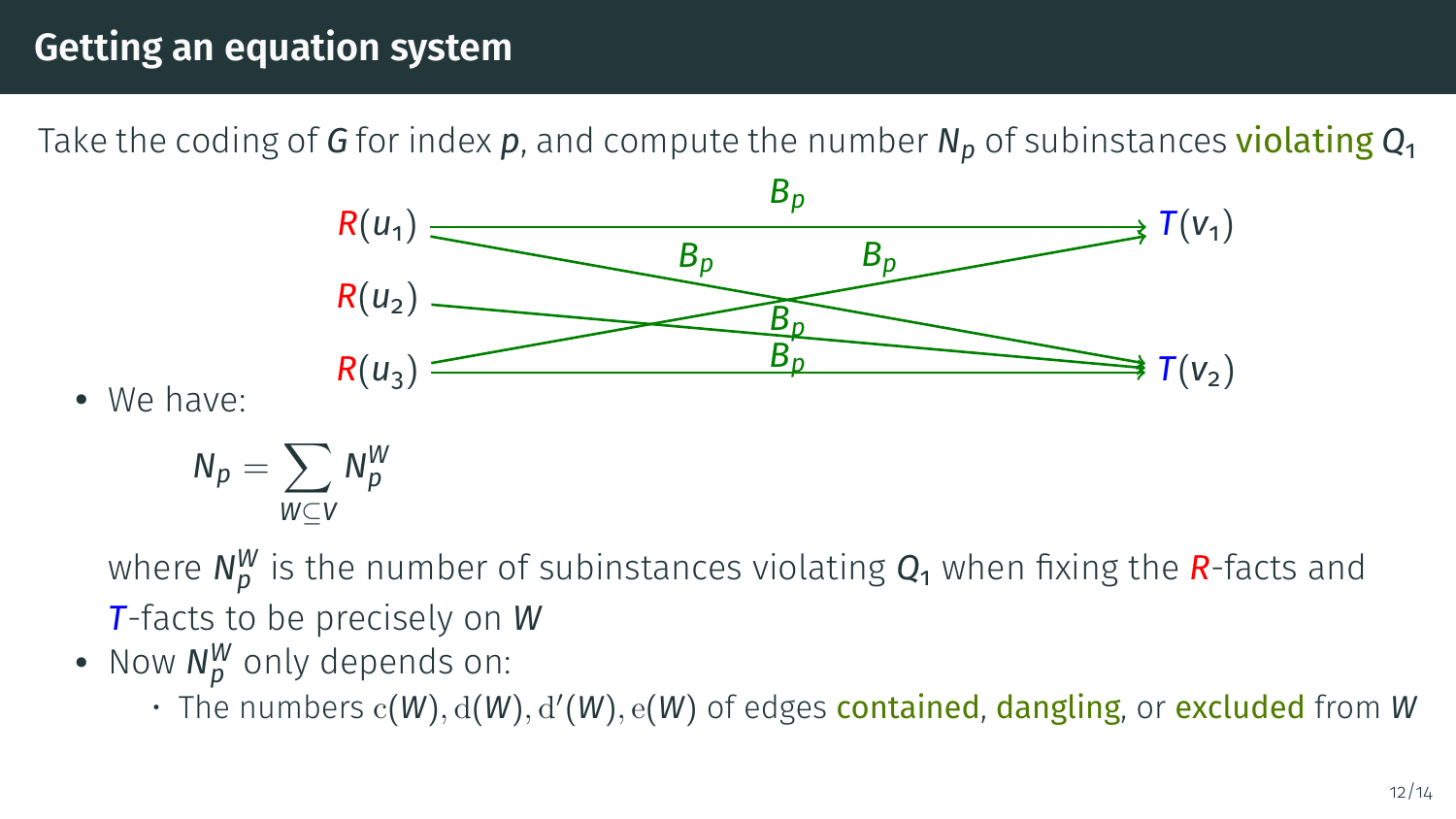Take the coding of *G* for index *p*, and compute the number *N<sup>p</sup>* of subinstances violating *Q*<sup>1</sup>



• We have:

 $N_p = \sum N_p^W$ *W*⊆*V*

- Now  $N_p^W$  only depends on:
	- The numbers  $c(W)$ ,  $d(W)$ ,  $d'(W)$ ,  $e(W)$  of edges contained, dangling, or excluded from W
	- $\cdot$  The numbers  $\gamma_p$ ,  $\delta_p$ ,  $\delta'_p$ ,  $\eta_p$  of subinstances of the box  $B_p$  that violate  $\mathcal{Q}_1$ when fixing *R*-facts on *a* and/or **T**-facts on *b* 12/14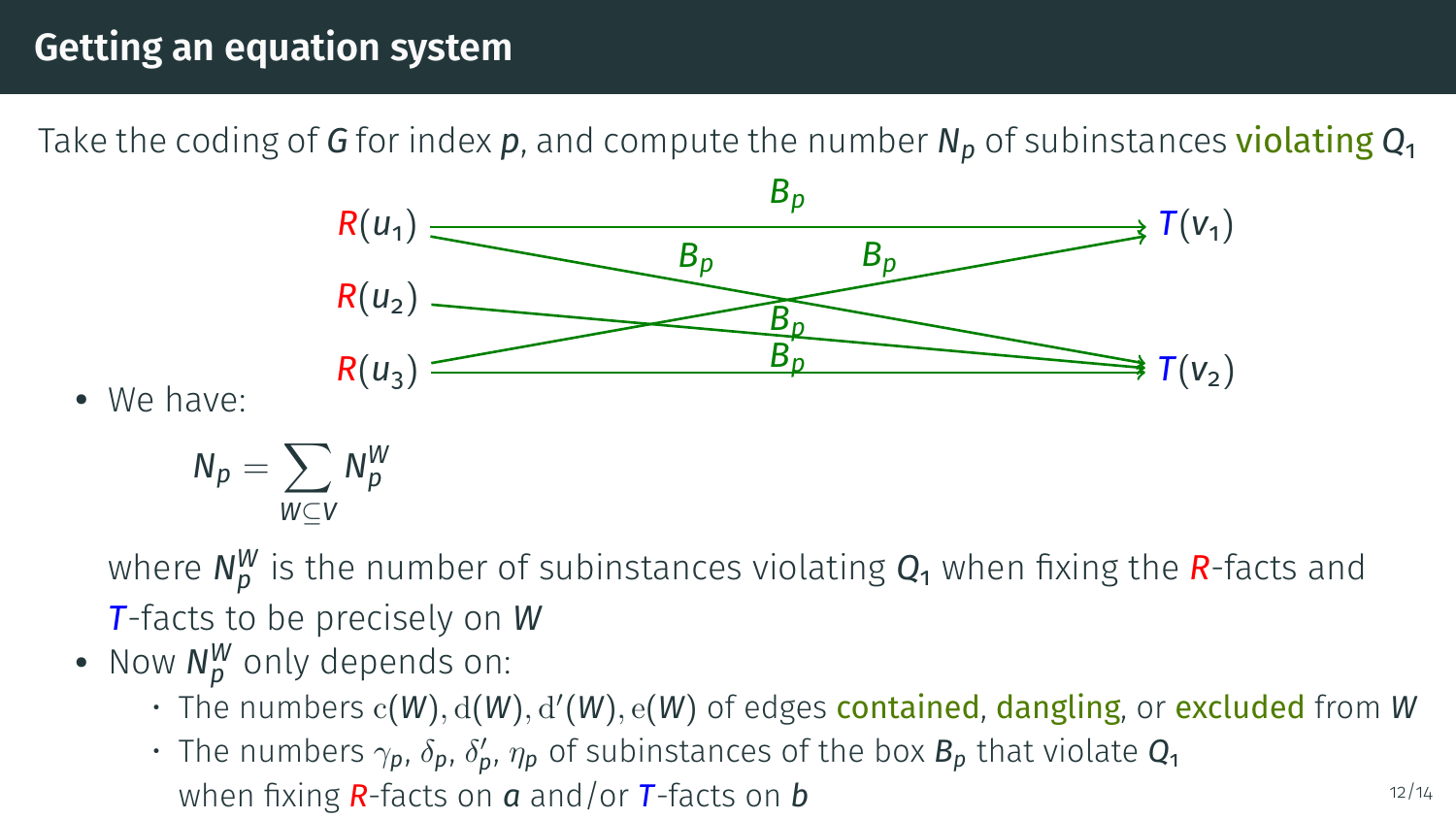Take the coding of *G* for index *p*, and compute the number *N<sup>p</sup>* of subinstances violating *Q*<sup>1</sup>



• We have:

$$
N_p = \sum_{W \subseteq V} N_p^W = \sum_{W \subseteq V} \gamma_p^{c(W)} \delta_p^{d(W)}(\delta_p')^{d'(W)} \eta_p^{e(W)}
$$

- Now  $N_p^W$  only depends on:
	- The numbers  $c(W)$ ,  $d(W)$ ,  $d'(W)$ ,  $e(W)$  of edges contained, dangling, or excluded from W
	- $\cdot$  The numbers  $\gamma_p$ ,  $\delta_p$ ,  $\delta'_p$ ,  $\eta_p$  of subinstances of the box  $B_p$  that violate  $\mathcal{Q}_1$ when fixing *R*-facts on *a* and/or **T**-facts on *b* 12/14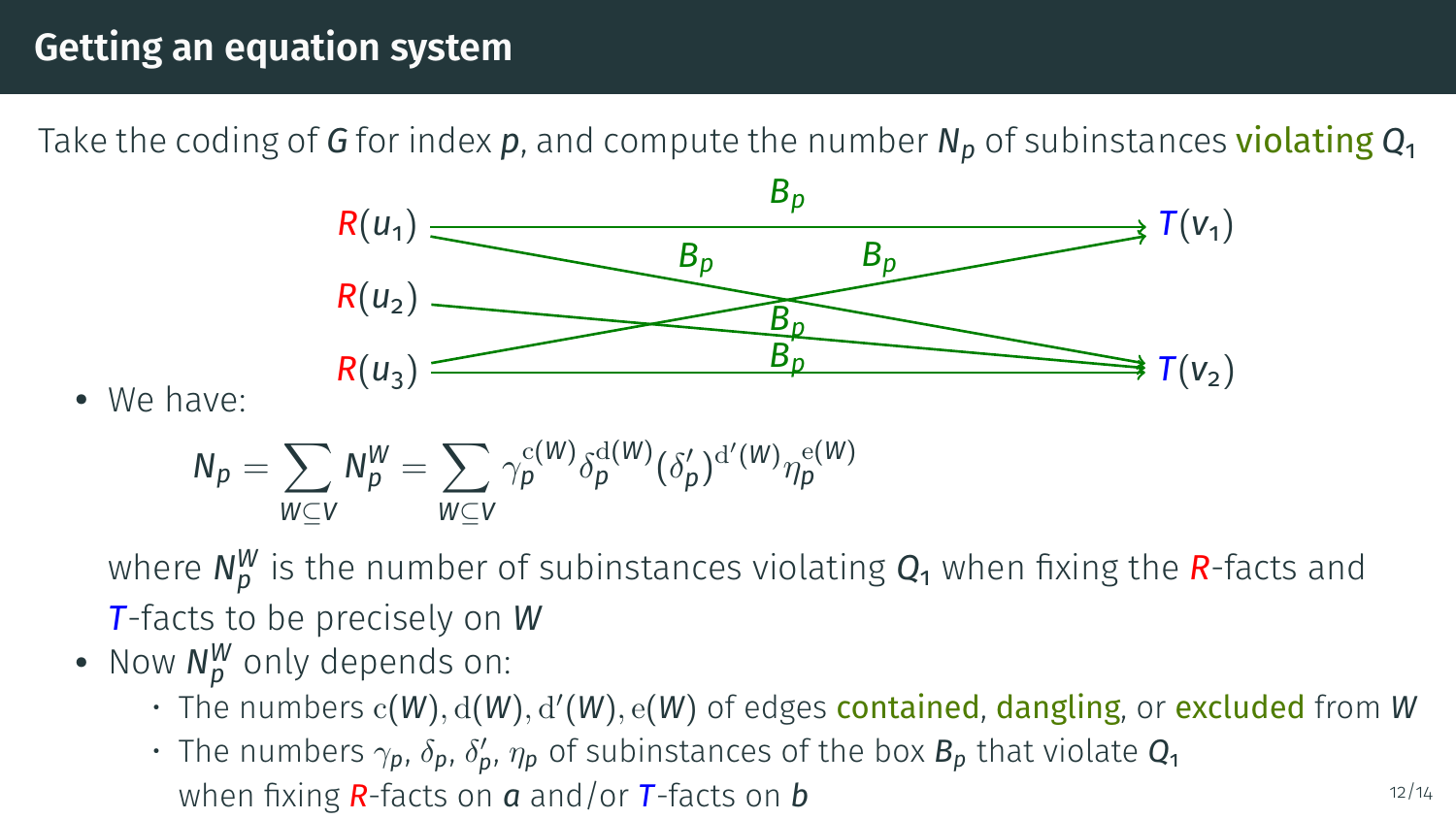Take the coding of *G* for index *p*, and compute the number *N<sup>p</sup>* of subinstances violating *Q*<sup>1</sup>



• We have:

$$
N_p=\sum_{W\subseteq V}N_p^W=\sum_{W\subseteq V}\gamma_p^{c(W)}\delta_p^{d(W)}(\delta'_p)^{d'(W)}\eta_p^{e(W)}=\sum_{c,d,d',e}X_{c,d,d',e}\times\gamma_p^c\delta_p^d(\delta'_p)^{d'}\eta_p^e
$$

- Now  $N_p^W$  only depends on:
	- The numbers  $c(W)$ ,  $d(W)$ ,  $d'(W)$ ,  $e(W)$  of edges contained, dangling, or excluded from W
	- $\cdot$  The numbers  $\gamma_p$ ,  $\delta_p$ ,  $\delta'_p$ ,  $\eta_p$  of subinstances of the box  $B_p$  that violate  $\mathcal{Q}_1$ when fixing *R*-facts on *a* and/or **T**-facts on *b* 12/14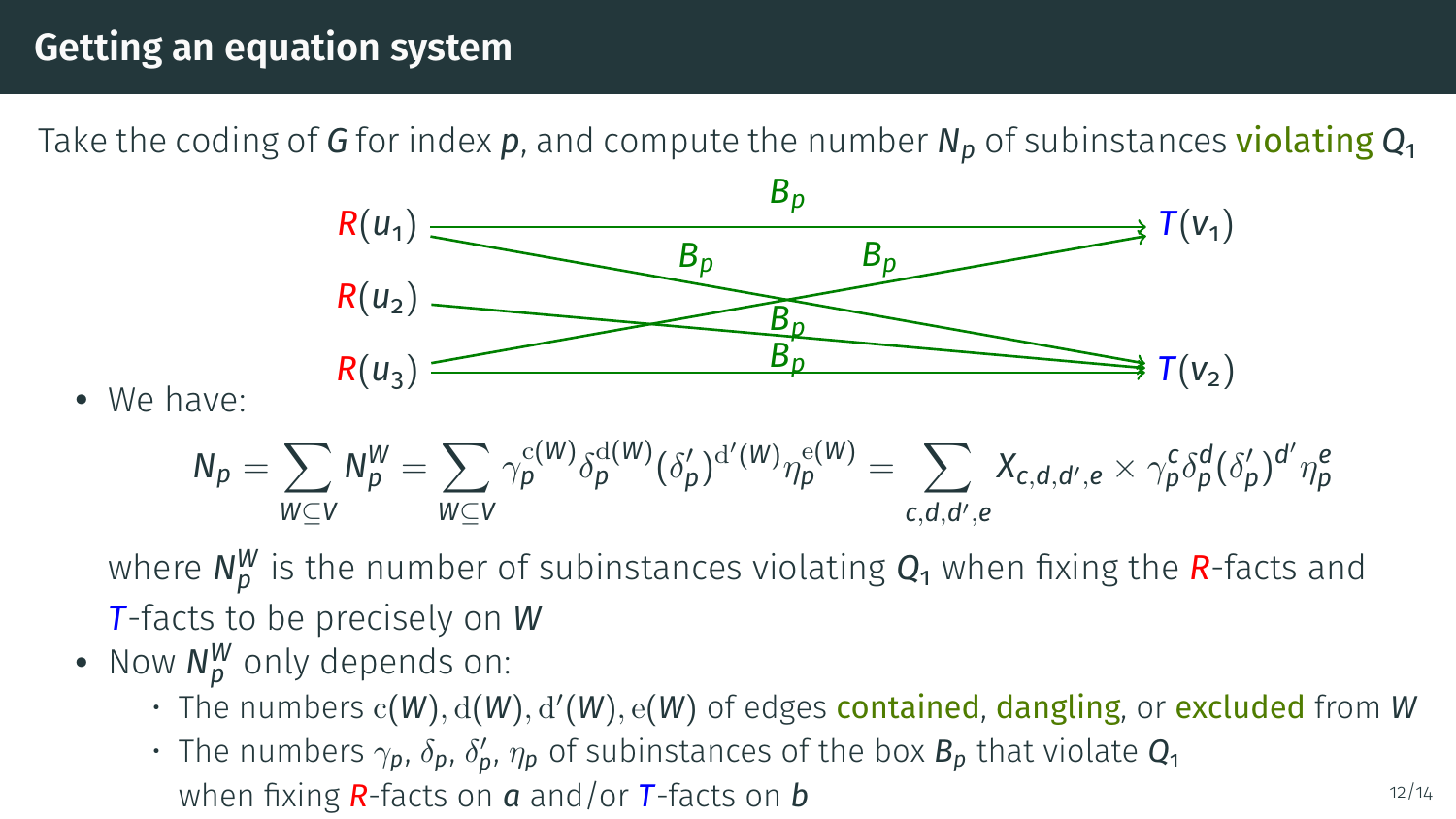#### **Equation system and conclusion**

We have shown the equation:

$$
N_p = \sum_{c,d,d',e} X_{c,d,d',e} \times \gamma_p^c \delta_p^d (\delta_p')^{d'} \eta_p^e
$$

where:

- The  $X_{c,d,d',e}$  are what we **want** (to count independent sets)
- The  $N_p$  are what we have (by solving  $\mathsf{UR}(Q_1)$ )
- The  $\gamma_p^c \delta_p^d (\delta_p')^{d'} \eta_p^e$  are coefficients of a matrix *M* depending on our choice of box  $B_p$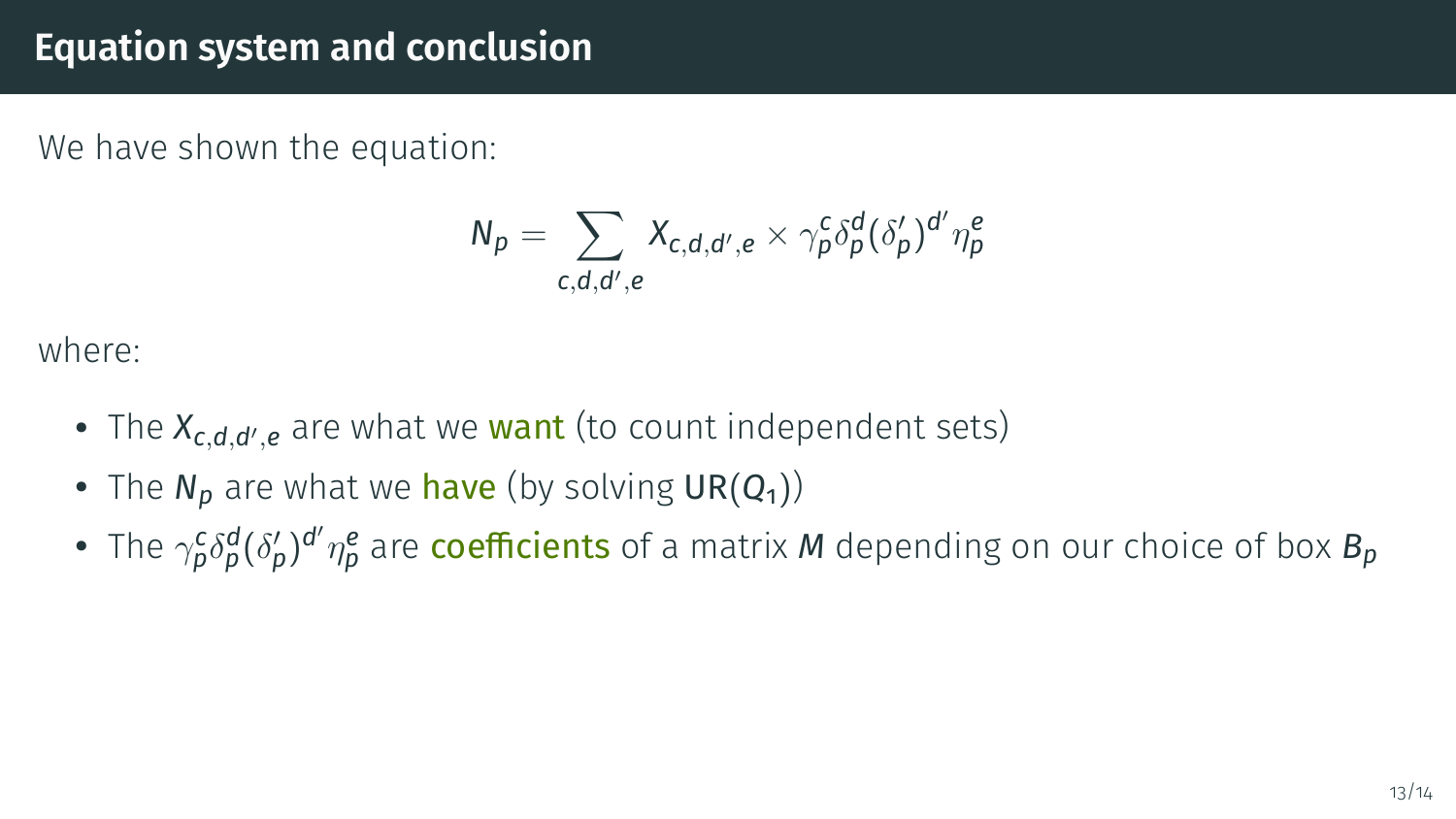#### **Equation system and conclusion**

We have shown the equation:

$$
N_p = \sum_{c,d,d',e} X_{c,d,d',e} \times \gamma_p^c \delta_p^d (\delta_p')^{d'} \eta_p^e
$$

where:

- The  $X_{c,d,d',e}$  are what we **want** (to count independent sets)
- The  $N_p$  are what we have (by solving  $\mathsf{UR}(Q_1)$ )
- The  $\gamma_p^c \delta_p^d (\delta_p')^{d'} \eta_p^e$  are coefficients of a matrix *M* depending on our choice of box  $B_p$

In other words we have:

$$
\vec{N} = M\vec{X}
$$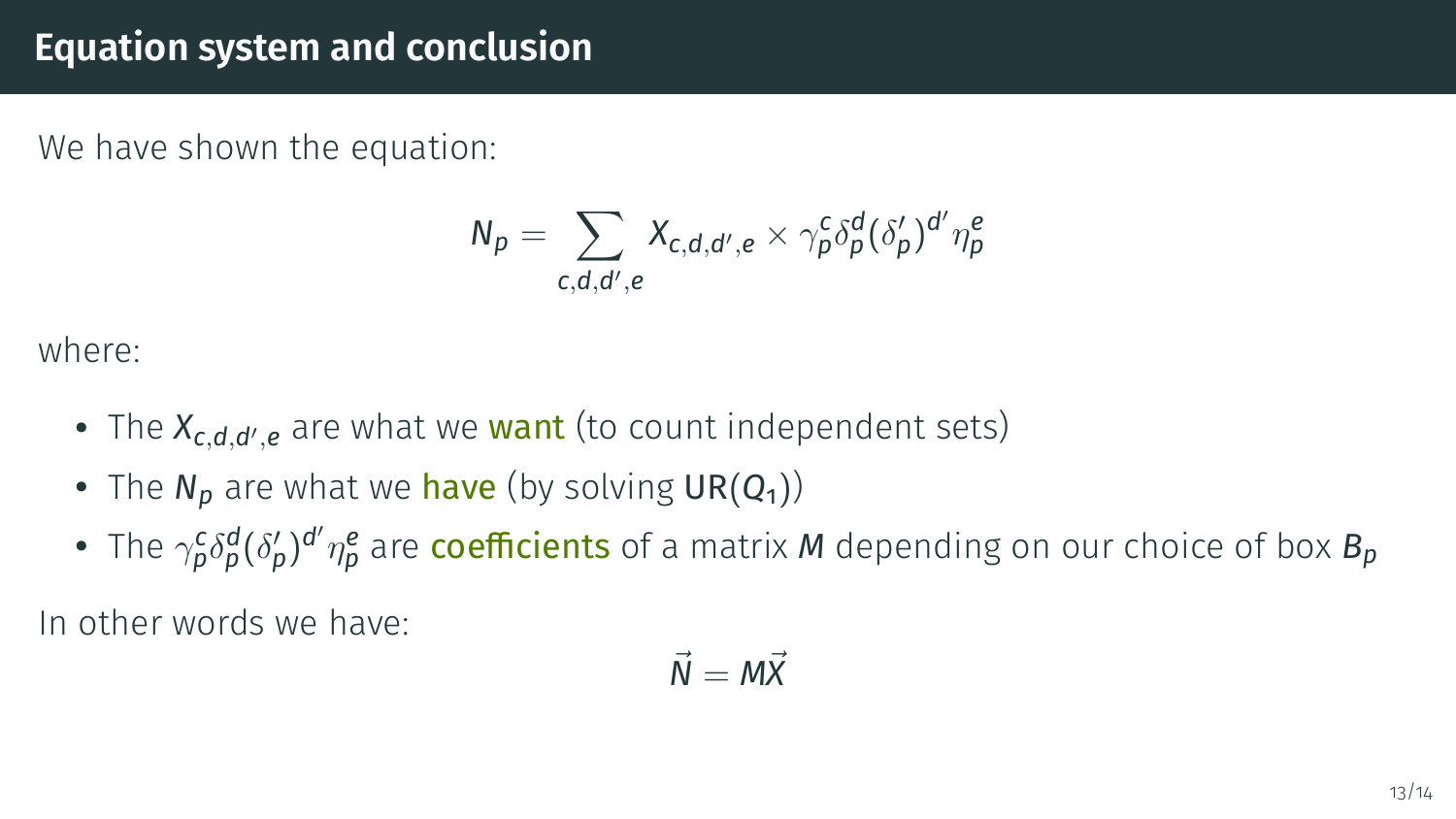#### **Equation system and conclusion**

We have shown the equation:

$$
N_p = \sum_{c,d,d',e} X_{c,d,d',e} \times \gamma_p^c \delta_p^d (\delta_p')^{d'} \eta_p^e
$$

where:

- The  $X_{c,d,d',e}$  are what we **want** (to count independent sets)
- The  $N_p$  are what we have (by solving  $\mathsf{UR}(Q_1)$ )
- The  $\gamma_p^c \delta_p^d (\delta_p')^{d'} \eta_p^e$  are coefficients of a matrix *M* depending on our choice of box  $B_p$

In other words we have:

$$
\vec{N}=M\vec{X}
$$

We can design a box where *M* is *invertible*, so we can recover  $\vec{X}$  from  $\vec{N}$ , showing hardness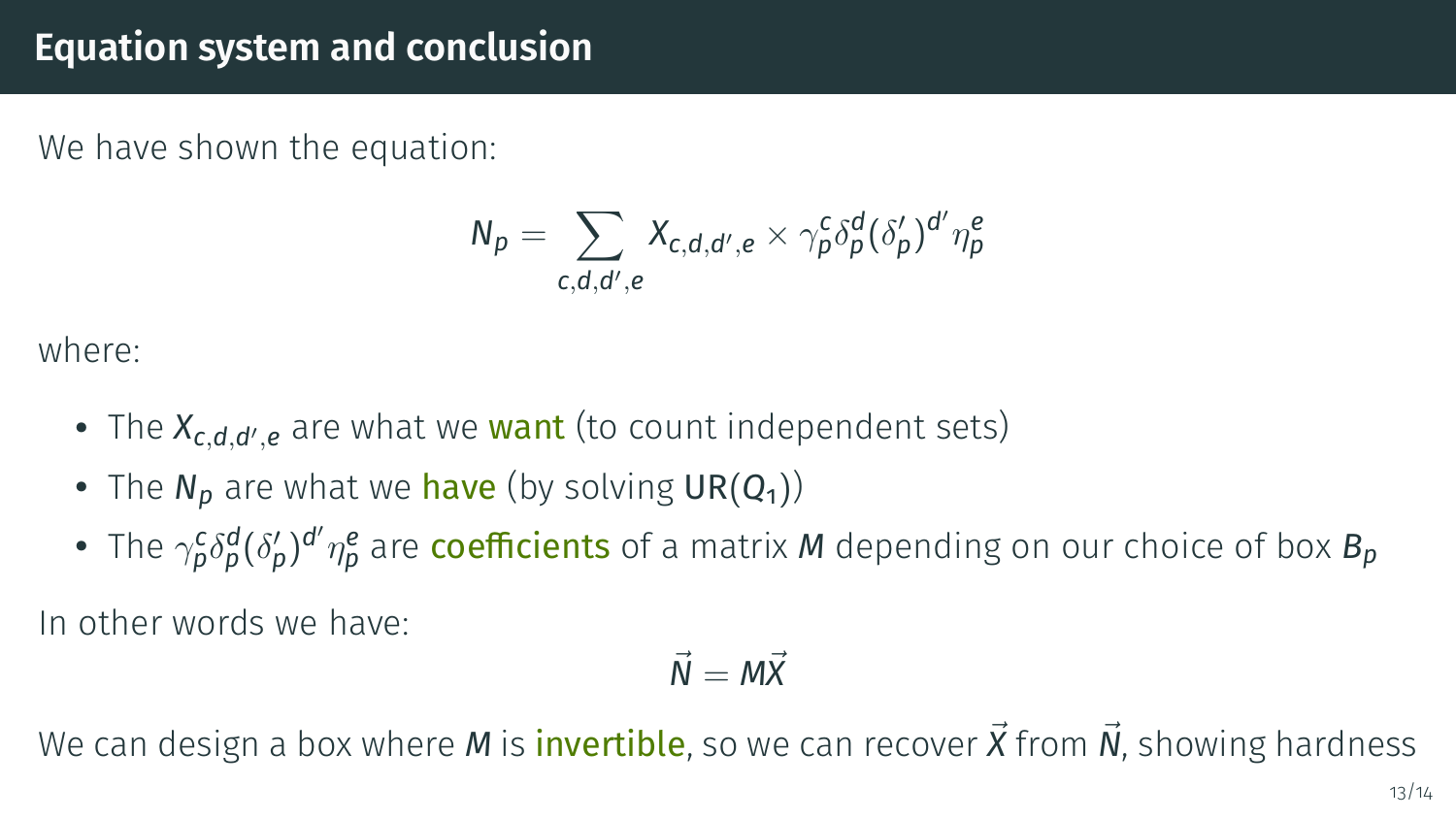## **Conclusion and future work**

- We have shown that *uniform reliability (UR)* for non-hierarchical SJFCQs is  $#P$ -hard, so it is no easier than PQE
- We also have **preliminary results** for other PQE restrictions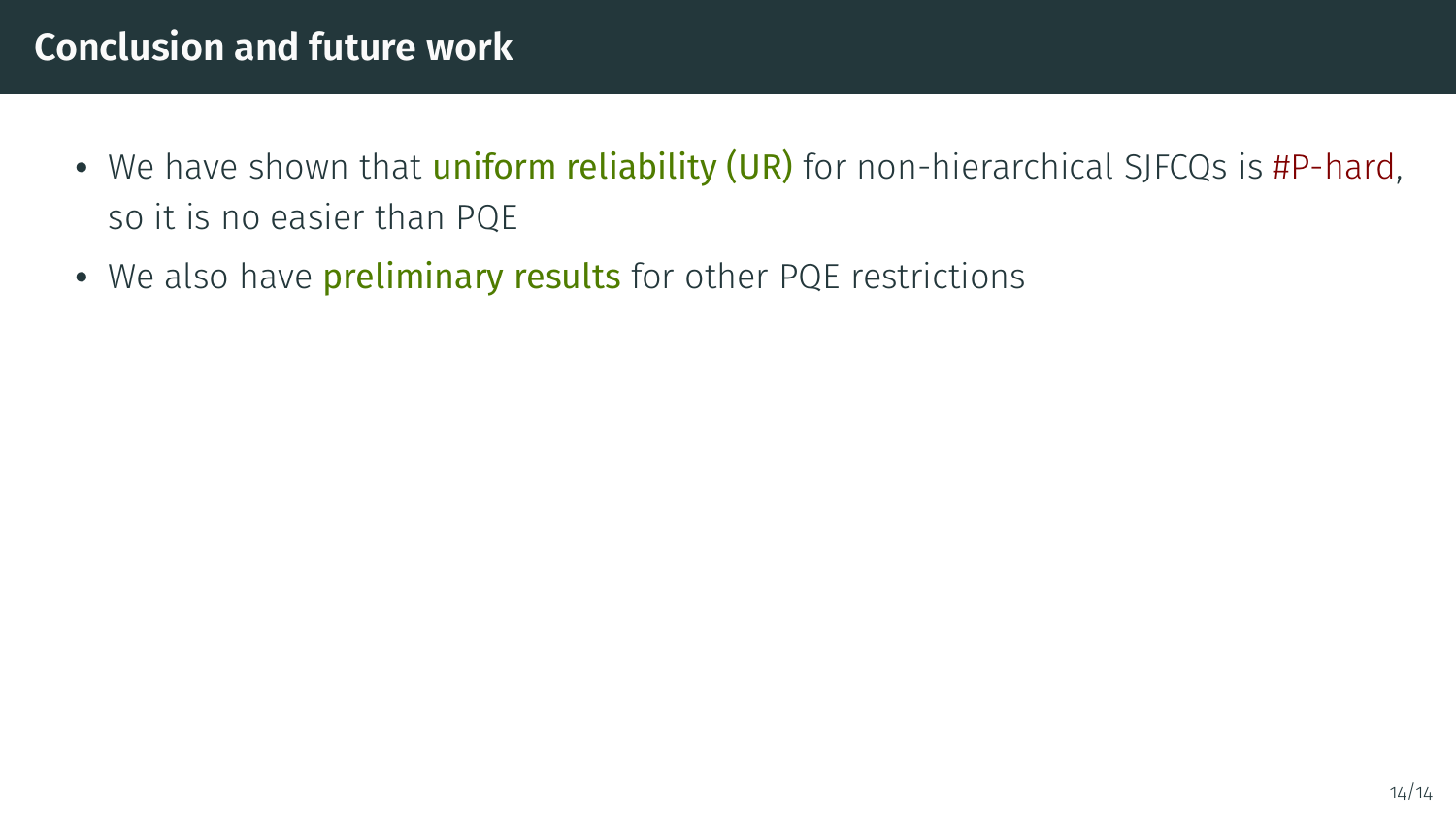## **Conclusion and future work**

- We have shown that *uniform reliability (UR)* for non-hierarchical SJFCQs is #P-hard, so it is no easier than PQE
- We also have **preliminary results** for other PQE restrictions

Future work directions:

- Can we extend to the UCQ dichotomy, e.g., following [\[Kenig and Suciu, 2020\]](#page-56-0)?
- What about the case of PQE with a **constant probability**  $\neq 1/2$ ? or a different constant probability per relation?
- Which connection to **symmetric model counting** [\[Beame et al., 2015\]](#page-55-2)?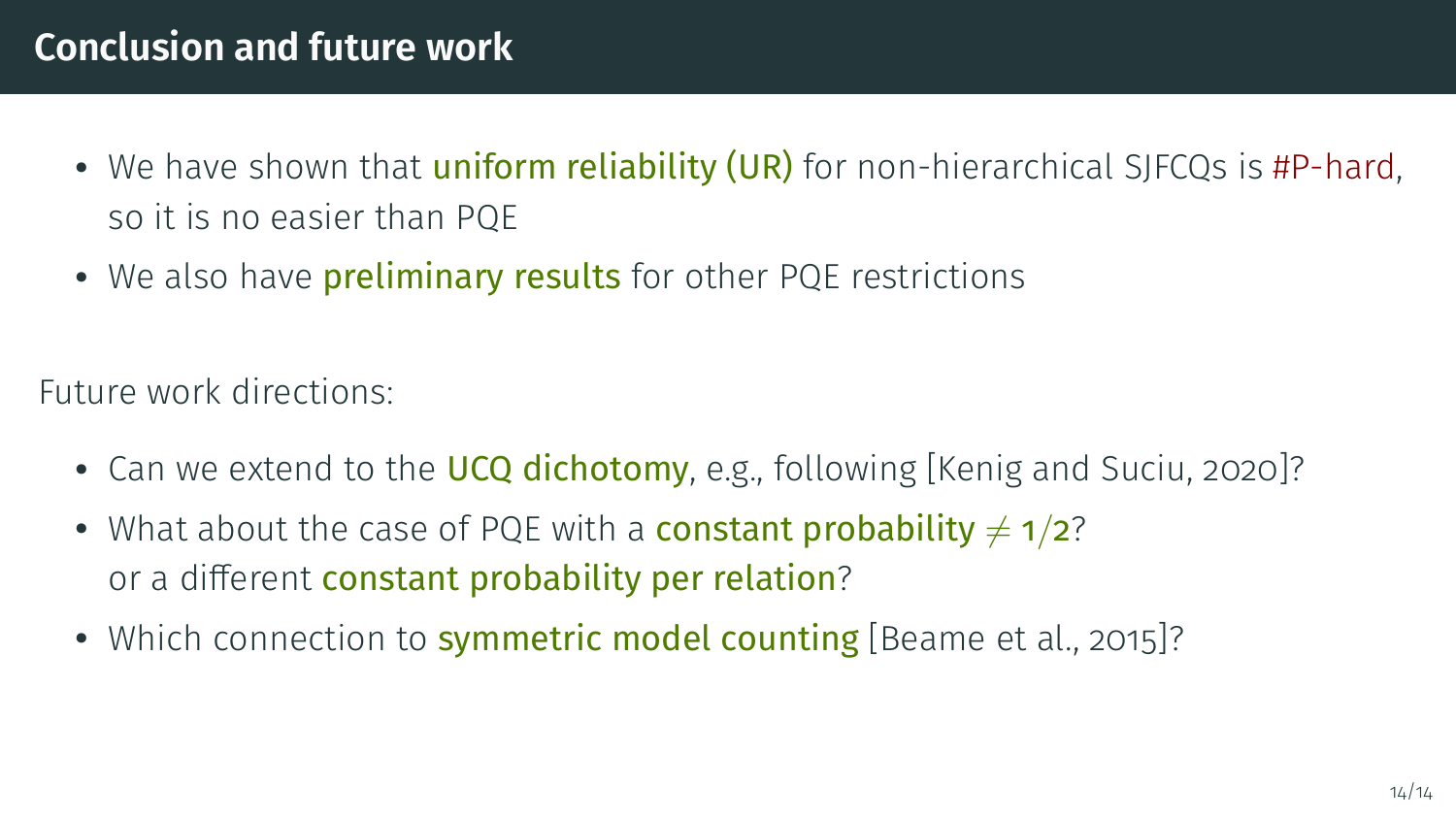## **Conclusion and future work**

- We have shown that *uniform reliability (UR)* for non-hierarchical SJFCQs is #P-hard, so it is no easier than PQE
- We also have **preliminary results** for other PQE restrictions

Future work directions:

- Can we extend to the UCQ dichotomy, e.g., following [\[Kenig and Suciu, 2020\]](#page-56-0)?
- What about the case of PQE with a **constant probability**  $\neq 1/2$ ? or a different constant probability per relation?
- Which connection to **symmetric model counting** [\[Beame et al., 2015\]](#page-55-2)?

#### Thanks for your attention!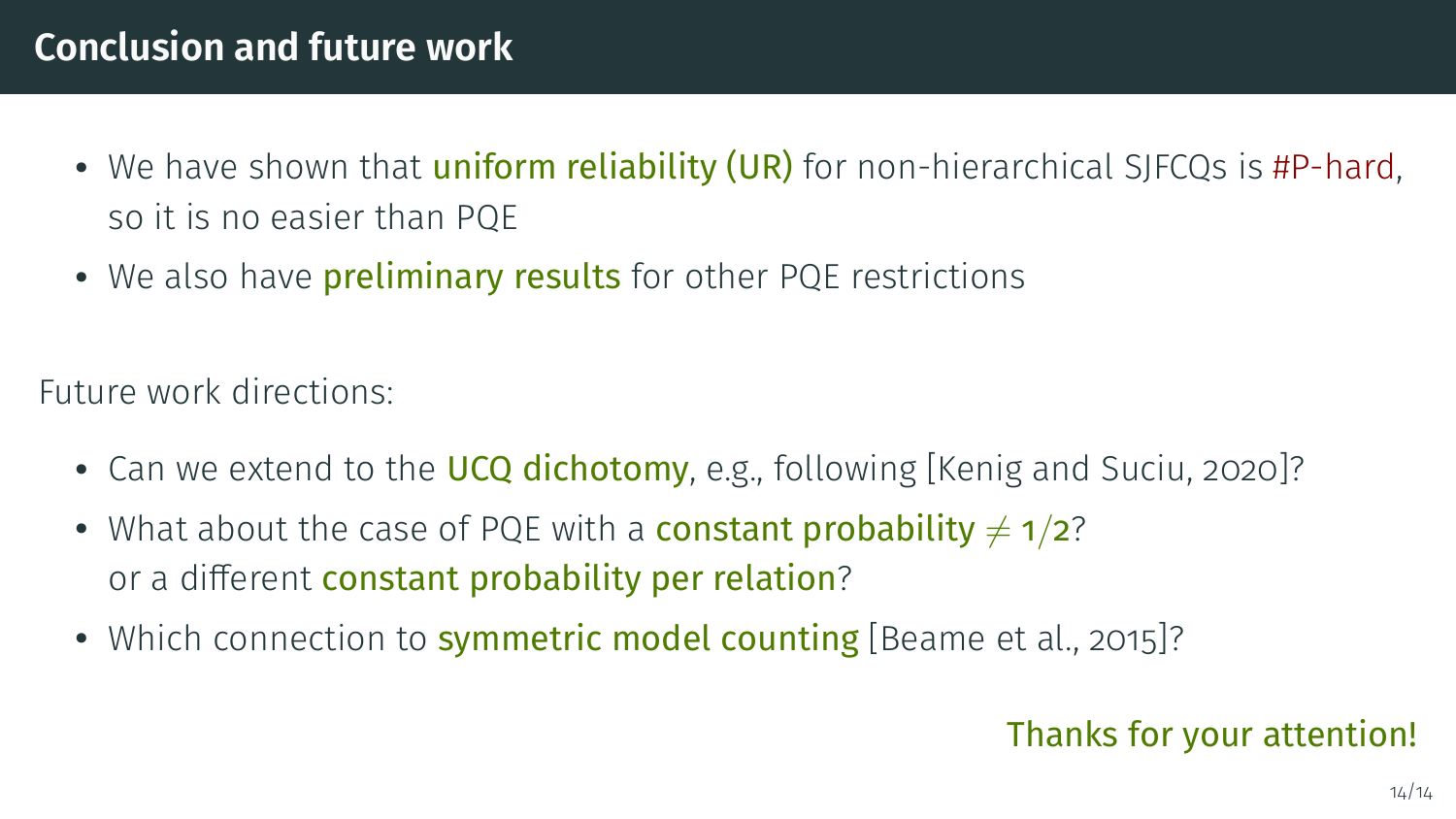<span id="page-55-2"></span>Ë Beame, P., Van den Broeck, G., Gribkoff, E., and Suciu, D. (2015). **[Symmetric weighted first-order model counting.](https://arxiv.org/abs/1412.1505)** In *PODS*, pages 313–328. ACM.

- <span id="page-55-0"></span>Dalvi, N. and Suciu, D. (2007). **[Ecient query evaluation on probabilistic databases.](https://homes.cs.washington.edu/~suciu/vldbj-probdb.pdf)** *VLDB Journal*, 16(4):523–544.
- <span id="page-55-1"></span>晶 Dalvi, N. and Suciu, D. (2012). **[The dichotomy of probabilistic inference for unions of conjunctive queries.](https://homes.cs.washington.edu/~suciu/jacm-dichotomy.pdf)** *J. ACM*, 59(6).